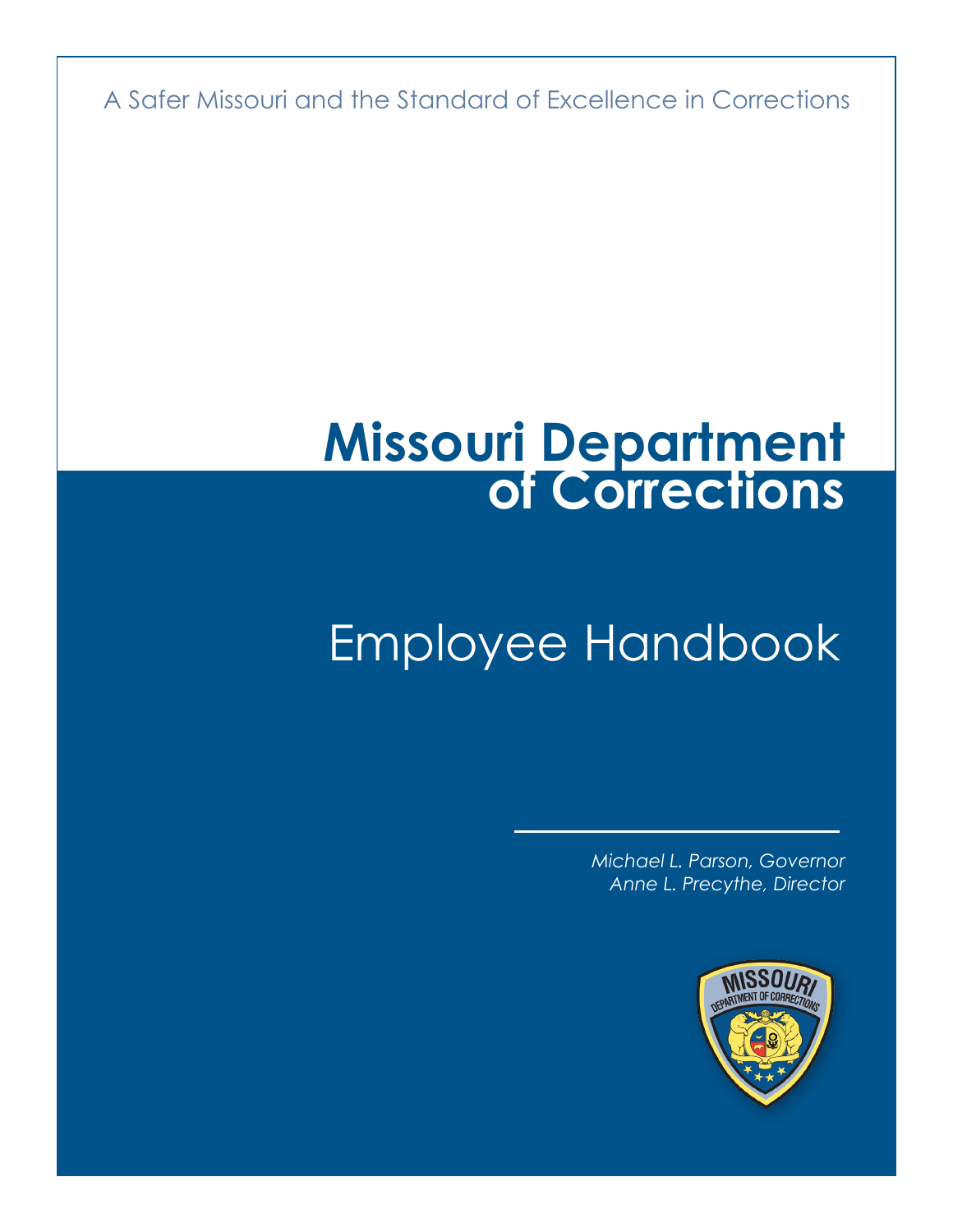#### **Section I**

#### **Section II - Departmental Overview**

#### **Section III - Employee Standards**

| Employee Standards -Missouri Code of Conduct for Executive Branch Employees |  |
|-----------------------------------------------------------------------------|--|
| D2-11 10                                                                    |  |
|                                                                             |  |
|                                                                             |  |
|                                                                             |  |
|                                                                             |  |
|                                                                             |  |
|                                                                             |  |
|                                                                             |  |
|                                                                             |  |
|                                                                             |  |
|                                                                             |  |
|                                                                             |  |
|                                                                             |  |
| Employee Conduct - Reporting Criminal Misconduct (Arrest) D2-11.10 18       |  |
|                                                                             |  |
|                                                                             |  |
|                                                                             |  |
|                                                                             |  |
|                                                                             |  |
|                                                                             |  |

#### **Section IV - Selected Departmental Policies and Procedures**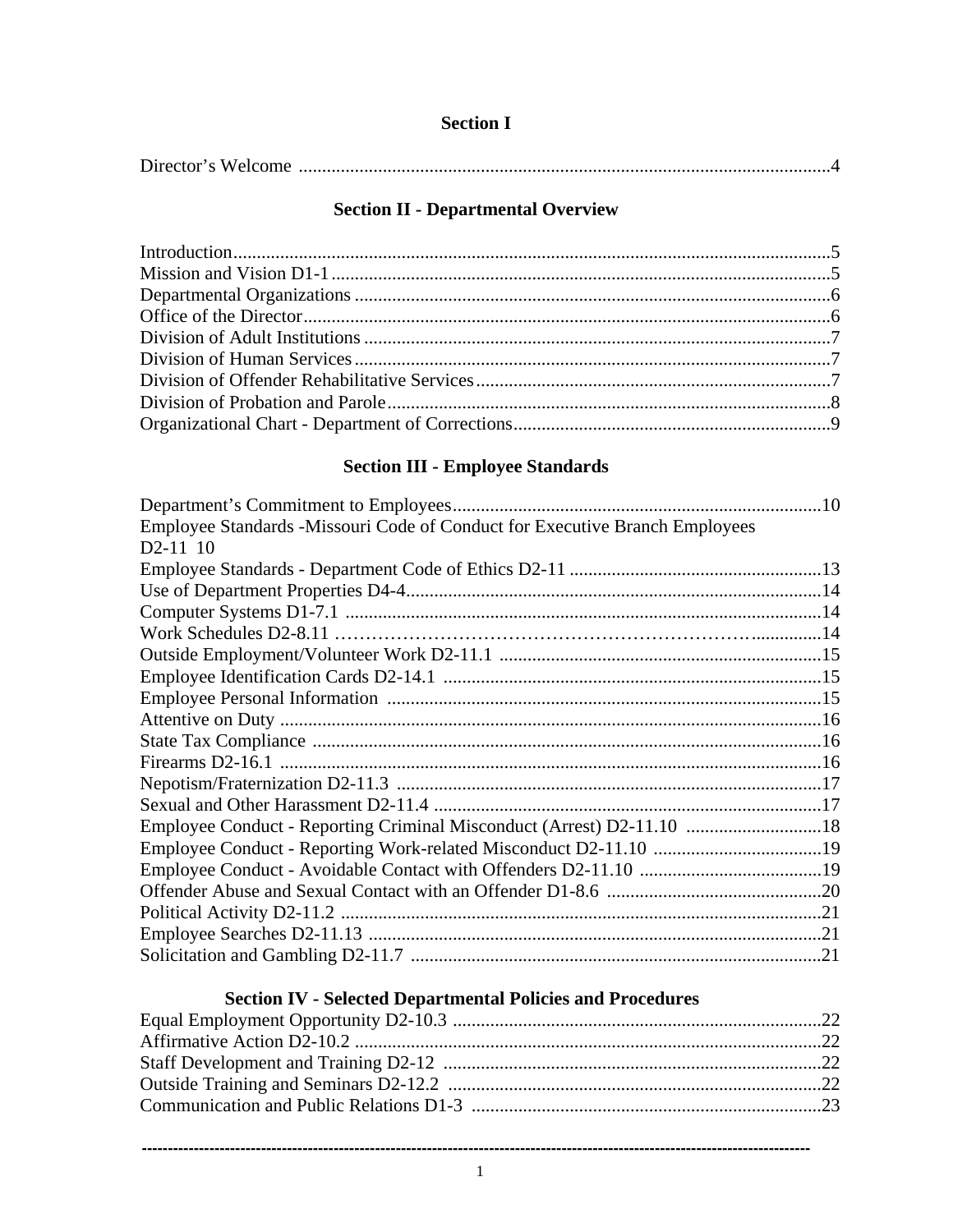#### **Section V - Employee Relations**

| .29 |
|-----|
|     |
|     |

#### **Section VI - Health and Safety**

| Employee Drug Testing and Employee Alcohol Testing D2-11.11 & D2-11.12 31 |  |
|---------------------------------------------------------------------------|--|
|                                                                           |  |
|                                                                           |  |
|                                                                           |  |
|                                                                           |  |
|                                                                           |  |
|                                                                           |  |

#### **Section VII - Employment Benefits**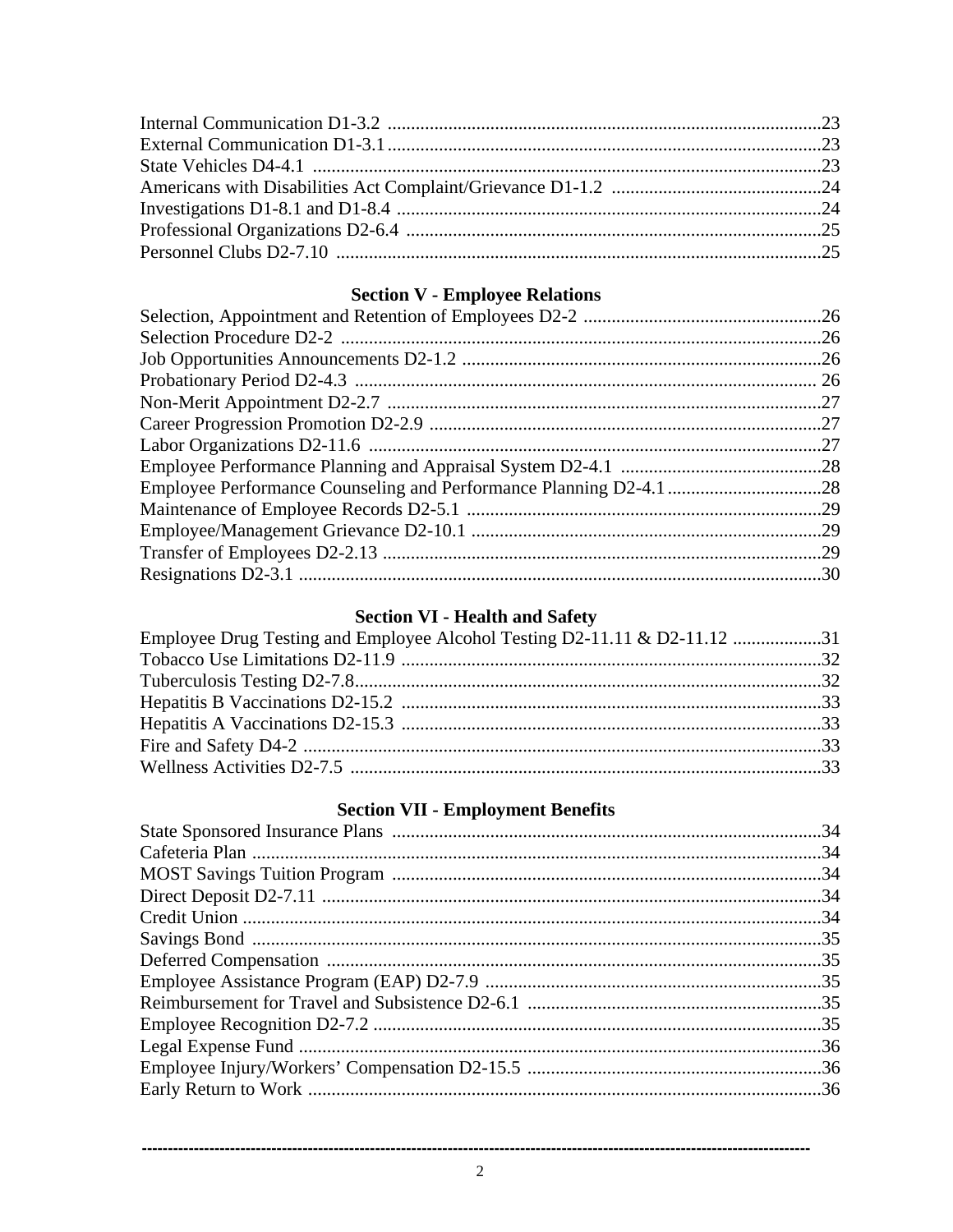|--|--|--|

#### **Section VIII - Leave Benefits**

#### **Section IX - Discipline**

|--|--|--|--|

#### **Section X - Handbook Acknowledgment Form**

|--|--|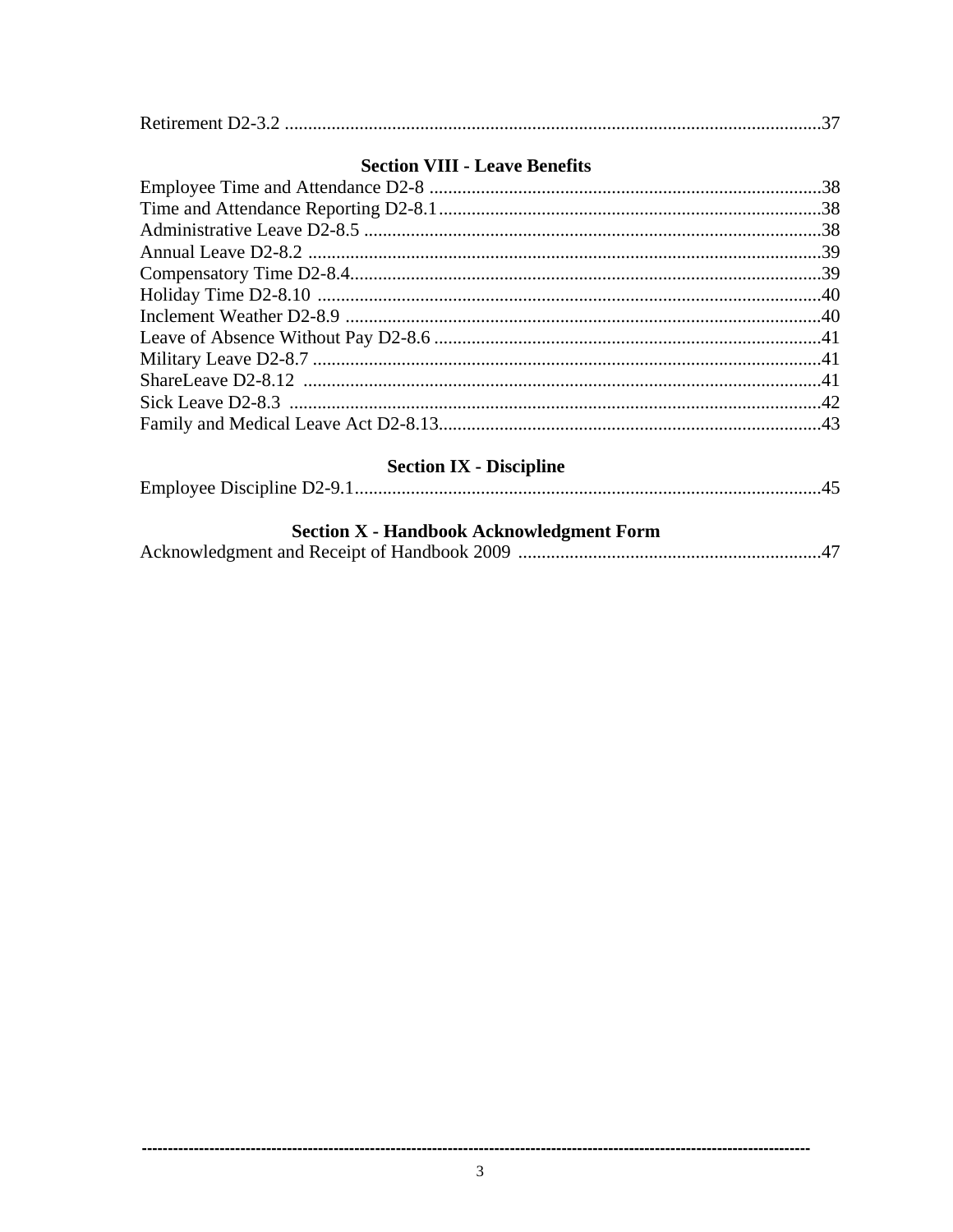

#### **MISSOURI DEPARTMENT OF CORRECTIONS 2729 Plaza Drive \* P.O. Box 236 Jefferson City, Missouri 65102 573-751-2388**

Dear Employee:

It is my distinct pleasure to welcome you to the Missouri Department of Corrections. I want to wish you success as you assume your duties with us. We hope that you will quickly feel at home and prosper in your career.

Starting a new career is an important endeavor and means as much to us as it does to you. Whatever position you hold on our team, it is important. We have built our Department through the leadership, dedication, teamwork, cooperation and service of quality staff such as you. Your commitment to these ideals is absolutely necessary for us to continue our growth and development as a quality employer. As a member of the Department of Corrections team you are charged with protecting the public and assisting in the reformation of offenders.

The following pages will provide you with a better understanding of our Department and its operations. You will become familiar with the requirements and responsibilities of working for the Department of Corrections. The statements and policies contained in this handbook serve only as a guideline for our activities. Please review them carefully to understand our expectations of you as well as your rights as an employee. Please note that not all policies are covered and you must take responsibility to become familiar with departmental, divisional and work site policies and procedures. Please contact your worksite personnel representative for further information or questions.

We are proud to have you as part of our team. We hope you will share with us our sense of pride as you grow with us. Please share your handbook with your family, as they too will learn important information about your new career, our Department, and the benefits of working with us.

Again, welcome, and thank you for choosing us as your employer.

Sincerely,

Anne L. Precythe **Director**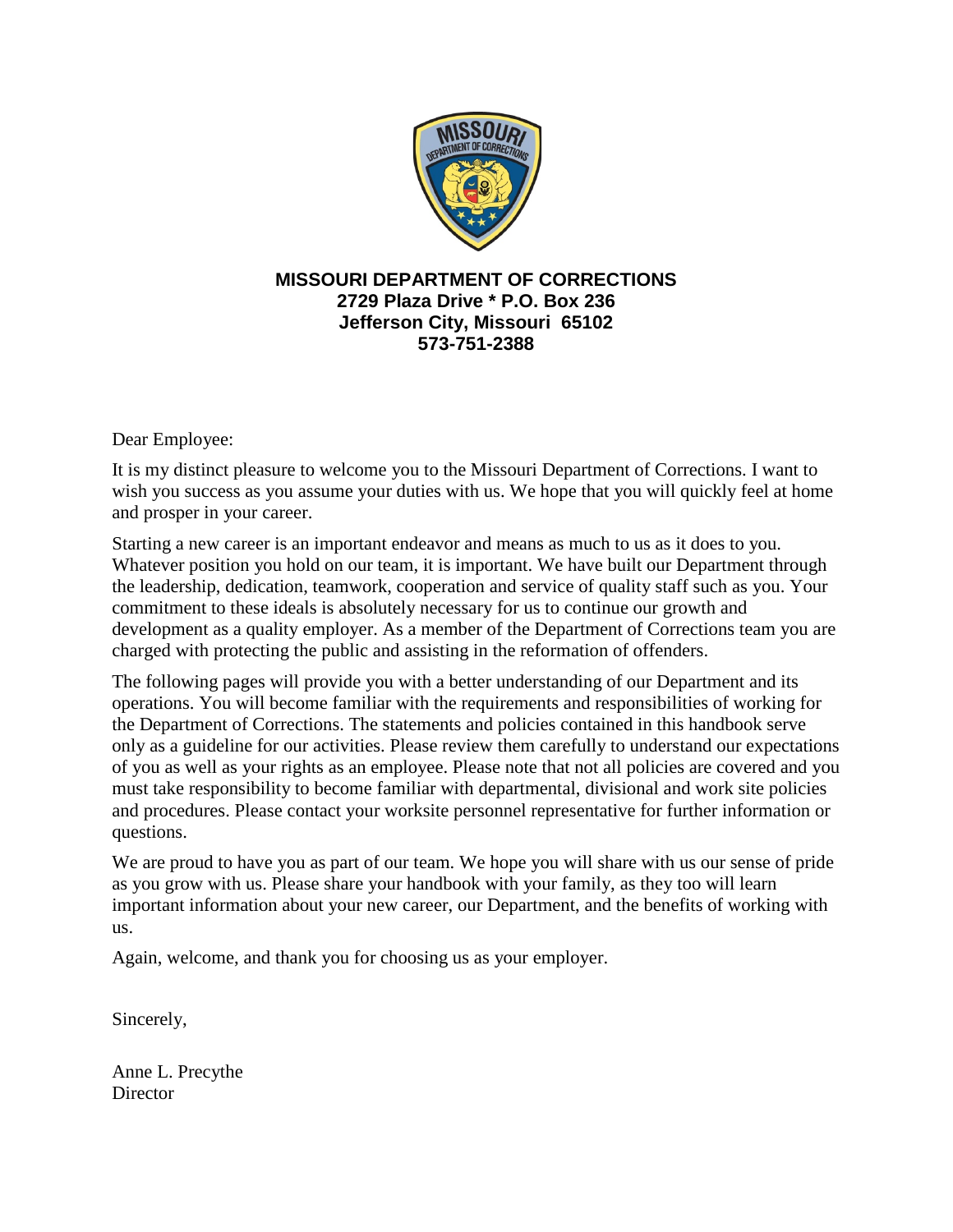#### **Departmental Overview**

#### **Introduction**

The Employee Handbook will acquaint you with the Missouri Department of Corrections and outlines your responsibilities and privileges as an employee. It should be used as a reference tool only. Your supervisor or human resources staff can provide further information should questions or problems arise during your employment. In addition, department and divisional policy and procedure manuals, and operating regulations are available for review at your work site. They will provide you with detailed information and reflect any updates and changes that may occur.

The Employee Handbook does not cover all aspects of your employment or each policy and procedure in complete detail, but serves as a convenient reference. For further detailed information regarding all applicable policies and procedures, please refer to the departmental and divisional policy and procedure manuals at your work site. You are encouraged and expected to become familiar with the contents of these documents.

Nothing contained in this handbook is meant to create any rights not afforded by state statute or federal laws.

#### **Mission and Vision**

Department Policy D1-1

#### *Mission*

The Missouri Department of Corrections supervises and provides rehabilitative services to adult offenders in correctional institutions and Missouri communities to enhance public safety.

#### *Vision*

A Safer Missouri and the Standard of Excellence in Corrections

We desire to be the standard of excellence in the field of corrections. Through innovation and collaboration, we want to embrace changes that better serve Missouri communities impacted by criminal behavior and achieve a safer State.

#### *Values*

**Staff:** Our people are important. We value their safety and security. We value their input as subject matter experts. We will be proactive in the recruitment, retention and promotion of qualified personnel. We recognize the importance of professional development and strive to offer opportunities for career advancement. We desire to build a diverse team of individuals who achieve great things together.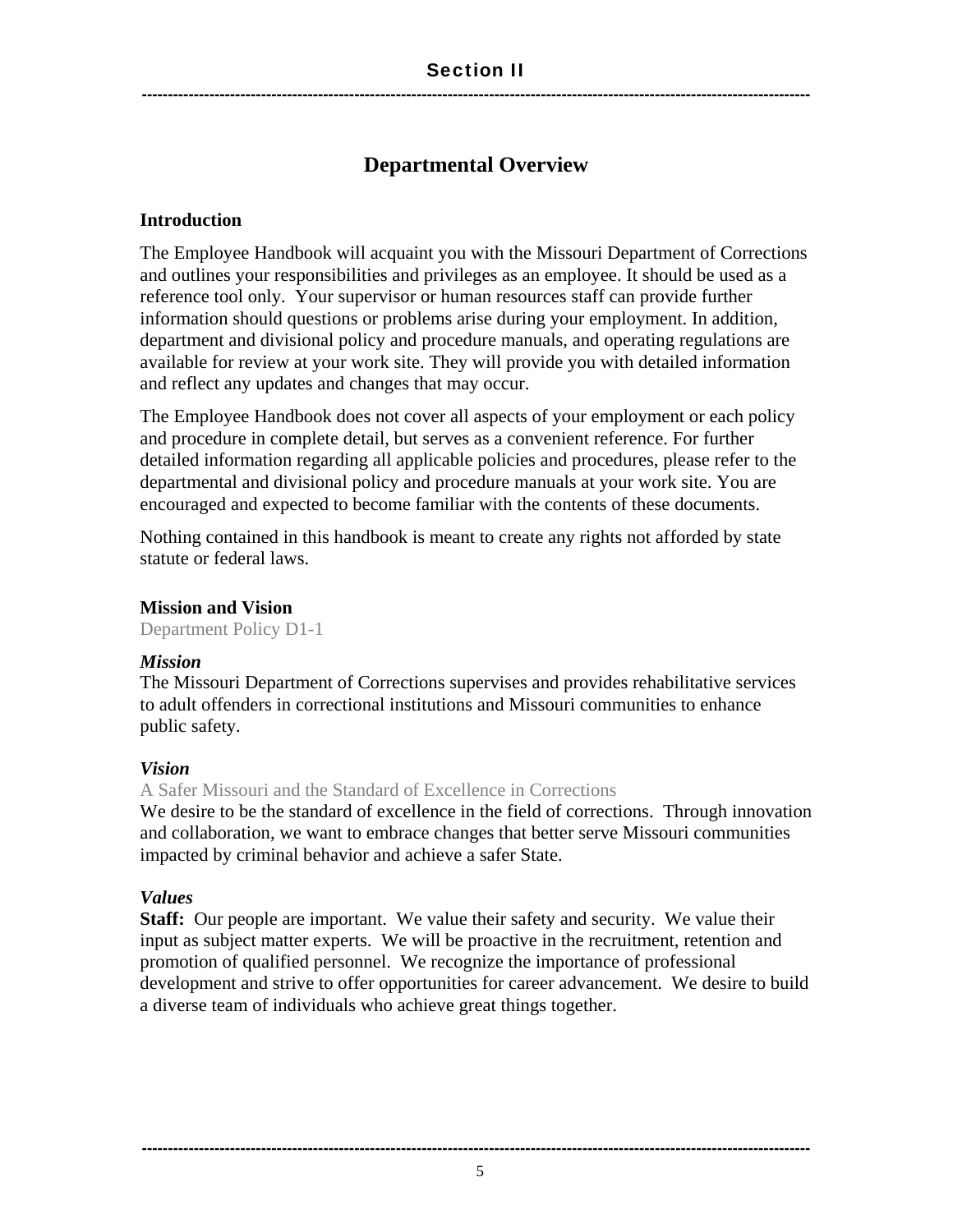#### Section II ---------------------------------------------------------------------------------------------------------------------------------

**Offender Success:** We believe in the ability of people to change. We value the opportunity to work with offenders in our institutions and our communities to provide them with the tools necessary to become productive, tax-paying, law abiding citizens. We strive to be firm, fair and consistent in our institutional management and use effective and appropriate supervision strategies in our communities.

**Accountability:** Accountability to each other and all Missourians is a key value for the department. We strive to create a transparent system of operations that embraces integrity and accountability. Staff is accountable to each other for safety and security and for the continuous improvement of our department. As a department, we are accountable for how we plan, measure and manage our work as well as what we achieve with the evidence-based information. Offenders are accountable for the crimes they have committed and for completing their sentence established by the courts.

**Restored Communities:** We value our Missouri families and communities that are affected by crime and the role we play in restoring them. We value the rights of crime victims and the role of restorative justice. We value the use of collaborative partnerships to enhance public safety by facilitating effective probation, crime prevention, reduction of recidivism and the provision of reentry of services. We strive to work with offenders to repair harms done, and restore the communities to which many will return.

#### **Departmental Organizations**

The Governor, with the advice and consent of the Senate, appoints the Director of the Department of Corrections. The Director supervises all activities of the Department with the assistance of the Deputy Director. The Division Directors provide effective and efficient efforts to meet the mission of the Department. The following divisions serve the Director:

- Division of Adult Institutions
- Division of Human Services
- Division of Offender Rehabilitative Services
- Division of Probation and Parole

A director supervises each of these divisions, except for Probation and Parole, which is supervised by the chairman. The executive staff of the Department consists of the Department Director, the Deputy Director, three Division Directors, and the Chairman of Probation and Parole.

#### **Office of the Director**

The Director oversees the management of all divisions as well as the following specialized areas:

- Constituent Services
- Deputy Director
- Inspector General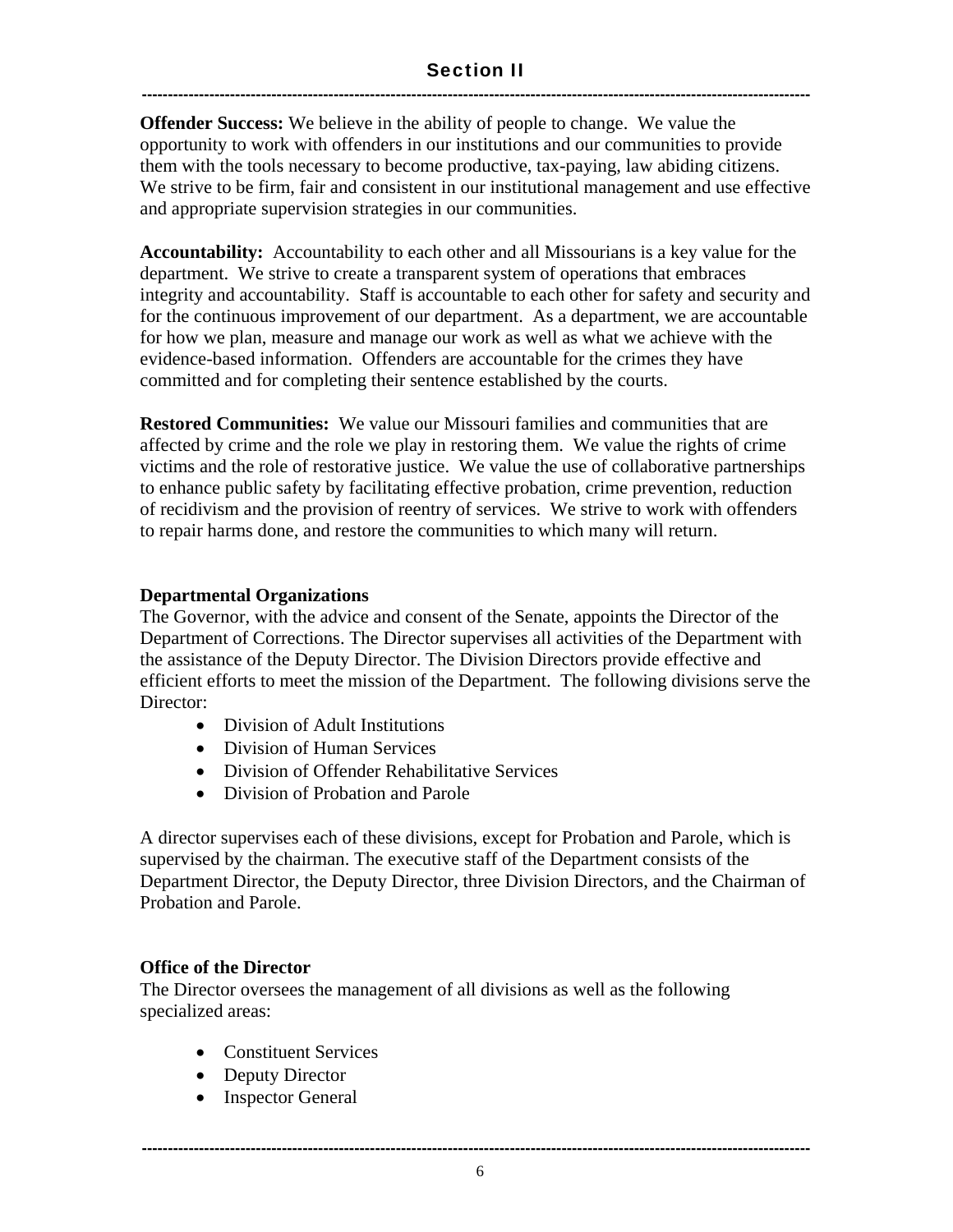- Legal Counsel
- Legislative Affairs
- Public Information
- Victim Services
- Missouri Re-entry Process/Women's Program Management
- Restorative Justice
- Budget and Research and Evaluation
- Emergency Preparedness/Workplace Violence

#### **Division of Adult Institutions**

The Division of Adult Institutions is responsible for public safety through secure confinement, management, and supervision of adult offenders incarcerated within our correctional institutions. The institutions range from custody level one (minimum security) to custody level five (maximum security), thereby providing appropriate housing and programmatic functions for all levels of offenders based on security requirements and rehabilitative needs and re-entry preparation.

#### **Division of Human Services**

The Division of Human Services has the responsibility of recruiting and training a professional and diverse workforce, where safety and wellness is practiced as part of the job and is essential to carrying out the vision, mission, values and professional principles of the Department. The Division is tasked with improving the work environment of employees, maintaining a qualified workforce, and improving communication between management and staff. Human Services also provides coordinated services to the divisions within the Department by supervising the following activities:

- Employee Health and Safety
- Fiscal Management
- General Services
- Human Resources
- Planning Section
- Religious/Spiritual Programming
- Training/Staff Development
- Volunteers/Interns

#### **Division of Offender Rehabilitative Services**

The Division of Offender Rehabilitative Services (DORS) is responsible for the management, supervision and direction of rehabilitative, educational, and training activities for offenders in correctional institutions. DORS develops and delivers intervention services necessary for offenders to correct their criminal behavior and become more productive at each point in the Department's supervision continuum. Programs operated by this division include:

- Academic Education
- Medical and Mental Health
- Missouri Sexual Offenders Program (MOSOP)

---------------------------------------------------------------------------------------------------------------------------------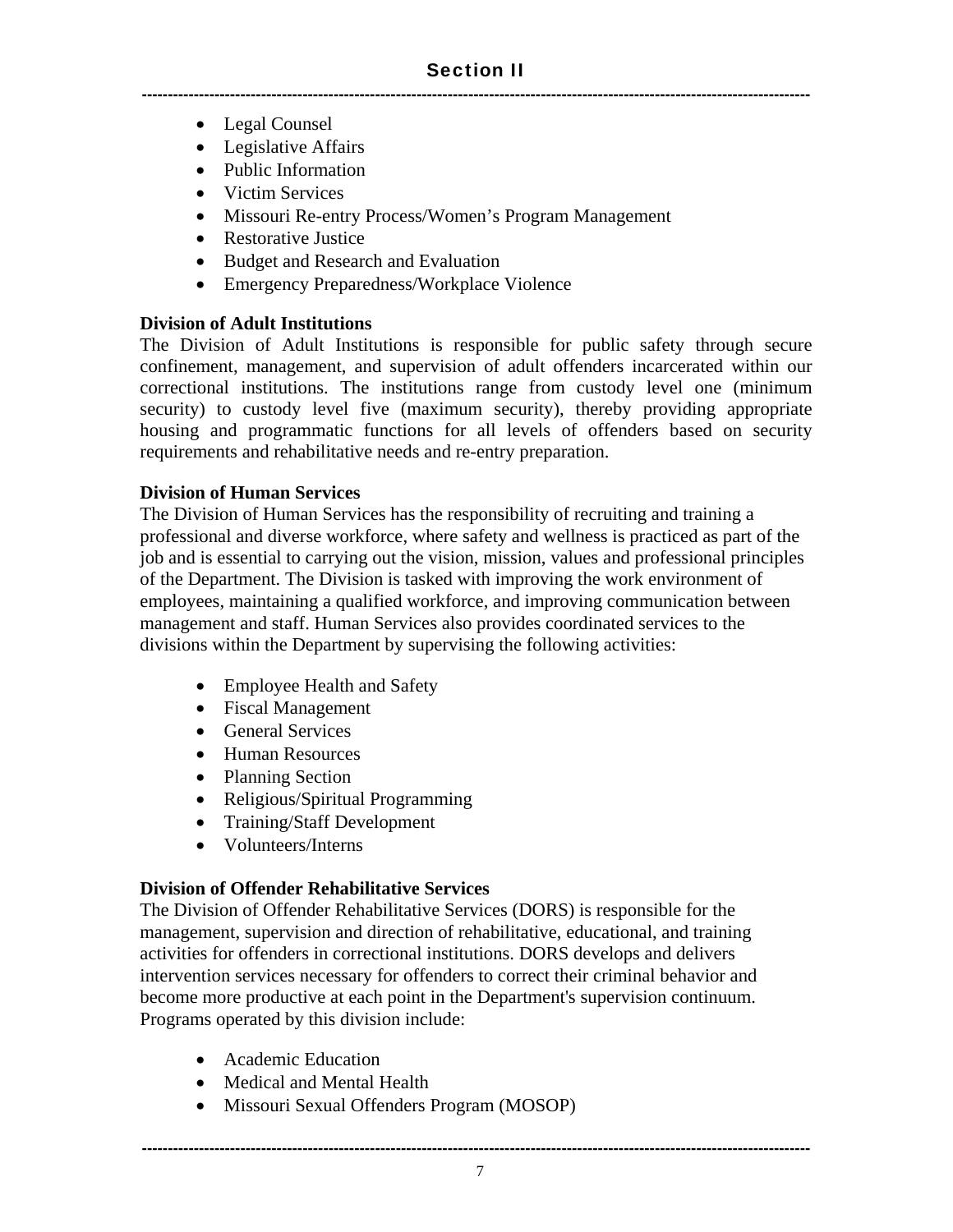- Missouri Vocational Enterprises
- Substance Abuse Services
- Workforce Readiness

#### **Division of Probation and Parole**

The Division of Probation and Parole has responsibility for the release of offenders from state correctional centers and the supervision of offenders upon their return to the community. The Division also provides for the supervision of offenders placed on probation by the circuit courts in the 114 counties throughout the state and the City of St. Louis. The Division is responsible for the management of the community release centers, community supervision centers, the electronic monitoring program, and community corrections programs. The Division of Probation and Parole uses a classification system that ensures offenders are supervised according to their risk to the public and individual needs.

Also, within the Division of Probation and Parole is the Parole Board. This Board consists of seven members appointed by the Governor, subject to the advice and consent of the Senate. Board members serve a six-year term during which they determine the eligibility and conditions for the release of offenders confined in the Division of Adult Institutions. The Board investigates and reports to the Governor on all applications for pardons, commutations of sentences, reprieves or restorations of citizenship. The Chairman of the Board also serves as Interstate Compact Administrator. The Interstate Compact for Adult Supervision allows for cooperation between states to transfer supervision of eligible offenders from one state to another state.

Units comprising the Division of Probation and Parole are:

- Central Office
- Community Release Centers
- Community Supervision Centers
- Institutional Parole Offices
- Probation and Parole Field Offices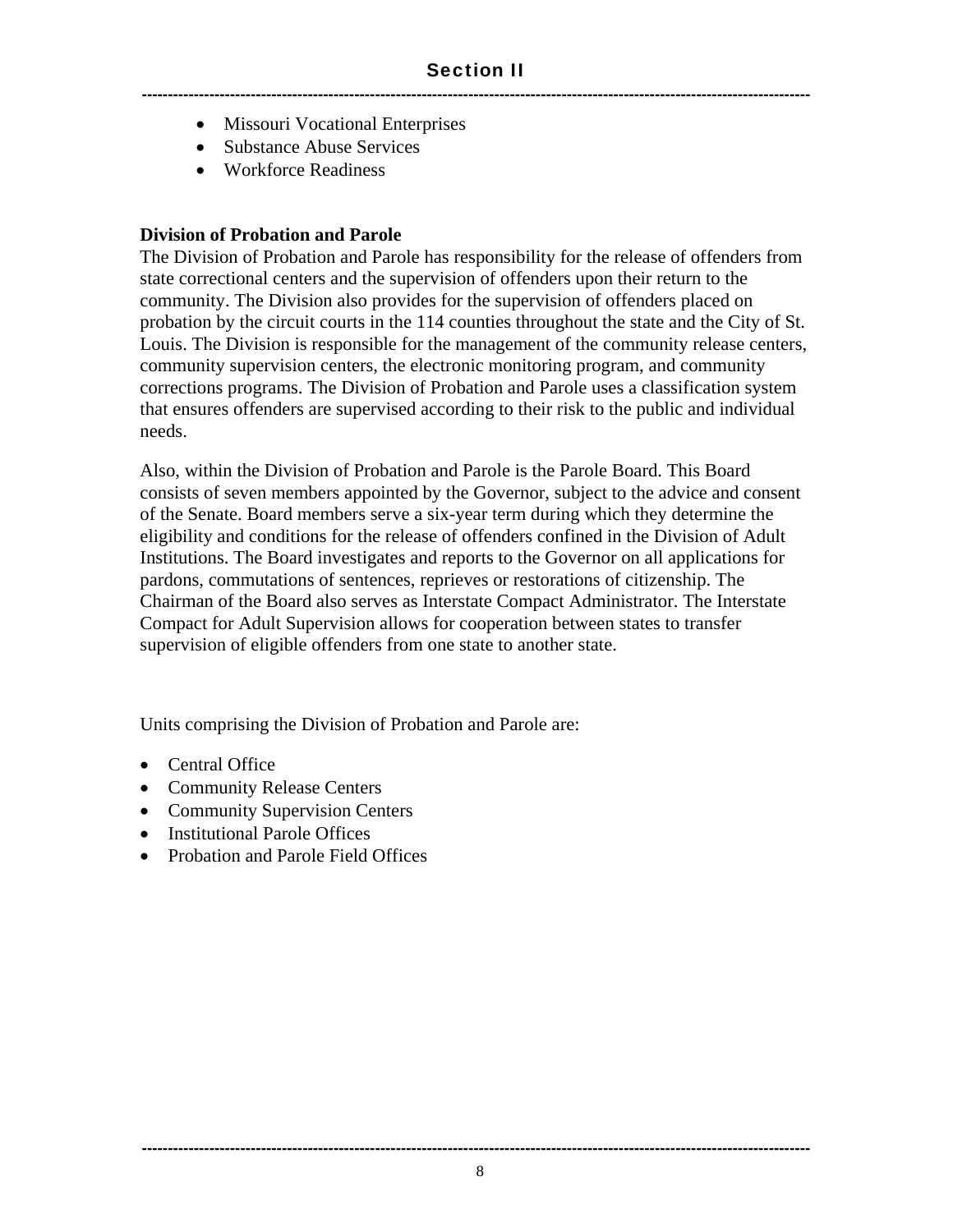**MISSOUR** 

# **Missouri Department of Corrections** Missouri Department of Corrections



Interstate Compact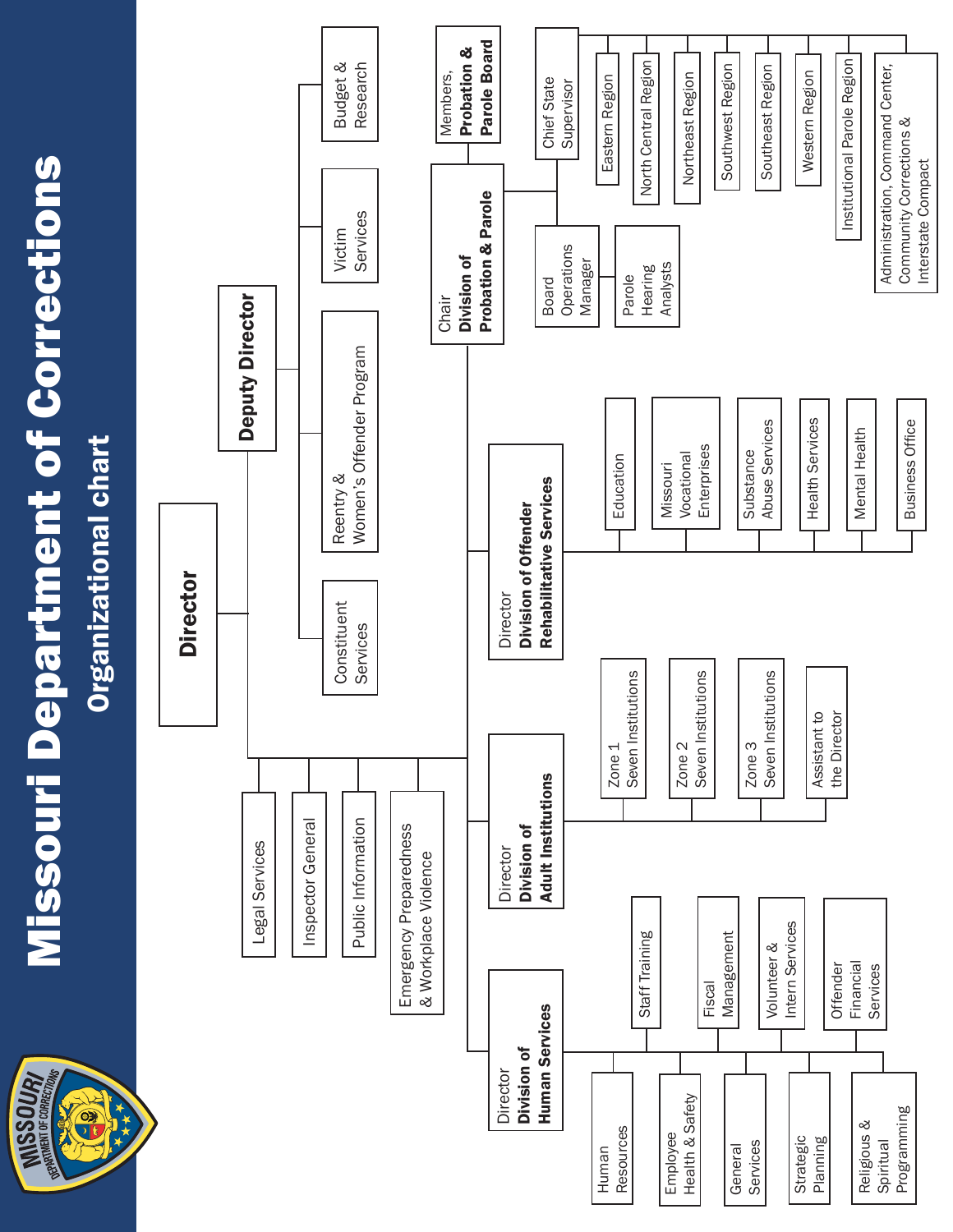#### **Employee Standards**

#### **Department's Commitment to Employees**

The Department has established in selected policies and procedures the following commitments to each employee:

- To receive on-the-job, pre-service, in-service training and instructions to perform his/her job.
- To have access to all written policies and procedures.
- The ability to recommend changes in policies and procedures.
- The ability to suggest changes to improve efficiency resulting in cost savings to the taxpayers.
- To receive timely performance appraisals.
- To have employee personnel records maintained confidentially, as provided by procedure and law.

All employees must comply with the following code of conduct.

#### **Employee Standards D2-11**

**Missouri Code of Conduct for Executive Branch Employees** 

- **Executive Branch employees shall conduct the business of state government in a manner which inspires public confidence and trust.**
- 1. Employees shall avoid any interest or activity which improperly influences, or gives the appearance of improperly influencing, the conduct of their official duties.
- 2. Employees shall act impartially and neither dispense nor accept special favors or privileges that might be construed to improperly influence the performance of their official duties.
- 3. Employees shall not allow political participation or affiliation to improperly influence the performance of their duties to the public.
- 4. Employees shall not engage in business with state government, hold financial interests, or engage in outside employment when such actions are inconsistent with the conscientious performance of their official duties.
- 5. Employees shall not use or improperly possess an illegal controlled substance or alcohol in the workplace or during work hours.
- 6. Employees of the state are expected to comply with the statutes of Missouri at all times.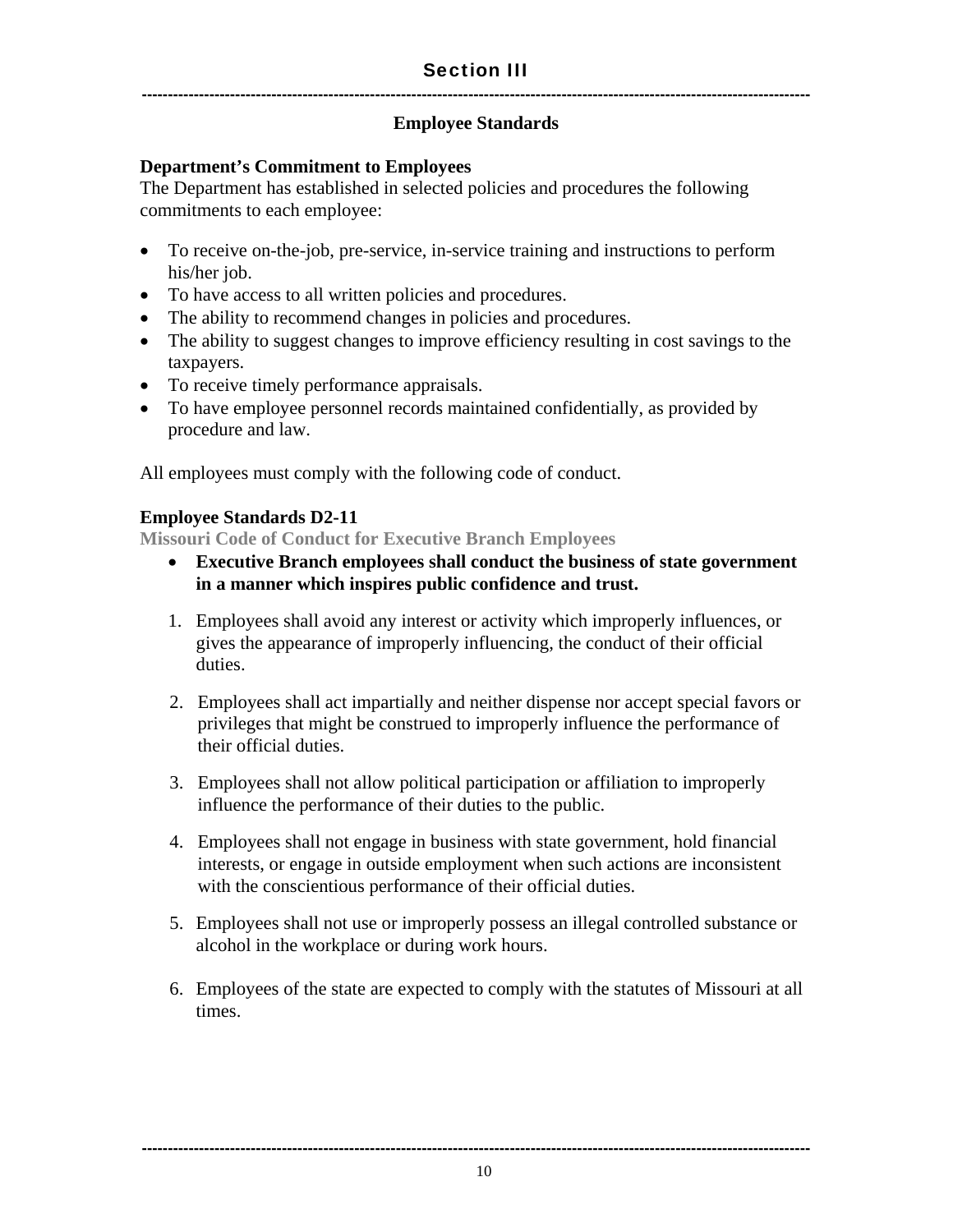- **Executive Branch employees shall comply with all applicable federal, state, and local laws.**
- 1. Employees shall observe all conflict of interest provisions in law applicable to their agencies and position of employment.
- 2. Employees shall adhere to all laws providing equal opportunity to all citizens.
- 3. Employees shall perform their responsibilities as they are specified in law or other authority establishing those responsibilities.

#### **Financial compensation of state employment consists of only authorized salaries and fringe benefits.**

- 1. Employees shall not use their public position and influence in a manner designed to create personal gain.
- 2. Employees shall not disclose confidential information gained by reason of their public positions or use such information for personal gain or benefit.
- 3. Employees shall not directly or indirectly attempt to influence agency decisions in matters relating to prospective employers with whom employment has been accepted or is being negotiated.
- **Executive Branch employees owe the public the diligent application of their knowledge, skills, and abilities for which they are compensated.**
- 1. Employees shall not perform outside employment or other activities not appropriate during hours compensated for state employment and will use leave and other benefits provided by the State only for the purpose intended.
- 2. Employees shall carry out all lawful instructions of designated supervisors, and will report instructions not consistent with law to the proper authorities.
- **Equipment, material, and supplies purchased with public funds are intended for public use only.**
- 1. Employees shall use and maintain state equipment, materials and supplies in an efficient manner.
- 2. Employees shall use state equipment, materials and supplies solely for purposes related to the performance of state business.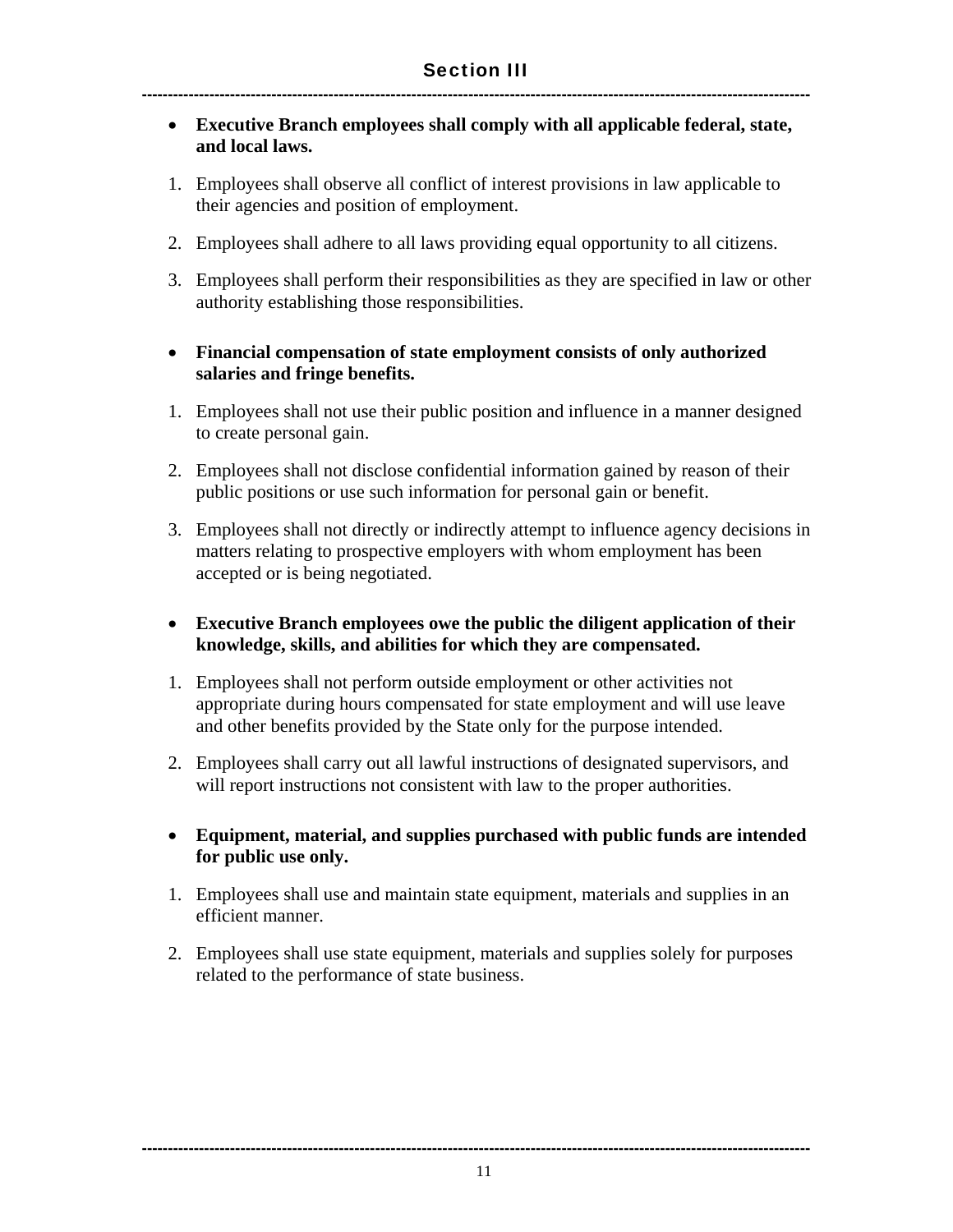- **The work of state government will be conducted with respect, concern and courtesy toward clients, co-workers, and the general public.**
- 1. Employees shall approach their duties with a positive attitude and constructively support open communication, dedication, and compassion for all staff and offenders.
- 2. Employees shall conduct their duties with courtesy toward co-workers, offenders, and the general public, recognizing the diverse backgrounds, characteristics, and beliefs of all those with whom they conduct state business.
- 3. Employees shall not engage in any form of illegal harassment or discrimination in the workplace, including on the basis of race, color, religion, national origin, ancestry, sex, age or disability.
- 4. Employees in connection with the performance of their duties shall not seek sexual favors from subordinate staff, co-workers, offenders or members of the public.
- **The Code of Conduct shall provide guidance to officials and employees of the Executive Branch of Missouri state government in matters of employment related conduct.**
- 1. When questions arise in the application of this code, the public interest will receive primary consideration in any resolution.
- 2. The Code of Conduct is not intended to fully prescribe the proper conduct of employees and the failure to prohibit an employee action in this code does not constitute approval of the action.
- 3. The Code of Conduct is intended as a supplement to the provisions in law that governs employee conduct, and in no instance does it decrease the requirements in law.
- 4. Agency heads are responsible for promoting and enforcing this code of conduct among the employees of their agencies in accordance with their respective agency procedures, and shall supplement it with additional provisions to meet the needs of their agencies.
- 5. The Code of Conduct is intended to provide guidance for employment related conduct and is not intended to create any right or benefit enforceable by law.
- 6. No state agency or appointing authority shall discharge, threaten, or otherwise retaliate against an employee for reporting in good faith any violation of this code.
- 7. In applying this code to specific situations, the standard to be used is that of a reasonable person having knowledge of the pertinent circumstances.

--------------------------------------------------------------------------------------------------------------------------------- 12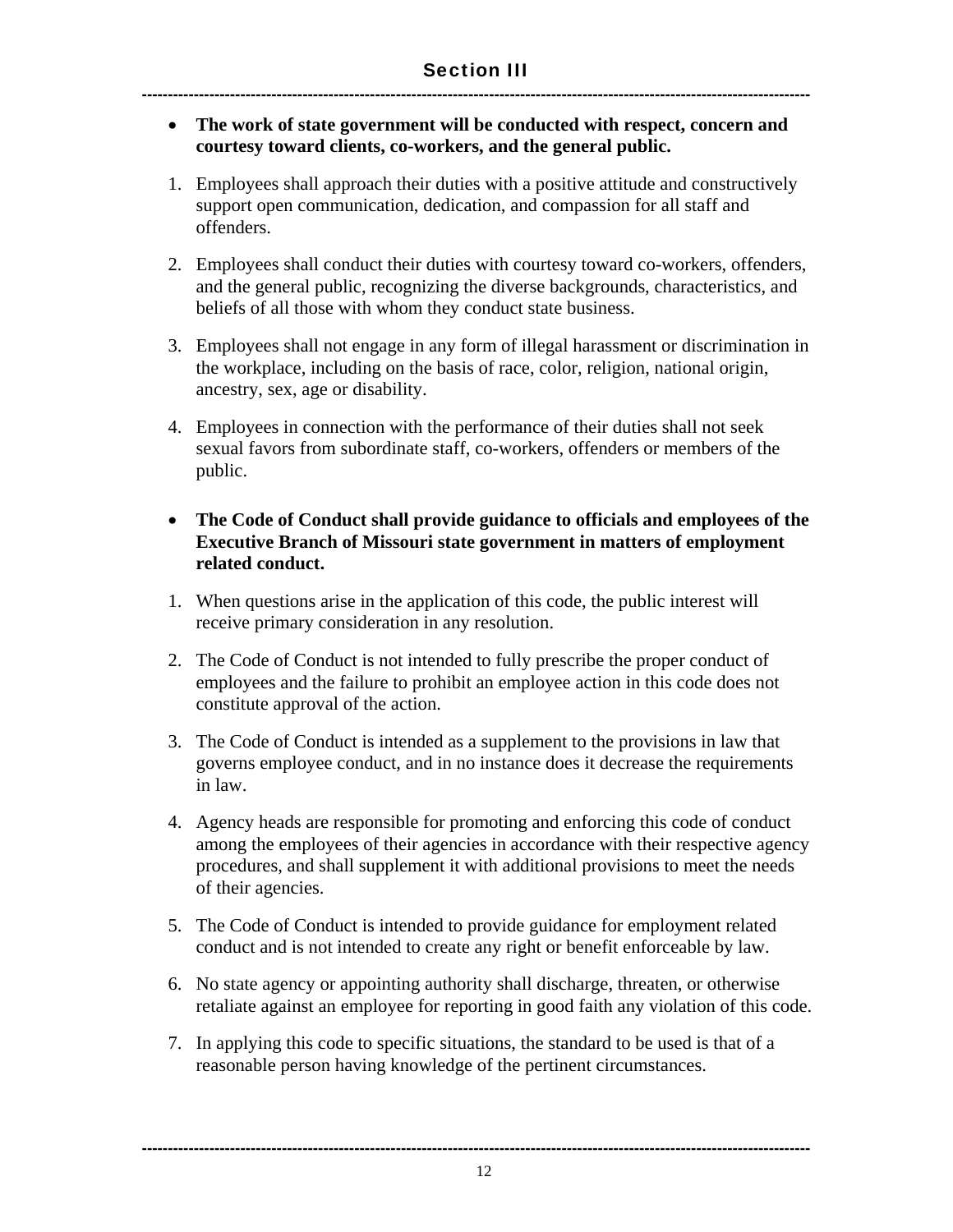#### **Department Code of Ethics D2-11**

In addition to the above Code of Conduct for Executive Branch Employees, all employees of the Department will abide by the following Code of Ethics:

- 1. Employees will be diligent in their responsibility to record all information which could contribute to sound decisions affecting offenders or public safety.
- 2. When making public statements, employees will clearly distinguish between those that are personal views and those that are statements and positions on behalf of the Department.
- 3. Employees will maintain the integrity of private information and will neither seek personal data beyond that needed to perform their responsibilities nor reveal any information to anyone not having authorization for use of such.
- 4. Any employee who is responsible for Departmental personnel actions will make all appointments, promotions or dismissals on the basis of merit only and not in furtherance of personal or partisan interests.
- 5. Employees will report without reservation any corrupt or unethical behavior which could affect either the offenders or the integrity of the Department.
- 6. Employees are obligated to immediately report any misconduct or mismanagement through the appropriate chain of command. Purposefully false accusations will result in severe disciplinary action.

In addition to the standards contained in the two foregoing codes, the Department of Corrections holds its employees to a very high standard of conduct, not only in their professional role, but also in their personal life. The Department maintains the philosophy that all state statutes and merit system regulations pertaining to the Department's operations shall be complied with in full. All employees of the Department are required to maintain their professionalism during the performance of their duties and in their relationship with the public, fellow employees, and offenders. The manner in which an employee conducts his or her personal life should reflect the highest professional, moral and ethical standards and should not reflect negatively on the Department.

Upon employment with the Department, you will be given a code of conduct card that will guide you during your employment with the Department. Please review and become knowledgeable of these standards, as you are expected to abide by and conduct yourself accordingly. You will also be encouraged and required to complete specialized training in certain areas of conduct that will assist you in meeting the standards that are important to becoming a successful professional in the field of corrections.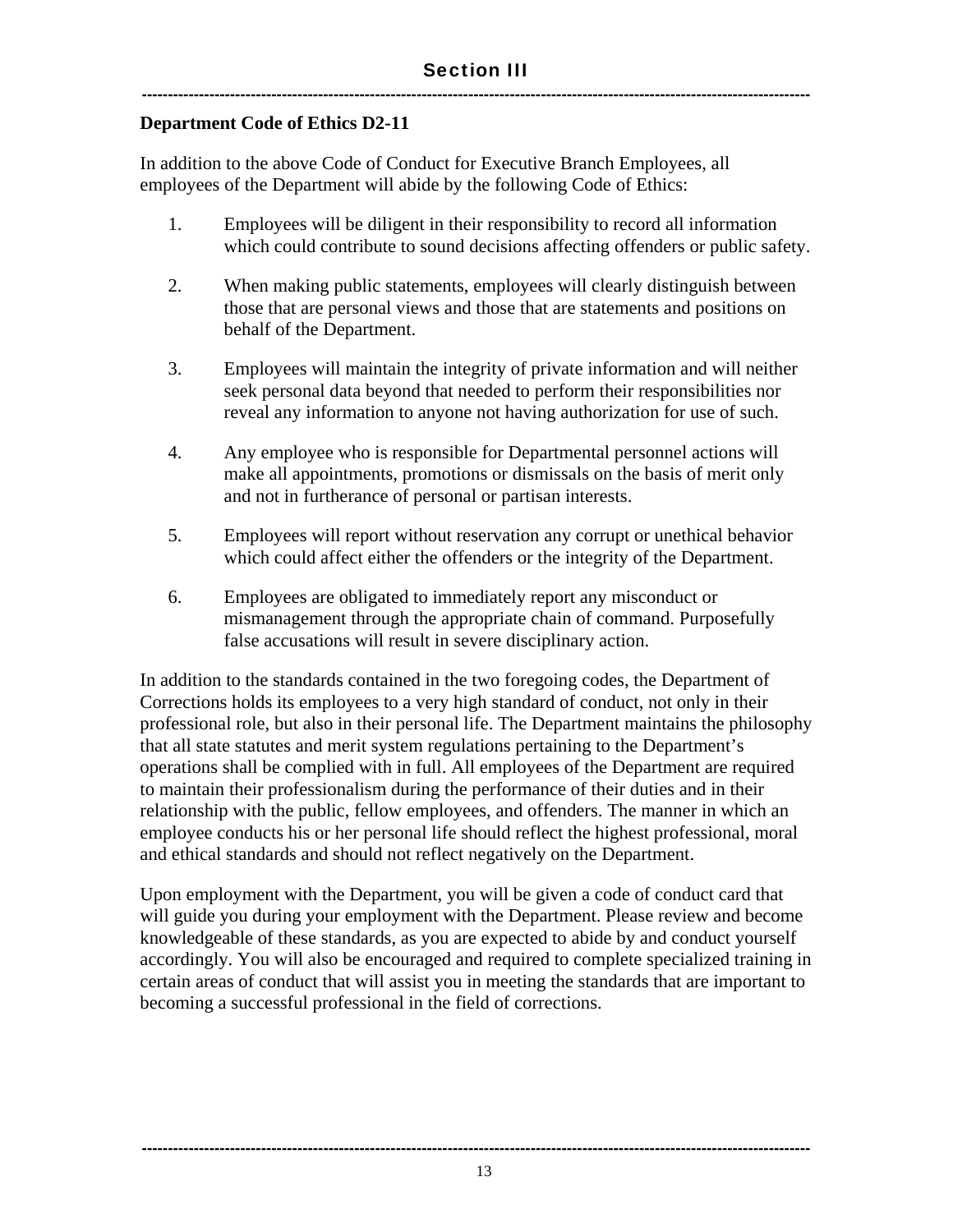#### **Use of Department Properties**

Department Procedure D4-4

The appropriate use of department property is necessary to adequately maintain it in the best possible condition. All employees who use department owned property and equipment are required to give the best care and maintenance to such property and equipment to ensure that the recommended lifespan is met. The employee shall not use department owned property and equipment for any personal reason or benefit.

#### **Computer Systems**

Department Procedure D1-7.1

Employees who are authorized access to the department's computer systems are assigned a user's identification and are required to maintain a confidential password. Employees must not reveal this password to anyone. An employee who learns that someone has learned his or her password must promptly create a new password.

The Department reserves the right to access any and all information contained in computer files, including electronic mail messages. Employees should have no expectation of privacy with regard to these files, including their electronic messages. Access to the computer system, including electronic mail and the Internet, is for official state business use only. The use of the Department's computer system for personal reasons is forbidden. This includes, but is not limited to, sending and receiving of emails, accessing non-work related websites, downloading files, and accessing information from MULES, NCIC, and OP II for personal reasons. Employees are not to disclose or misuse confidential information obtained in the course of conducting departmental business. Misuse of the Department's computer system for personal reasons may subject the employee to disciplinary action, up to and including dismissal.

An employee must not permit computer access through his or her user identification by another employee, unless given permission by supervisory authority for state business purposes only. Similarly, employees are prohibited from accessing any computer system through the user identification of another employee.

#### **Work Schedules**

Department Procedure D2-8.11

Work schedules are critical to the efficient operation of the Department. Employees are informed by their supervisory staff of their work hours. Employees are expected to report to work as scheduled. When employees are unable to report as required, they shall report their absence as required by policy.

When requested by their supervisory staff, employees are required to work beyond their normal shift and more than 40 hours in a workweek when such work is deemed necessary. Employees refusing to work overtime may be subject to disciplinary action, up to and including dismissal.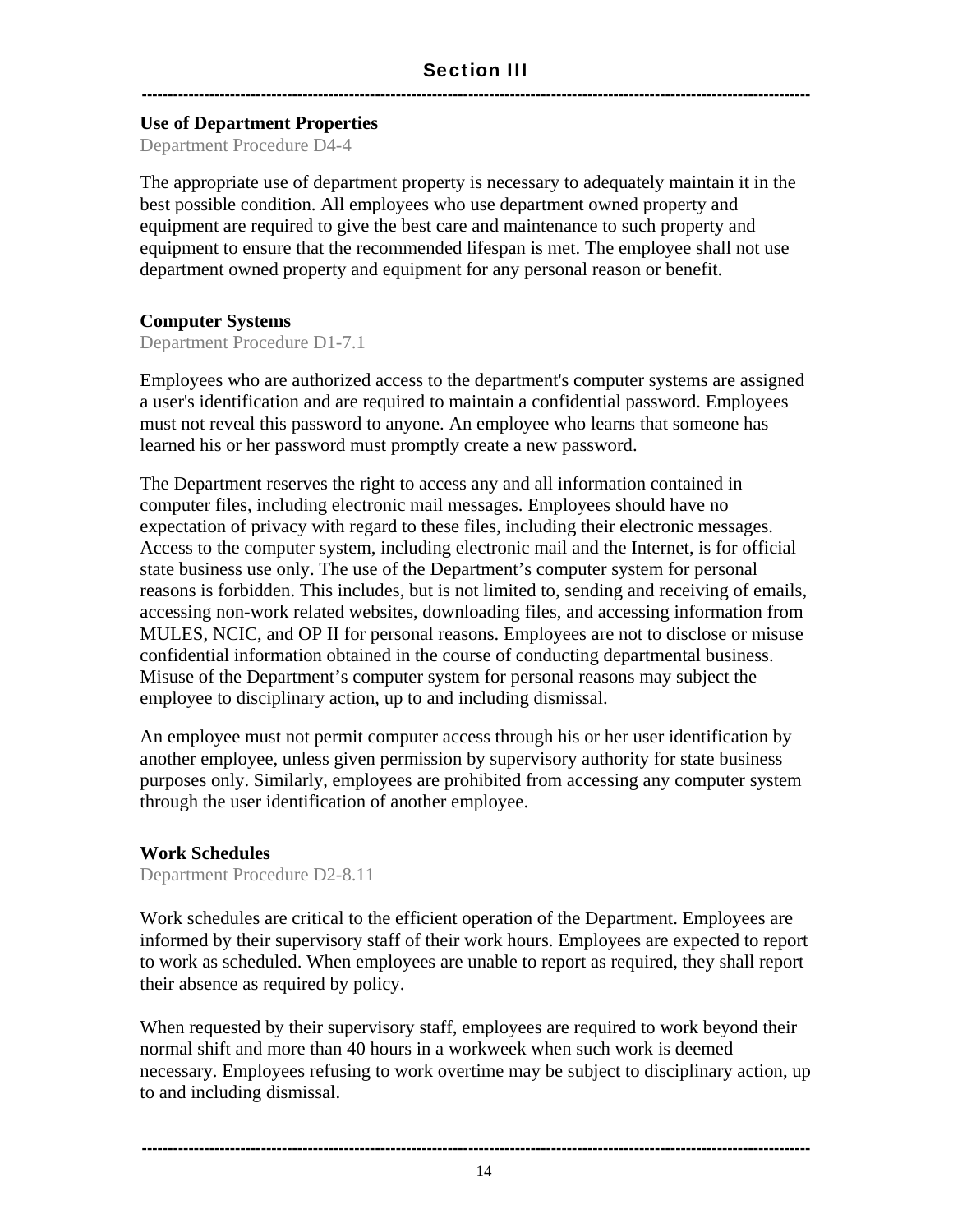Employees shall not work overtime without the prior approval of their supervisor. Any employee working overtime without prior approval may be subject to disciplinary action.

#### **Outside Employment/Volunteer Work**

Department Procedure D2-11.1

Employees may hold employment outside of the Department as long as it is determined by their division that it is not a conflict of interest and does not interfere with their work performance. Employees working in code 2 positions will not be permitted to hold a second code 2 position within a state agency in accordance with the Fair Labor Standards Act without prior approval from the Department Human Resources Director and the Division Director.

Employees are to ensure that their outside employment does not affect their work performance in any manner and must give **first** consideration to their employment with the Department of Corrections.

Employees are required to advise their immediate supervisor, in writing, upon accepting employment outside of the Department. The written notification must include a description of the hours worked and the type of duties involved. Exception to the rule: division directors may require employees to obtain *prior* approval for outside employment if they deem it in the best interest of the division.

Employees who wish to volunteer their services in a treatment context outside of the Department where there is contact with offenders must discuss the volunteer work with his/her immediate supervisor before the volunteer work is accepted to avoid any potential conflict of interest.

#### **Employee Identification Cards**

**Department Procedure D2-14.1** 

All employees of the Department, including contract workers, volunteers and students assigned to work within the Department, are required to have an employee identification card. These cards are to be in your possession and displayed as directed.

#### **Employee Personal Information**

Due to the nature of the work performed, the Department is required to keep accurate, upto-date employment records on all employees in order to ensure compliance with state and federal laws, to keep benefits information up-to-date, and to make certain that important mailings reach all employees. The organization considers the information in employment records to be confidential.

Employees must immediately inform their work site human resources office of any necessary updates to their personnel file such as a change of address, telephone number, emergency contact, marital status, name, number of dependents, or military status.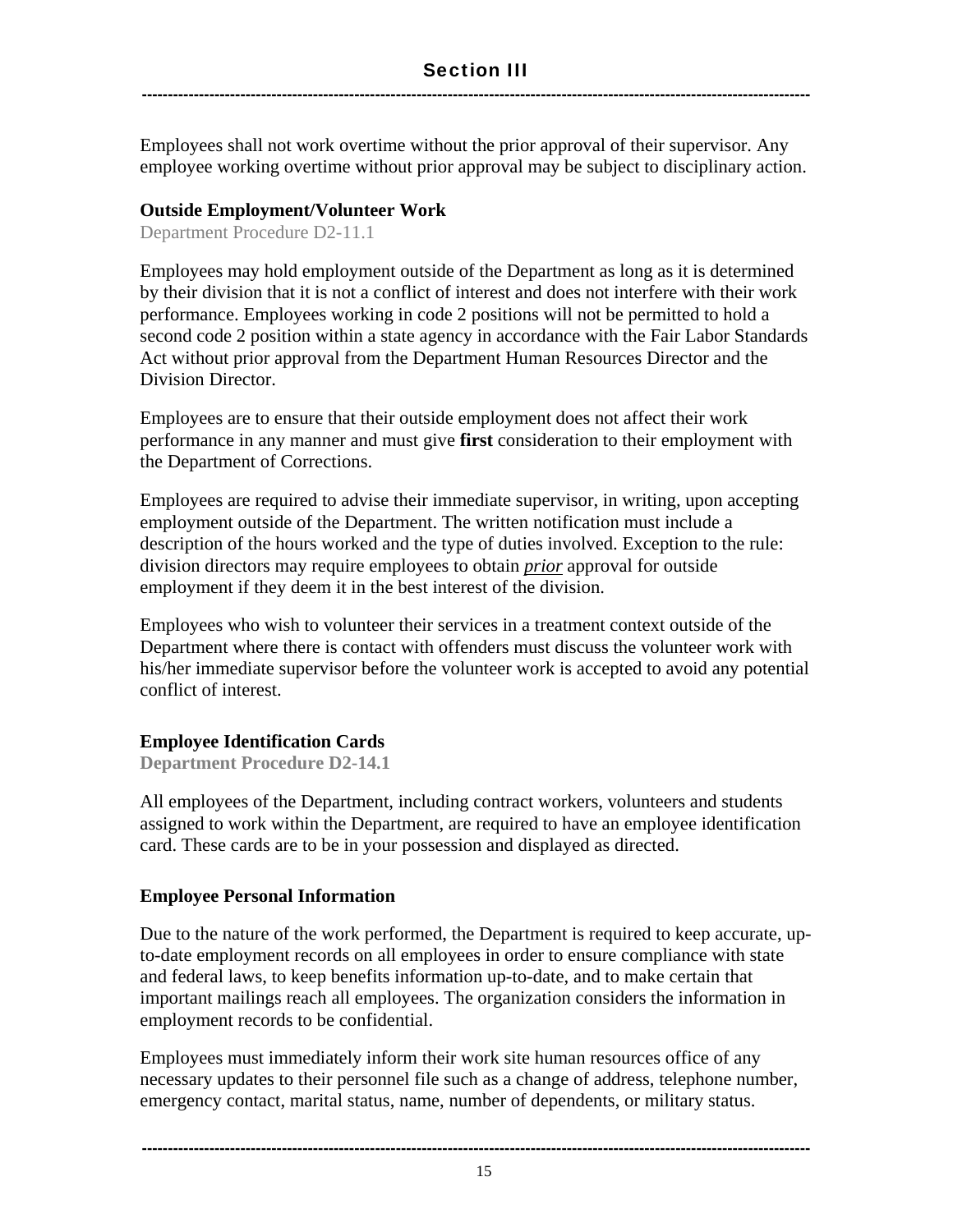#### Section III ---------------------------------------------------------------------------------------------------------------------------------

Employees are also required to update their personal information during their birth month as part of their annual tuberculosis (TB) testing. During the year, as changes occur, it is the employee's responsibility to report changes to the worksite human resources office to include all of the above demographic data.

The Division of Adult Institutions, the Division of Offender Rehabilitative Services, and the Board of Probation and Parole occasionally need to contact off duty employees. Therefore, all staff are required to provide a working telephone number where the employee can be reached during off duty hours. It is the employee's responsibility to provide this telephone number to his or her immediate supervisor and to ensure the work site human resources office is informed. The employee must notify his or her supervisor and the human resources office whenever the number is changed.

#### **Attentive on Duty**

All employees are required to be alert and attentive while on duty. While this is required of all employees, it is especially important for employees who work in a correctional center.

#### **State Tax Compliance**

All employees of the Department must be in compliance with section 105.262, RSMo. As a condition of continued employment with the State of Missouri, employees must file all state income tax returns and pay all state income tax owed yearly. The Department is informed when employees have not fulfilled this obligation and the Department then notifies these employees. Within 45 days of being notified by the Department, employees must file the required forms and either pay the tax and penalties owed or provide a copy of a payment plan approved by the Department of Revenue. The only acceptable payment plan is a payroll deduction. The form for a payroll deduction must be presented to the employee's human resources office in order to be considered final and approved. An employee who fails to file the required tax forms and either pay the tax and penalties owed or, in the alternative, present an approved payroll deduction form to the human resources office within 45 days of notification will be dismissed from employment.

#### **Firearms**

Department Procedure D2-16.1

Employees authorized to carry a firearm in the performance of their duties must comply with all relevant departmental and divisional policies and procedures.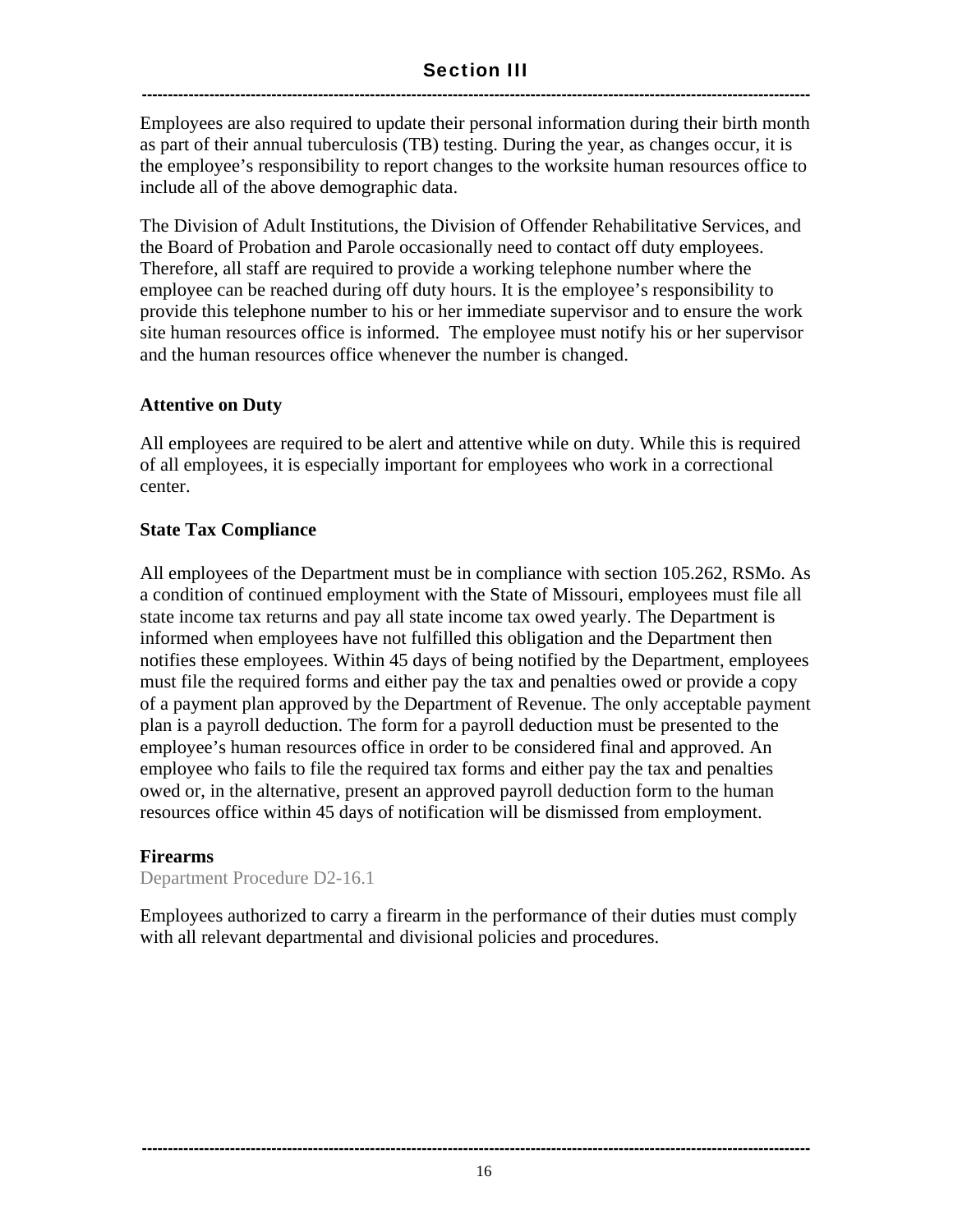#### **Nepotism and Fraternization**

Department Procedure D2-11.3

Nepotism shall be defined as hiring or providing benefits to a relative through the powers of an employee's office, regardless of that employee's rank. Relatives may be permitted to work within the same work location in accordance with the guidelines set forth in this procedure.

All department employees are prohibited from having a personal relationship with a supervisor or a subordinate in their chain of command.

A personal relationship is defined as a relationship that consists of more than mere social interaction between individuals. It includes, but is not limited to, romantic involvement with another person, dating, sexual activity, or cohabitation.

If a promotion, temporary assignment, or some other employment action causes employees having a personal relationship to be placed in positions as supervisor and subordinate, each employee must immediately report the existence of their relationship in writing to the chief administrative officer.

If a supervisor and a subordinate desire to enter into a personal relationship which would be prohibited by the fraternization rules, the chief administrative officer will take appropriate action as outlined in D2 11.3.

Employees who violate any of the rules of  $D2-11.3$ , regarding fraternization, will be disciplined, up to and including dismissal.

#### **Sexual and Other Harassment**

Department Procedure D2-11.4

The Department of Corrections prohibits any form of illegal discrimination or harassment on the basis of race, color, national origin, ancestry, sex, age, disability, or perceived disability. Employees who engage in or participate in such behavior are subject to discipline. Employees who make inappropriate comments or engage in inappropriate behavior of this nature may be disciplined for discourteous or unprofessional conduct even though such conduct may not qualify as discrimination or harassment as defined by state and federal statutes. Any inappropriate use of derogatory racial names, racial jokes or racial comments is prohibited.

In addition, any inappropriate sexual advances, request for sexual favors, touching, explicit sexual comments or innuendoes, indecent exposure or overt displays of sexually oriented pictures are prohibited. Other forms of behavior such as requests for a date or after hour socializing may constitute harassment or inappropriate behavior in violation of this policy and subject the employee to disciplinary action, up to and including dismissal.

Employees who believe they have been subject to sexual or racial harassment or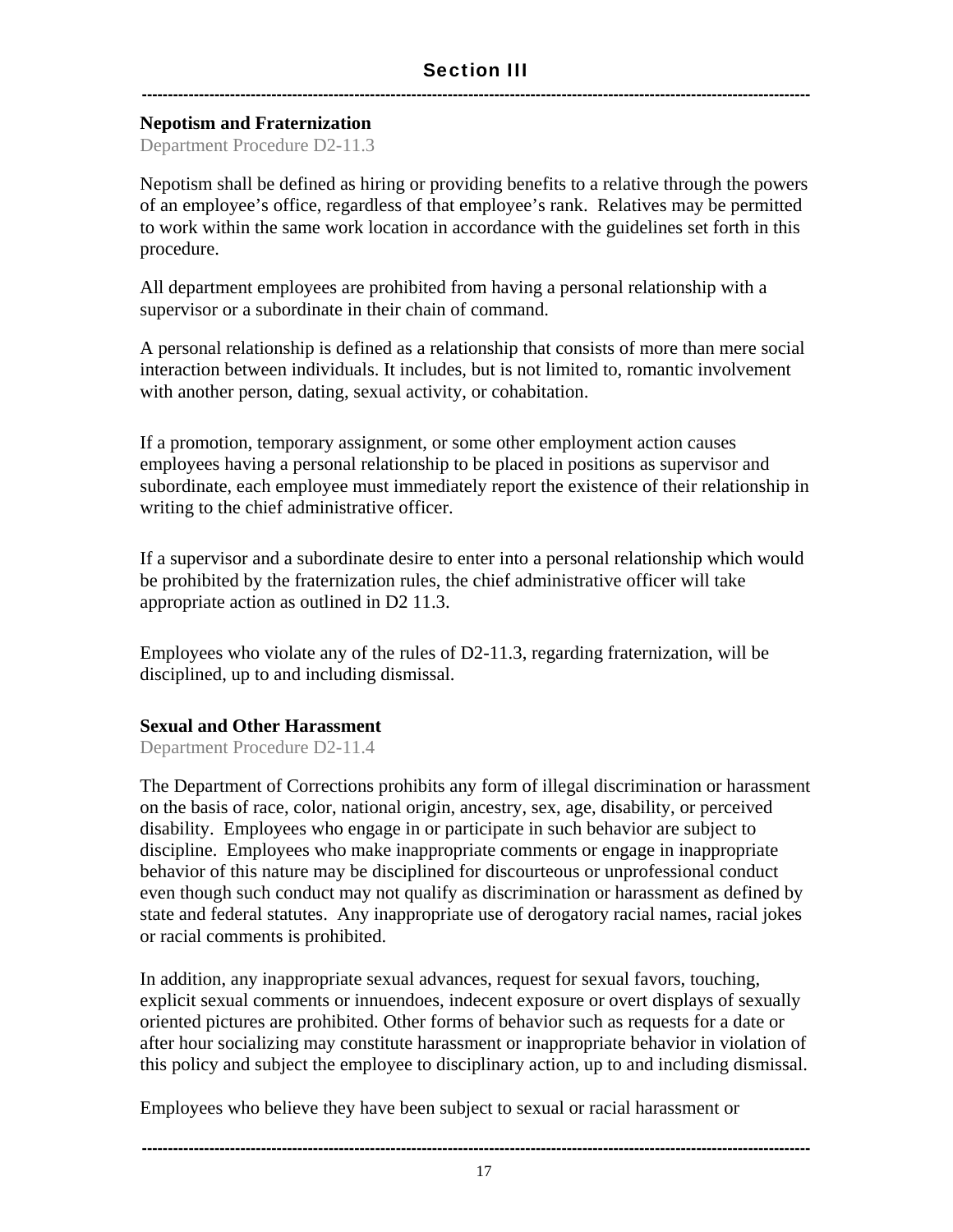#### Section III ---------------------------------------------------------------------------------------------------------------------------------

discrimination as well as any other form of discrimination or harassment are responsible for immediately informing their supervisor, the chief administrative officer or Regional Human Relations Officer. If the employee's supervisor is the source of the harassment or discrimination, the employee will immediately report the harassment or discrimination to another supervisor, the chief administrative officer or Regional Human Relations Officer. Supervisors are responsible for being aware of what is happening in the work place and must take preventive measures to avoid discrimination or harassment. When a supervisor learns of an action which may be considered discriminatory or harassing, he/she is required to take immediate action to address the situation. Supervisors may be disciplined for failing to take preventive measures to avoid discrimination or harassment or failing to report discrimination or harassment.

Investigation of a complaint of illegal discrimination or harassment will occur even if the employee does not wish to have the complaint investigated. An investigation of such allegations follows the normal procedure for department or divisional investigations. If substantiated, and depending on the nature of the violation, discipline may be initiated, up to and including dismissal.

#### **Employee Conduct - Reporting Criminal Misconduct (Arrest)**

Department Procedure D2-11.10

Employees who are arrested or charged with a criminal offense must immediately notify the chief administrative officer or highest-ranking staff member available. In this context, immediate means as soon as possible but no later than the beginning of the next shift worked by the employee.

Employees are required to report arrests and charges for all felonies and any misdemeanor, except a minor traffic violation. Alcohol related charges and driving while license is suspended or revoked are not minor traffic violations, so employees must report those matters. Employees must report any citation or arrest for a traffic violation that occurred while operating a state-owned vehicle.

In addition to making an immediate oral report, employees must submit to the chief administrative officer a detailed written account of the incident that led to the employee's arrest or filing of criminal charges. Employees must submit this written account before the end of the next shift worked after being arrested or charged. In the event that an employee is on leave, the employee is required to provide written notification as soon as possible but no later than three days after being arrested or charged.

Employees must notify the chief administrative officer in writing about court appearances related to the charges in advance of the court appearance. Employees must promptly provide a written account of the final disposition of the charge. This includes any plea that results in a suspended imposition or execution of sentence.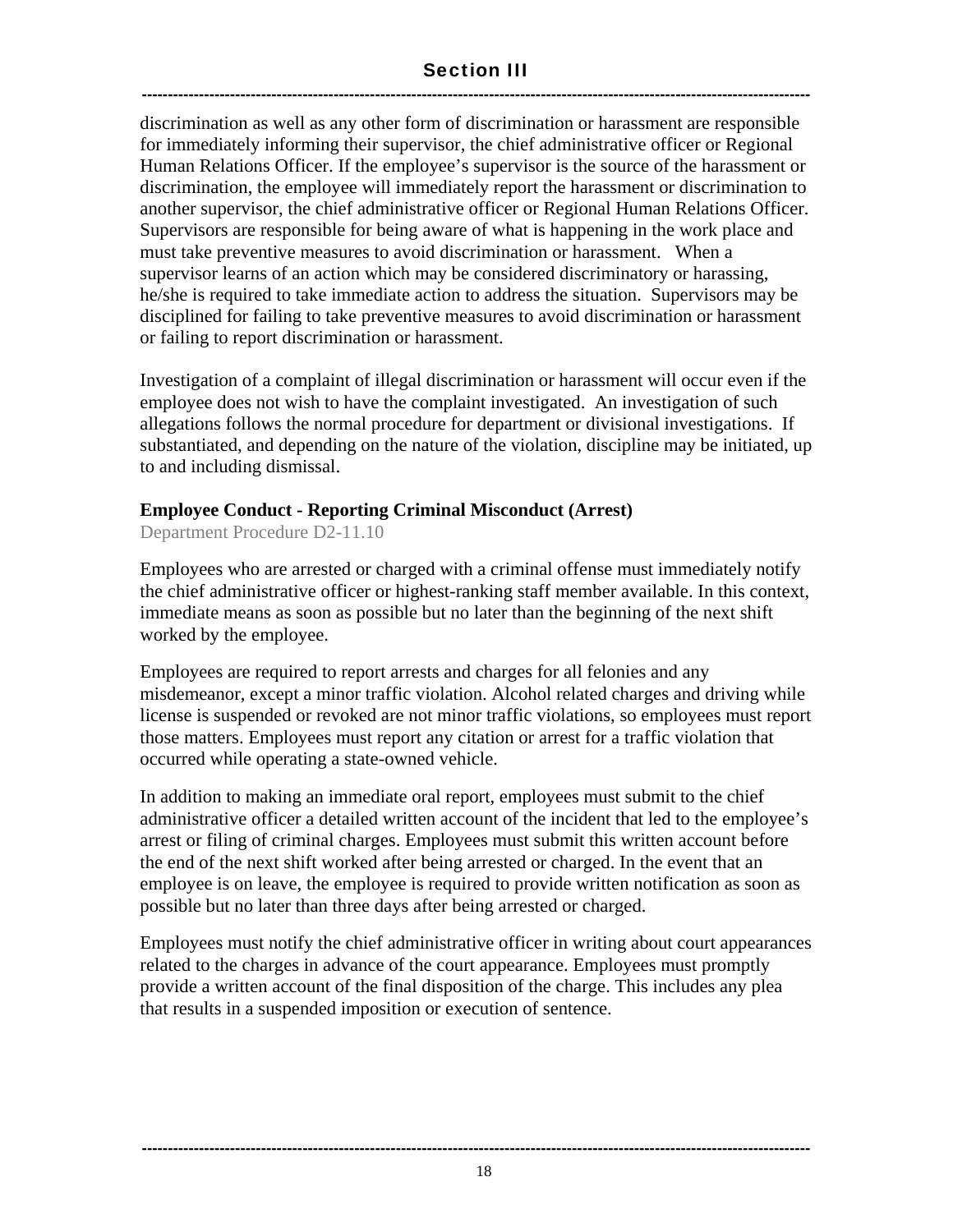#### **Employee Conduct – Reporting Work-related Misconduct**

Department Procedure D2-11.10

Employees are obligated to immediately report any misconduct as described in department procedure D2-11.10, through the appropriate chain of command. If there is reason to believe that an employee in the chain of command may be involved in the alleged misconduct, then the employee should report the matter to the next higher level of management in the department.

Employees shall report actual or attempted theft of department property or the property of others.

Employees shall report any unauthorized possession or loss or damage to state property or the property of others, or endangering of state property or property of others through carelessness.

Employees shall report any neglect of job responsibility on the part of an employee which would jeopardize the security of the work place.

#### **Employee Conduct - Avoidable Contact with Offender and Ex-Offenders**

Department Procedure D2-11.10

Any of the requirements of this procedure concerning an ex-offender will be effective for one year from the date the offender leaves supervision

All employees are required to conduct themselves professionally when associating with offenders.. Consequently, employees are prohibited from having avoidable contact (unnecessary personal interaction) with an offender. Avoidable contact is any contact with an offender that is not authorized as a responsibility of the employee's position. Prohibited contact includes, but is not limited to, unauthorized oral or written communication, business or social associations, giving unauthorized gifts of any nature, name calling, teasing, horseplay, joking with offenders, carrying messages for offenders or sharing personal information with offenders, and any other overly familiar act with an offender. This prohibition applies equally to avoidable contact with an offender's family members or significant others.

An offender is any person in the custody of or under the supervision of the Department of Corrections. This includes any person on probation or parole under the supervision of the Board of Probation and Parole.

Employees are required to notify the chief administrative officer in writing when they have a family member who is an offender. Employees must notify the chief administrative officer in writing when they have a pre-existing, personal relationship with someone who subsequently becomes an offender under the supervision of the Department. Similarly, employees must notify the chief administrative officer when they discover that a person with whom they have a personal relationship is an offender.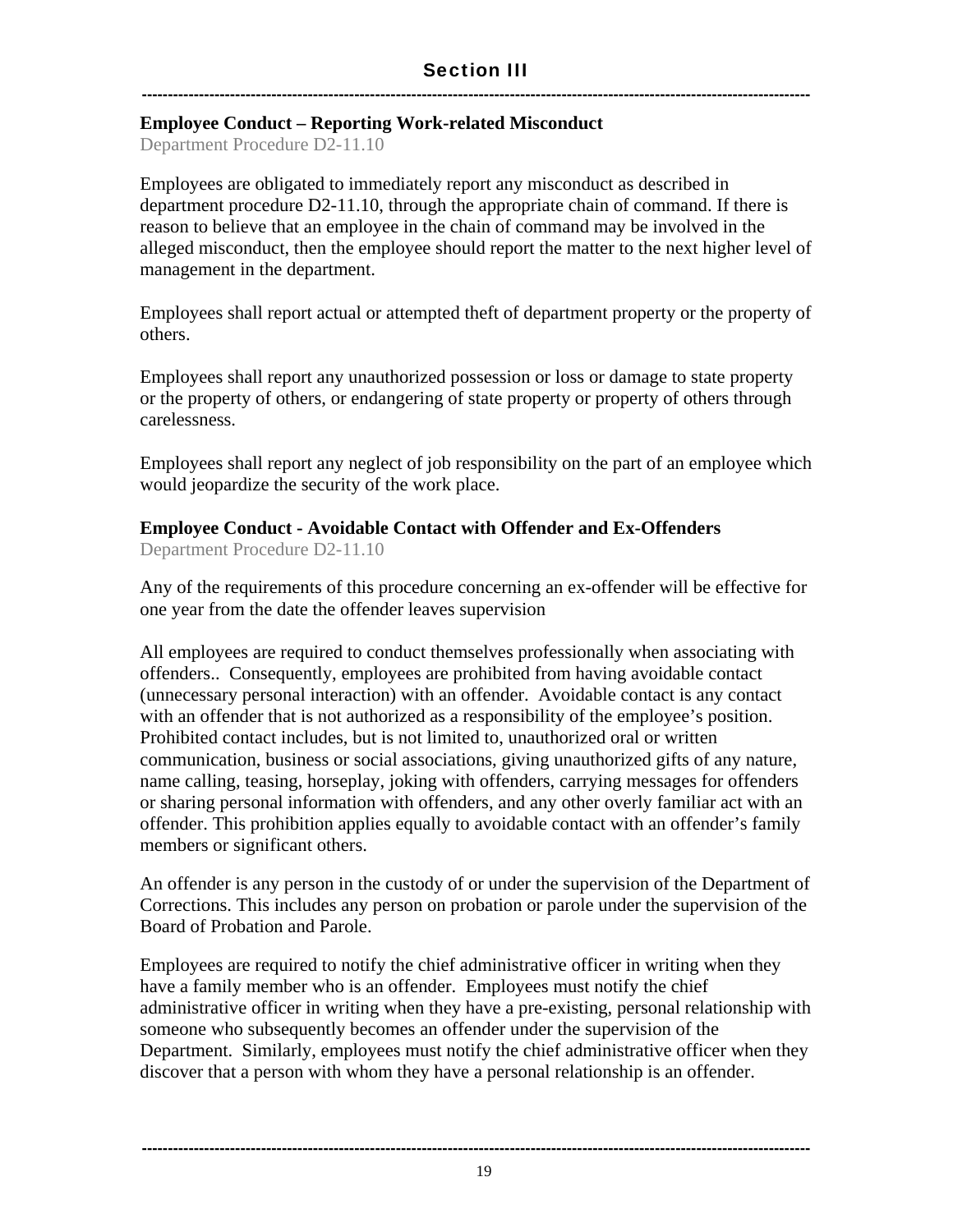#### Section III ---------------------------------------------------------------------------------------------------------------------------------

Employees must inform the chief administrative officer in writing when they have unauthorized contact with an offender or an offender's family member or significant other, whether at work or outside the work site (for example, when an offender calls them at home).

Employees shall not give their own or fellow employee's home telephone numbers or address to offenders or an offender's family and/or significant others unless specifically authorized.

Employees are prohibited from receiving or giving anything to an offender, an offender's family or significant other, except those items authorized in the usual course of business.

Employees shall not remove from or bring into any area under jurisdiction of the Department any property, message, or any other item for an offender without proper authorization.

#### **Offender Abuse and Sexual Contact with an Offender**

Department Procedure D1-8.6

As stated in the preceding section, employees are required to maintain professional relationships with offenders. Therefore, employees are prohibited from having avoidable contact with offenders or engaging in unnecessary personal interaction with them. The Department disciplines employees who violate this cardinal principle of corrections. Beyond this, employees who abuse offenders or engage in sexual contact with offenders can be prosecuted.

A person commits the crime of offender abuse by knowingly injuring the physical wellbeing of an offender by beating, striking, wounding or by having sexual contact with an offender. Offender abuse is a class C felony, which carries a maximum sentence of incarceration for seven years.

When any employee of the Department has reason to believe that an offender has been abused, the employee must immediately report all pertinent details in writing to the Department Director. Failure to report offender abuse is a class A misdemeanor.

A Department employee who works at a correctional center commits the crime of sexual contact with an offender by having sexual intercourse or deviate sexual intercourse with an offender confined in a correctional center. A probation and parole officer commits the crime of sexual contact with an offender if the officer has sexual intercourse or deviate sexual intercourse with an offender who is under the supervision of the officer. (Deviate sexual intercourse is a very broad term that is not limited to intercourse; it includes other forms of physical contact of a sexual nature.) The offender's consent is not a defense to this crime. Sexual contact with an offender is a class D felony, which carries a maximum sentence of incarceration for four years.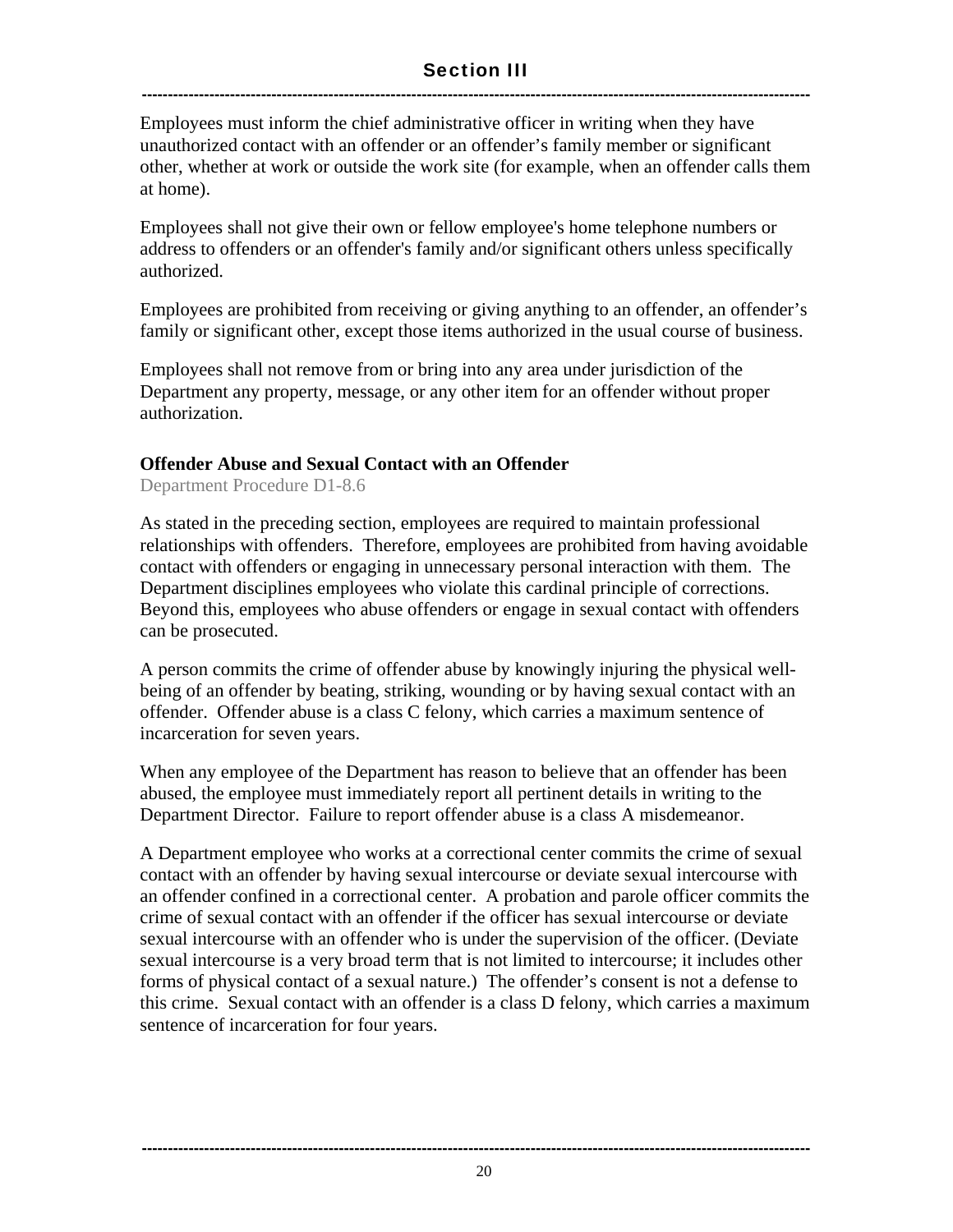#### **Political Activity**

Department Procedure D2-11.2

Employees may take part in the activities of political parties and political campaigns, however, employees may not: run for or hold partisan political office; run for or hold nonpartisan political office that conflicts with department duties; knowingly solicit, accept, or receive a political contribution from any person who is a subordinate employee; or use official authority for the purpose of interfering with the results of an election.

Further, employees may not engage in political activity: while on duty; in any building occupied in the discharge of official duties; while wearing a uniform or official insignia identifying the position of the employee; when using a state vehicle; or by using state resources or facilities.

Employees having questions about the permissibility of political activity should contact their chief administrative officer.

#### **Employee Searches**

Department Procedure D2-11.13

All employees of the Department are subject to having all items in their possession and their vehicles searched before and after entering departmental grounds. Employee searches may include a frisk, trace technology or strip search. Frisk and trace technology searches may be conducted without cause, but must be conducted uniformly or by a systematic random selection process. Strip searches may be conducted only with approval of the deputy/assistant division director and when there is probable cause and the strip search is necessary to prevent the conveyance of contraband into a correctional institution.

Employees refusing to submit to a search of their person or personal property may be subject to disciplinary action.

#### **Solicitation & Gambling**

Department Procedure D2-11.7

No solicitation or gambling of any nature by any person or entity shall be permitted to take place on departmental property, whether owned or leased, except for those authorized organizations and activities established in departmental procedure.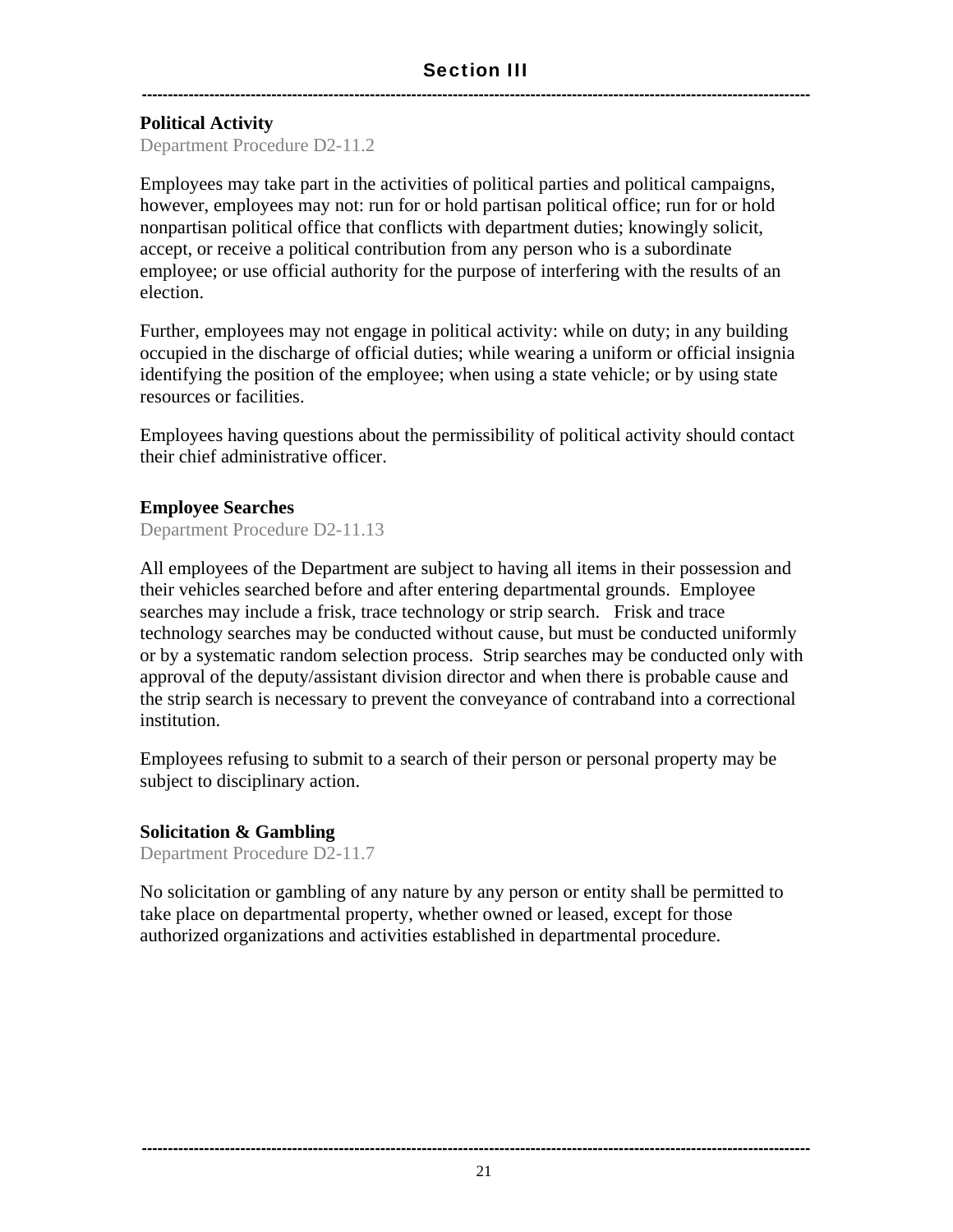#### **Selected Department Policies and Procedures**

#### **Equal Employment Opportunity**

Department Procedure D2-10.3

The Department of Corrections is committed to the concept of equal employment opportunities. The Department adheres to and enforces all state and federal laws relating to equal employment opportunity.

It is the responsibility of each employee to bring to his/her supervisor's or Human Relations Officer's attention any evidence of discrimination or harassment so that the matter can be investigated and resolved.

#### **Affirmative Action Plan**

Department Procedure D2-10.2

The Department's Affirmative Action Plan affirms its commitment to complying with all federal, state and local laws governing equal employment opportunities. The Affirmative Action Plan further guarantees equal treatment of all employees, and pledges the Department's determination in staffing and maintaining a diverse workplace. The plan supports the recruitment and hiring of individuals of different races, ethnic backgrounds, and all protected categories to create a qualified workforce indicative of the existing state population.

#### **Staff Development and Training**

Department Policy D2-12

The Department encourages and requires staff development through both internal and external training programs. The Department will provide internal training programs considered to be necessary and effective to keep staff up-to-date on new procedures and methods. Staff interested in pursuing other training opportunities should contact their work site training officer for information.

#### **Outside Training and Seminars**

Department Procedure D2-12.2

Employees are encouraged to seek outside training that will further develop them professionally and personally. For employees seeking outside training, this procedure provides guidelines for the approval and reimbursement of funds.

Staff wishing to attend training must submit a Request for Training Form and forward it to his/her immediate supervisor for approval.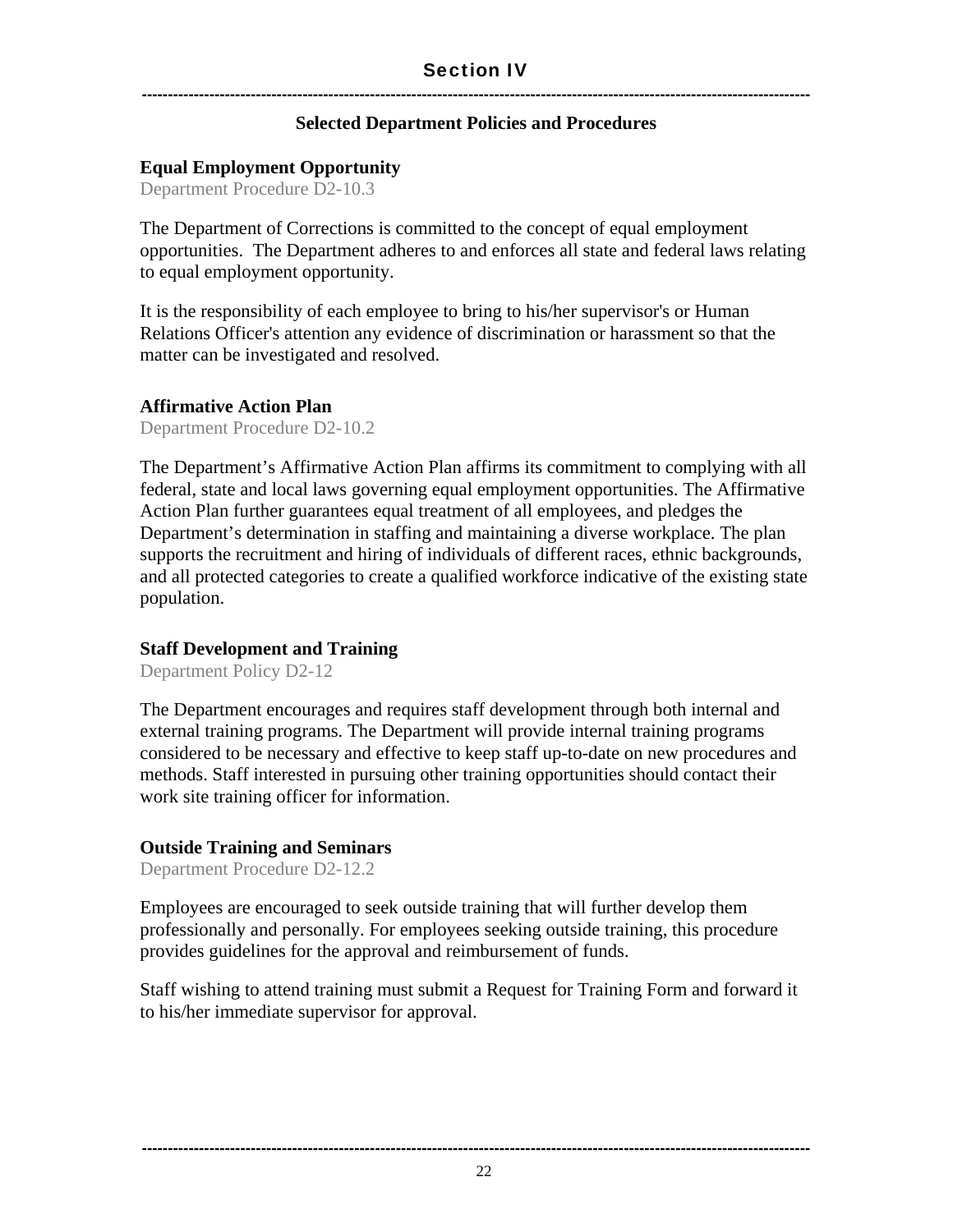#### **Communication and Public Relations**

Department Policy D1-3

For the Department to be successful in its stated mission and philosophy, effective communication with the public and with employees must be foremost in its operational management. The communication must be disseminated accurately and timely due to the potential for wide-ranging impact. To this end, the Department communicates with employees and the public through its Public Information Office.

This office is responsible for gathering data and information that is disseminated by the Department. Authority for contact with the public, the media or governmental officials rests with the Department or division directors or their public spokesperson. The Department's public information plan is designed to promote a better understanding of departmental goals and operations.

#### **Internal Communications**

Department Procedure D1-3.2

Internal communication is accomplished through the Departmental newsletter, the *Horizon*, meeting minutes, the Department's electronic information network, field office newsletters, annual reports and planning committees. It is important that the exchange of information flows smoothly across the various organizational levels.

#### **External Communication**

Department Procedure D1-3.1

When required to interact with external constituents, this procedure provides guidelines for how Department employees should respond.

To maintain an organized and consistent message to the media, the Public Information Office shall be advised of all media requests. Any requests should be immediately referred to your chief administrative officer.

All correspondence received from the Missouri Commission on Human Rights (MCHR), Equal Employment Opportunity Commission (EEOC), and/or Department of Labor (DOL), shall be immediately forwarded to the Director of Human Resources for response.

#### **State Vehicles**

Department Procedure D4-4.1

Each vehicle owned and operated by the Department shall be maintained and operated to provide for the safe transportation of department personnel and offenders, as applicable, in accordance with standards and guidelines in the Department's Vehicular Safety Manual.

Employees shall operate state vehicles in a safe and courteous manner. Employees are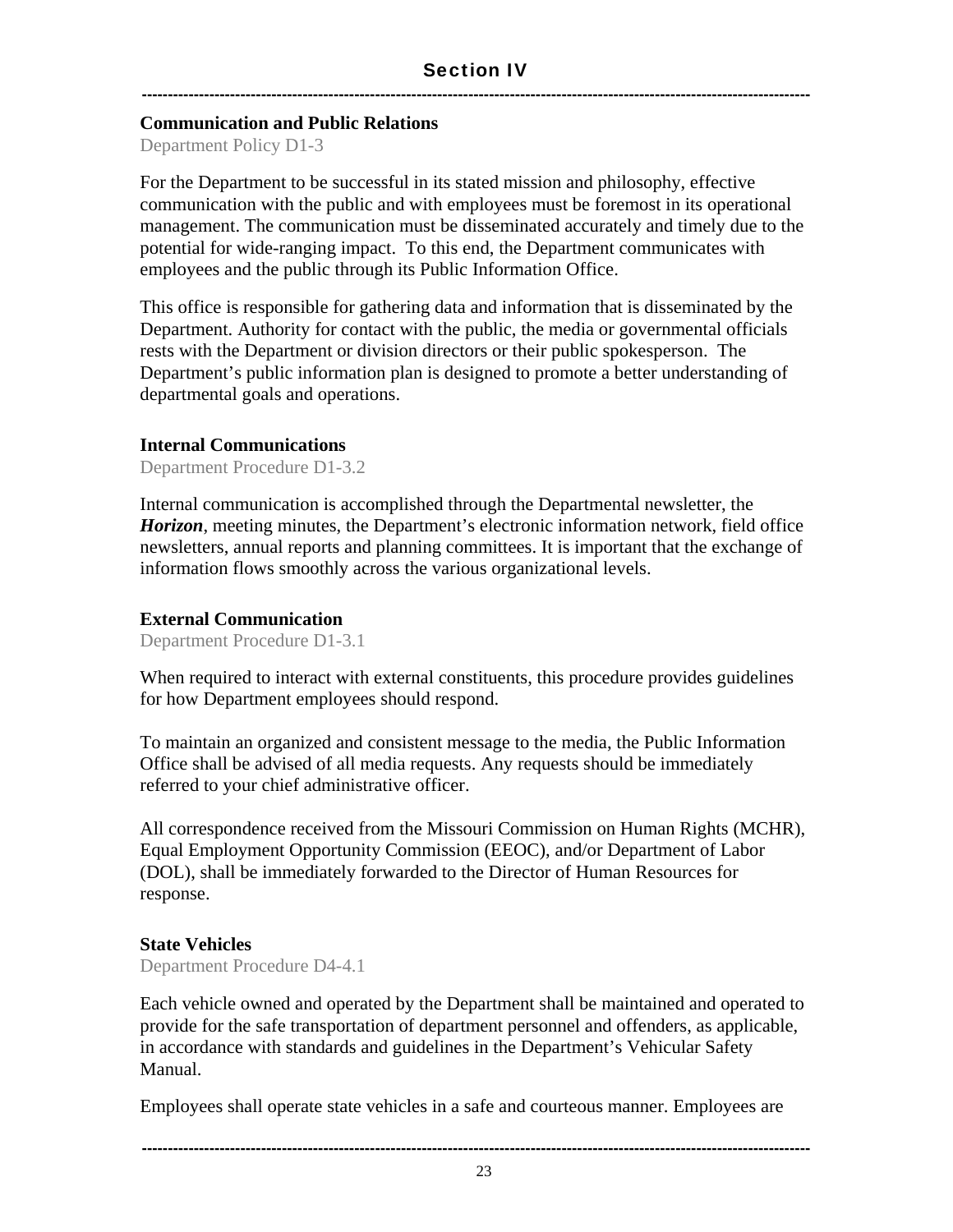#### Section IV ---------------------------------------------------------------------------------------------------------------------------------

prohibited from using state vehicles for their personal use. Staff shall abide by all posted speed limits and traffic control regulations, including the wearing of seat belts. Smoking and the use of any tobacco products are prohibited in all state vehicles. Possession or consumption of alcohol or illegal drugs in state vehicles is prohibited.

Employees must immediately report to the chief administrative officer of their work site or designee all citations, official summons to court and arrests for violation of traffic laws while operating a state vehicle.

Employees who violate traffic laws in a state vehicle, who are discourteous and unsafe in the operation of a state vehicle, who smoke or use tobacco products in a state vehicle, who possess or consume alcohol or illegal drugs in a state vehicle or who use a state vehicle in a personal or unauthorized manner shall be subject to disciplinary action, up to and including dismissal.

Employees who are involved in an accident while operating a state vehicle must immediately report such accident to the chief administrative officer of their work site. Employees who are involved in an accident while operating a state vehicle may be required to submit to substance abuse testing.

#### **Americans with Disabilities Act (ADA) Complaint/Grievance Procedure**

Department Procedure D1-1.2

The ADA procedure establishes guidelines for receiving and resolving complaints relative to the Americans with Disabilities Act. The Missouri Department of Corrections is committed to full compliance with the Americans with Disabilities Act.

To ensure compliance and to address complaints, the Department has established ADA site coordinators. Employees are encouraged to contact their work site ADA Coordinator if they feel a violation has occurred.

#### **Investigations**

Department Procedure D1-8.1 and D1-8.4

All employees must give their full cooperation in all investigations conducted by their chain of command, Criminal Investigation Unit, or a Human Relations Officer.

A psychological stress evaluation, Computer Voice Stress Analyzer (CVSA), or a polygraph examination may be authorized to aid in any formal investigation being conducted by the Department. Refusal on the part of the employee to take an examination may result in disciplinary action.

While an investigation is pending, employees who are interviewed (or their representatives) may not disclose any matter that was discussed during an investigatory interview conducted by a Criminal Investigation Unit investigator, Human Relations Officer, or the employee's chain of command.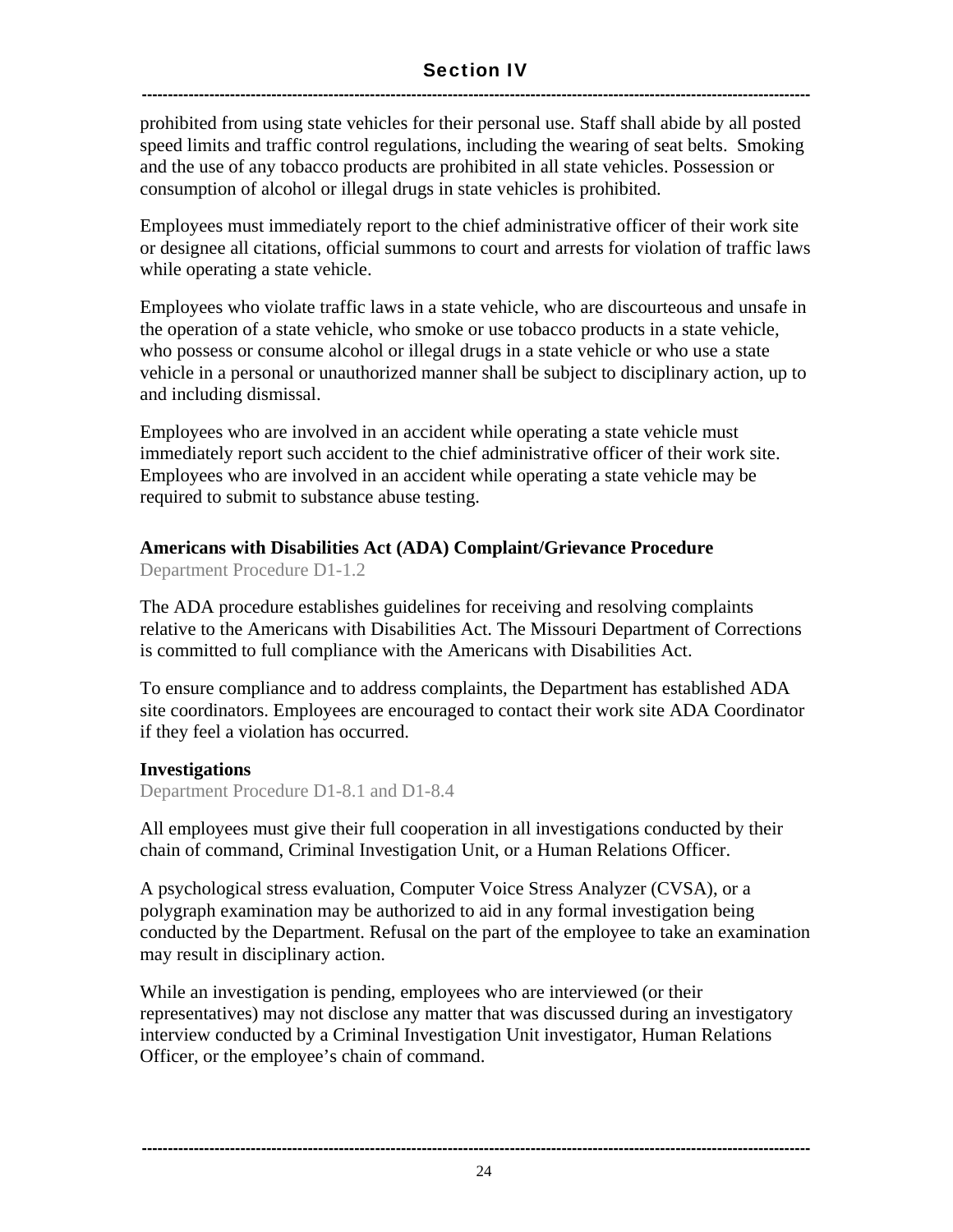#### Section IV

---------------------------------------------------------------------------------------------------------------------------------

#### **Professional Organizations**

Department Procedure D2-6.4

All employees are encouraged to join professional organizations that provide job related professional education and training. Employees are not permitted to utilize standard work hours without supervisory approval to perform duties incidental to membership in professional organizations, even if they hold an office in such an organization. This should not be construed to prohibit an employee from preparing for an official presentation to a professional organization when they are representing the Department of Corrections.

#### **Personnel Clubs**

Department Procedure D2-7.10

The Department supports the development of Personnel Clubs at each work site, to promote the well-being and camaraderie of the workforce. Employees are encouraged to join and participate at their leisure.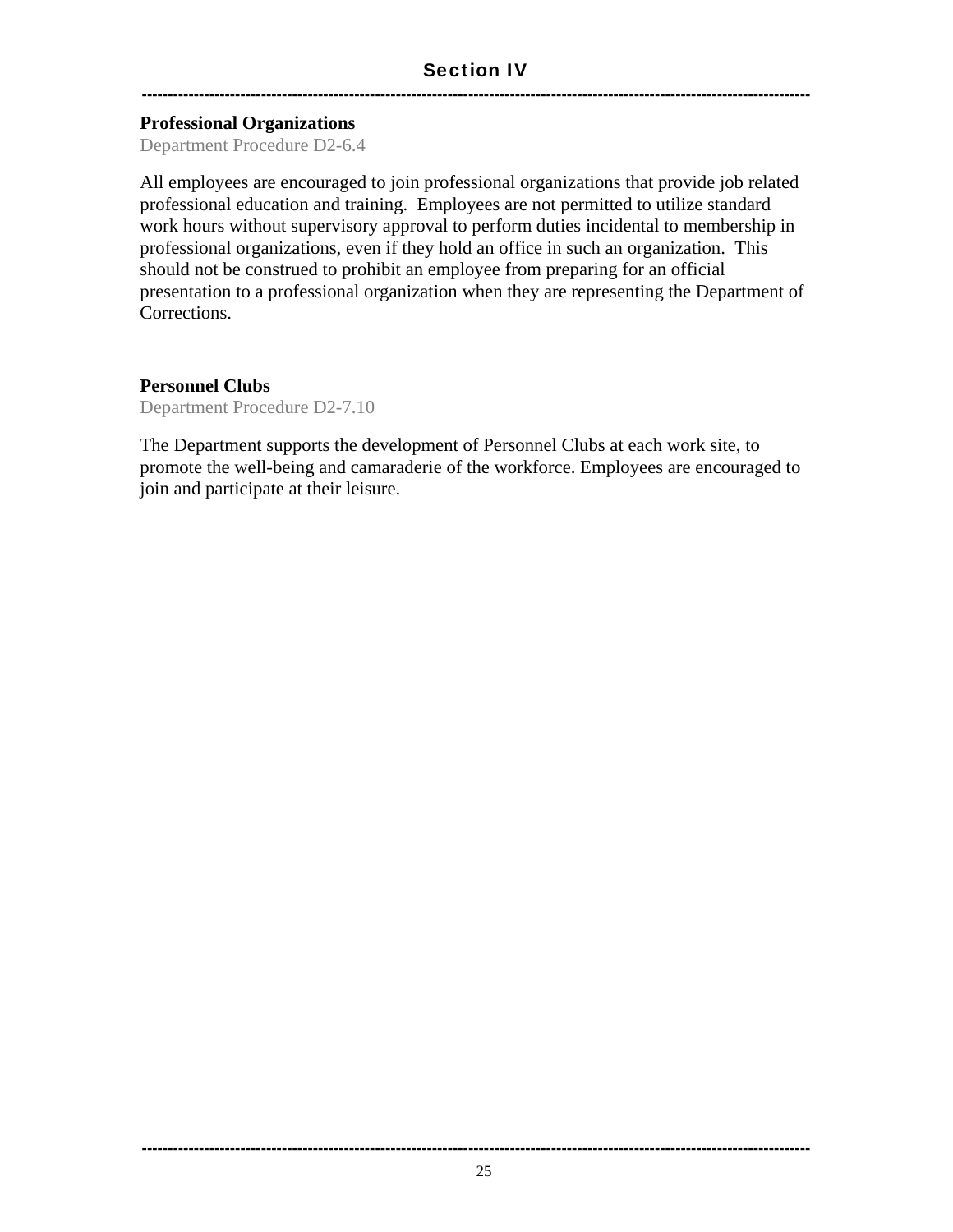#### Section V

#### ---------------------------------------------------------------------------------------------------------------------------------

#### **Employee Relations**

#### **Selection, Appointment and Retention of Employees**

Department Policy D2-2

Employee retention is a critical department-wide issue. All staff has a stake in assisting the Department in its retention efforts. Employee retention is of vital importance within the structure of any agency to ensure that special knowledge and skills are developed and maintained to provide for the most efficient functioning of all areas within the Department. Employees are encouraged to work with their management staff to improve, where necessary, the working conditions for staff.

To assist in retaining employees, regional Human Relations Officers are available to assist employees in resolving workplace issues. For further information on the Human Relations Officer in your region, contact your local work site human resources representative or Central Office Human Resources.

#### **Selection Procedure**

Department Policy D2-2

The selection of employees will be made in accordance with procedures established through the state merit system and with state statutes to ensure that selections are made on an equitable basis.

#### **Job Opportunity Announcements**

Department Procedure D2-1.2

The job opportunity announcement procedure provides guidance for the purpose of recruiting and informing employees of available merit (classified) and non-merit (unclassified) employment opportunities by the posting of job opportunity announcements on bulletin boards in each division office and all facilities. Such announcements may also be viewed in the AS/400 computer system under the folder name of JOBANNCE and on the "shared\_by\_all\_doc" in the **Job Opportunity Announcement** folder. Employees may obtain additional information by contacting their work site personnel representative, Central Office Personnel or the Office of Administration, Division of Personnel.

All job opportunity announcements will be posted for a minimum of 7 working days.

#### **Probationary Period**

Department Procedure D2-4.3

The probationary period procedure for merit employees provides guidelines for the initial period of time during which the supervisor monitors the employee's ability to perform the job.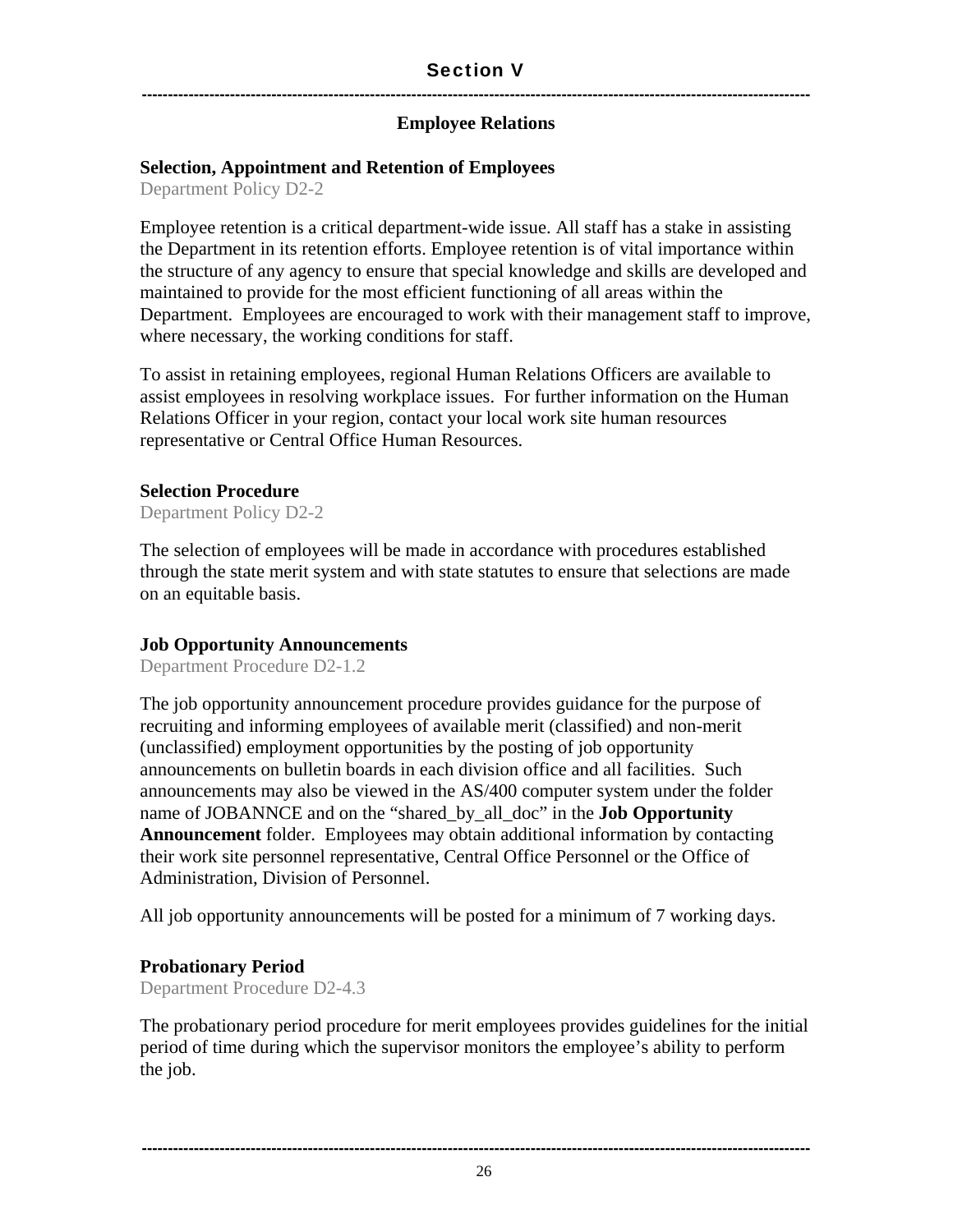#### Section V ---------------------------------------------------------------------------------------------------------------------------------

Classified employees must successfully complete a probationary period prior to achieving regular status under merit system regulations. The length of the probationary period varies depending on the type of appointment and classification received and is indicated on the Notice of Appointment issued to all employees. The probationary period may be extended by the appointing authority, when it is necessary to evaluate a new employee beyond the usual probationary period. The length of the extension will vary depending on the type of appointment and the level of performance being evaluated.

#### **Selection Procedure – Non-Merit Appointment**

Department Procedure D2-2.7

The non-merit appointment procedure provides guidelines for appointments made outside of the merit system. Non-merit employees serve in an at-will status; as such, they do not have any rights of appeal to the Personnel Advisory Board (PAB). Appointments of this nature do not require merit system examinations and are not covered by merit system rules. Non-merit employees will not serve a probationary period.

#### **Career Progression Promotion**

Department Procedure D2-2.9

The procedure for career progression promotion is designed to provide for promotions without the use of competitive certification procedures under specified circumstances. Career progression promotions are non-competitive appointments. Multi-level positions have been determined by the State Personnel Division to be established at more than one classification level. An employee may progress from a lower to a higher job classification without the use of a promotional or open-competitive register when they have occupied a multi-allocated position for less than one year. Reclassifications are non-competitive appointments that normally occur after an employee has worked for one year in a multi-level position or when the State Personnel Division reallocates an employee's position and indicates this action is taken.

Employees may obtain additional information by contacting their work site personnel representative, Central Office Personnel or the Personnel Division within the Office of Administration.

#### **Labor Organizations**

Department Procedure D2-11.6

The Department will only recognize those labor organizations certified by the Department of Labor and Industrial Relations. As provided by statute, Department employees have the right to join and participate in labor organizations, however, employees do not have the right to strike and such activity will not be condoned.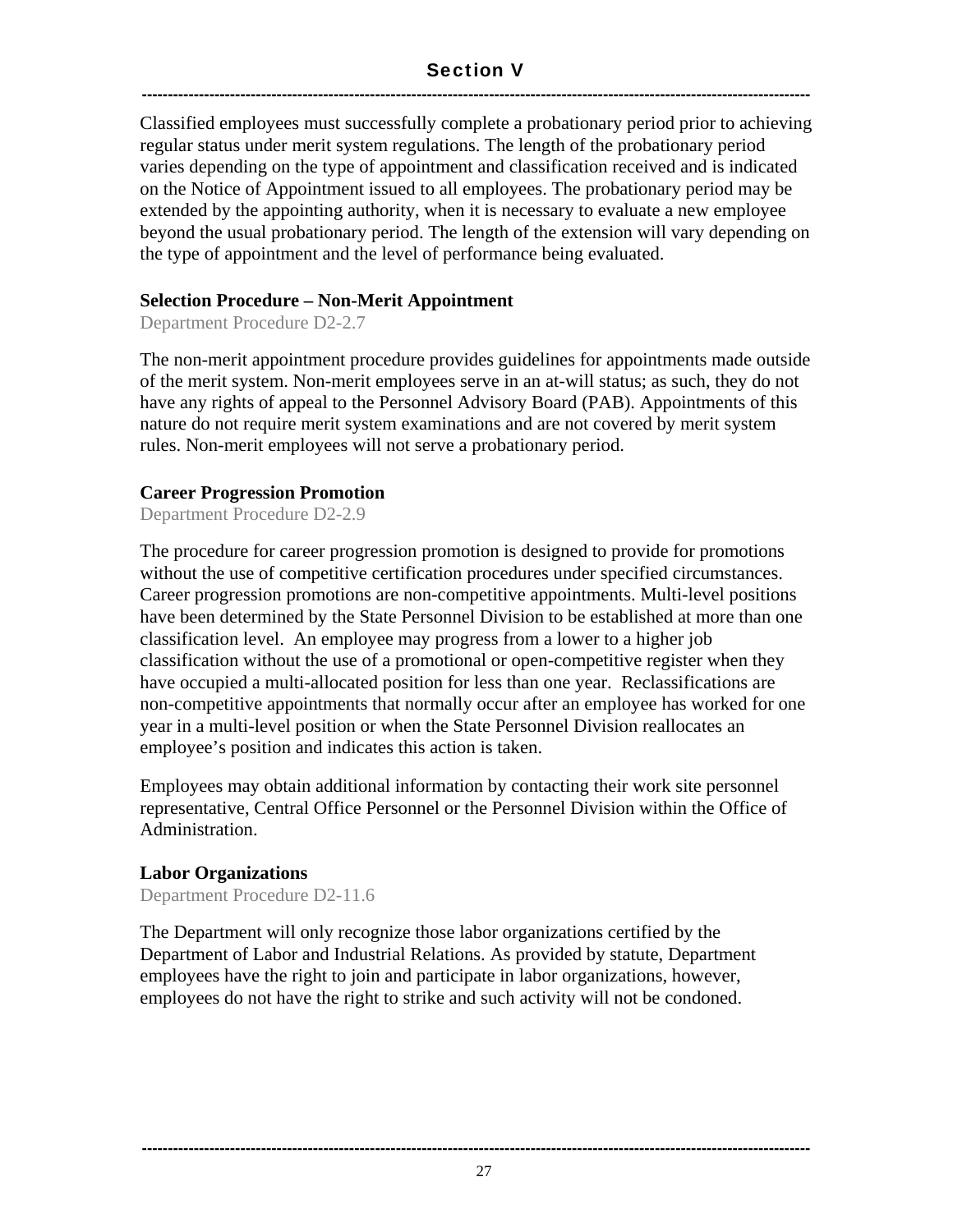#### **Employee Performance Planning and Appraisal System**

Department Procedure D2-4.1

The Employee Performance Planning and Appraisal System is used to establish, maintain, and improve the job performance of individual employees within the Department, thereby increasing their productivity.

Employees' work performance will be evaluated on a regular basis by the immediate supervisor, the intent of which is to promote effective communication between the employee and supervisor and to improve job performance and to enhance work relations. The appraisal is conducted at the end of an original or reemployment probationary period and on an annual basis each year between January and March for all benefit eligible employees. For non-merit employees, a probationary period will not be served; however, the employee's performance will be evaluated on an annual basis.

Special performance appraisals may be completed at the discretion of the supervisor when performance or job duties significantly change.

The supervisor will present the appraisal to the employee for review and signature at the end of the appraisal period. The employee's signature does not signify agreement with the appraisal, but indicates the employee has had an opportunity to review the rating. If an employee believes the rating is not accurate, he/she may request the rating be reviewed. Employees are provided with a copy of both the employee performance plan and appraisal.

#### **Employee Performance Counseling and Performance Planning**

Department Procedure D2-4.1

To develop, maintain, and improve job performance, each employee must understand all job components and expectations of the position for which they are accountable. Through effective communication, it is the supervisor's responsibility to ensure that employees are provided the opportunities to understand these components and expectations through orientation, training and employee performance counseling.

Performance counseling must occur in the following instances:

- New or promoted employees should have job components and expectations reviewed and discussed,
- At the first sign that an employee's performance is falling below acceptable standards, and
- Quarterly during the first year of employment. All employees are to have quarterly PERforM meetings. Probationary employees are to have monthly PERforM meetings.

In conjunction with performance counseling, an Employee Performance Plan may be developed to help the supervisor and employee develop performance goals. For a performance rating of "Needs Improvement," an Employee Performance Plan must be completed in conjunction with a performance appraisal rating.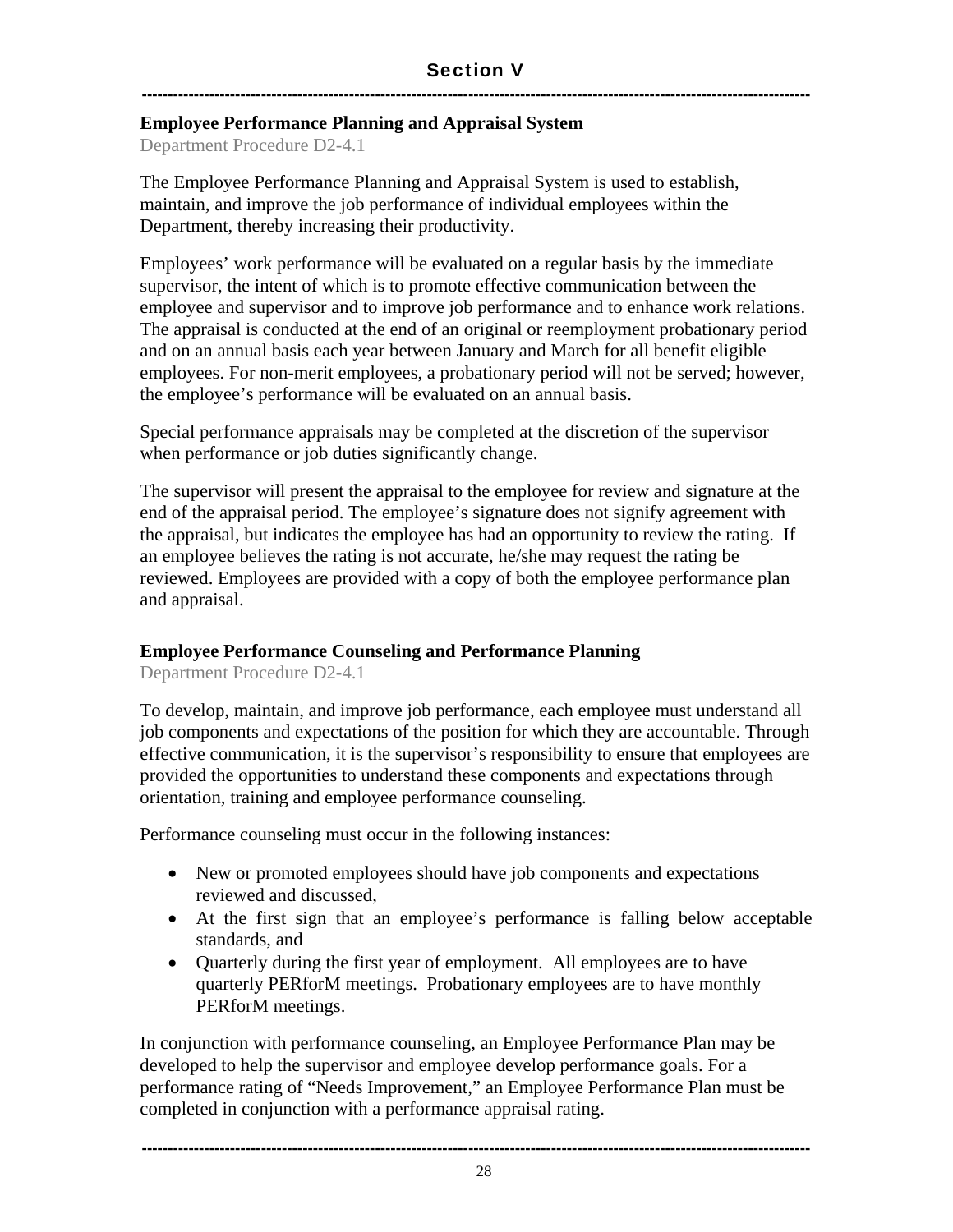Documentation of all performance counseling must be maintained in the performance log or on performance notes.

#### **Maintenance of Employee Records**

Department Procedure D2-5.1

Personnel records are maintained on all employees of the Department. This includes, but is not limited to, initial employment application and other materials related to initial employment, performance appraisals, disciplinary records, commendations for exemplary behavior, time and attendance records, training information and other memorandums of the employee's actions during employment.

All personnel records of the employee are held in the strictest of confidence. Any employee wishing to view his/her official personnel file may do so at Central Office Human Resources. Files may be reviewed in accordance with procedure. The employee must give reasonable notice to the Human Resources Director for permission to view his/her file.

Employees may review his/her work site file upon reasonable notice to the work site personnel representative. Any employee reviewing his/her file shall do so in the presence of authorized personnel staff.

An employee wishing to send his/her personnel file to a third party observer must provide a signed written release indicating who the file is to be sent to and the information needed from the file. A fee for this service will be charged.

#### **Employee/Management Grievance**

Department Procedure D2-10.1

This procedure provides guidance for employees who perceive they are experiencing issues in the workplace which may negatively impact their ability to perform their duties effectively.

The grievance procedure and grievance forms are available in all work site human resources offices, field offices, resource centers or areas easily accessible to all employees.

It is the responsibility of the employee to be knowledgeable of this procedure prior to filing a grievance. To assist the employee and management in arriving at an agreeable resolution, the Human Relations Officer is available to work through the grievance process.

#### **Transfer of Employees**

Department Procedure D2-2.13

This procedure governs voluntary and involuntary transfers. Employees should review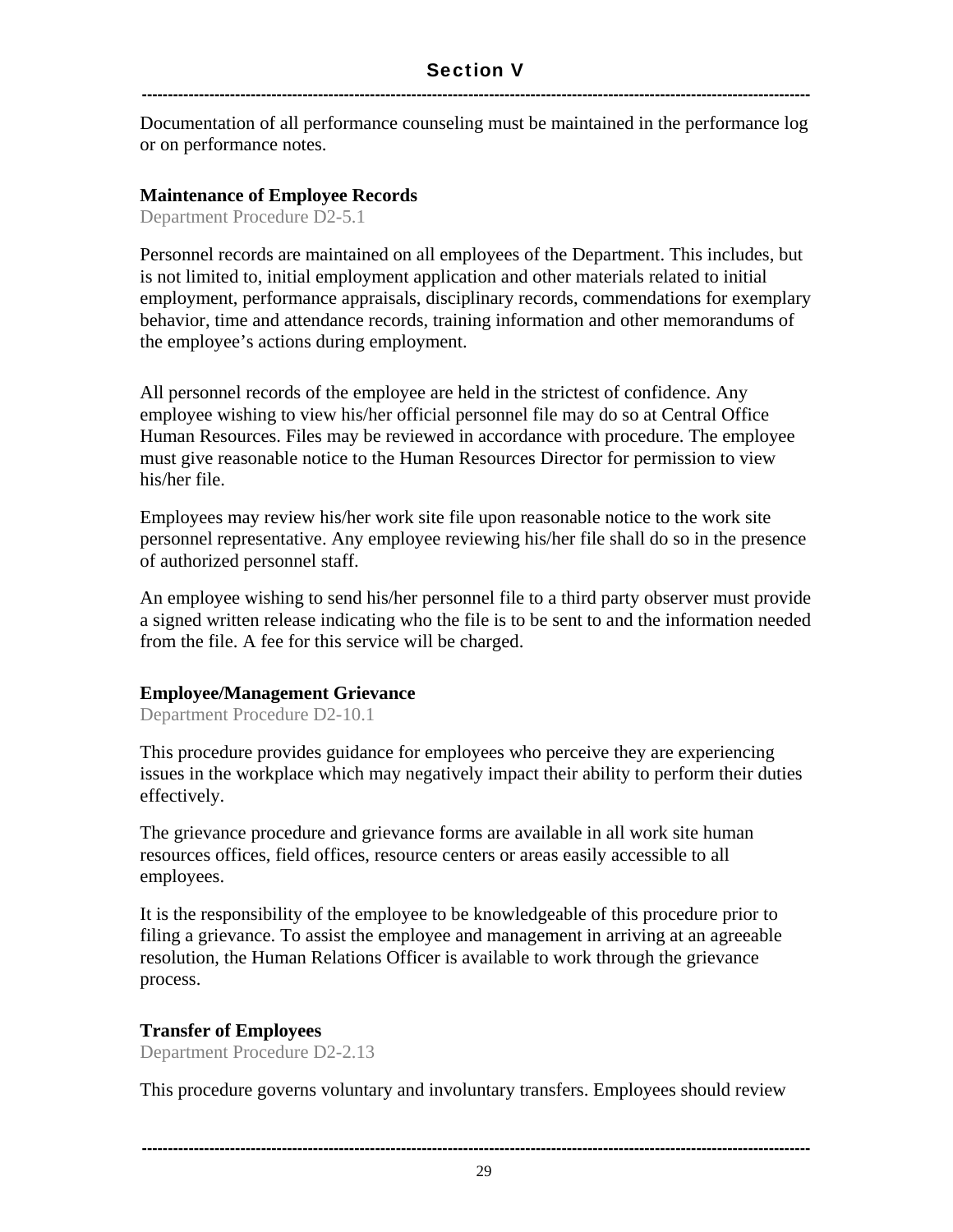#### Section V ---------------------------------------------------------------------------------------------------------------------------------

the transfer procedure before requesting a transfer, as transfers are not automatically granted.

An employee wishing to transfer must meet the following criteria:

- regular status and have a minimum of 1 year service at the current work location;
- if transferred, another transfer request may not be submitted for consideration until 1 year of service has been completed at that work location;
- last performance appraisal rating must be "successful" or above;
- any Employee Performance Improvement Plan, initiated in accordance with D2-4.1 within the last 12 months must have been satisfactorily resolved;
- no current disciplinary proceedings or active investigations;
- no disciplinary sanctions received within the last 6 months.

All transfer requests must be submitted on a Request for Transfer Employee Form to the appropriate chief administrative officer. Hardship transfer requests are considered on a case by case basis.

#### **Resignations**

Department Procedure D2-3.1

An employee who desires to resign and remain in good standing must provide his/her chief administrative officer and immediate supervisor with a written notification at least 15 calendar days prior to the effective date of resignation.

Employees shall make arrangements to return all state owned uniforms, equipment, identification cards, keys, etc.; to the work site (human resources office or immediate supervisor) prior to the resignation date.

Employees who plan to resign are required to complete an Exit Interview Form. This information will be used to assist the Department in reviewing and making necessary changes that impact the work environment.

---------------------------------------------------------------------------------------------------------------------------------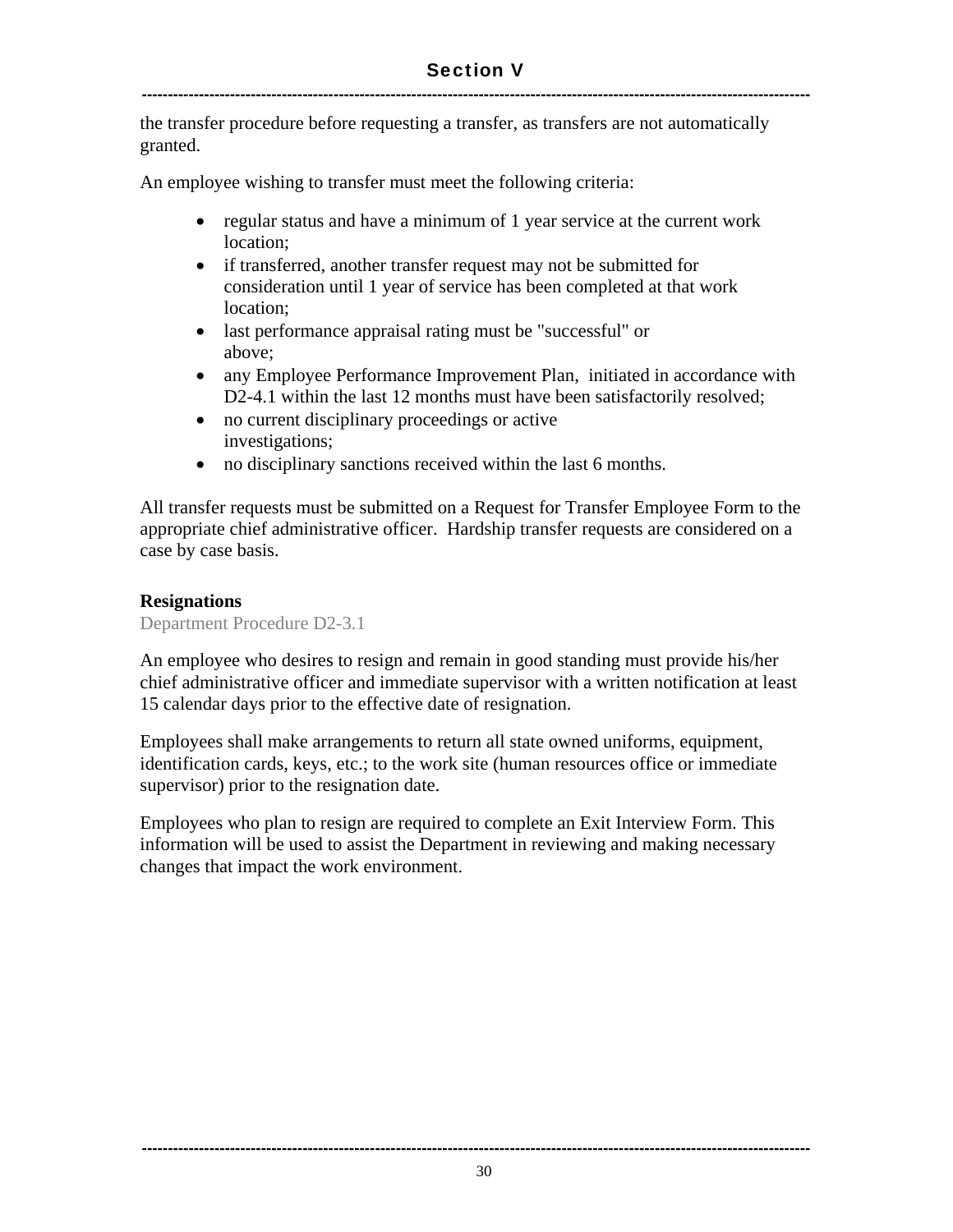#### ---------------------------------------------------------------------------------------------------------------------------------

#### **Health and Safety**

#### **Employee Drug Testing and Employee Alcohol Testing**

Department Procedure D2-11.11 and D2.11.12

As a law enforcement agency, the Department strives to safeguard the rights and privacy of employees while it also pursues a compelling interest in maintaining a drug-free and alcohol-free environment.

The Department prohibits:

- Possessing or using any illegal controlled substance, whether the employee is on or off duty;
- Performing official duties while under the influence of alcohol or illegal drugs;
- Possessing or consuming alcoholic beverages while on department property or in state vehicles;
- Misusing or abusing prescription medicine; and
- For positions that have offender contact, performing official duties with an odor of alcohol on one's breath.

Prior to employment, all employees must submit to a drug test. Many employees occupy safety-sensitive or security-sensitive positions. These are test-designated positions, which are subject to random drug and alcohol testing. In addition to pre-employment and random tests, employees may be required to submit to drug and alcohol tests in the following circumstances: reasonable suspicion, critical incident, post-accident, return to duty, and follow-up.

Any person who suspects that an employee is under the influence of drugs or alcohol must promptly report that information to his or her immediate supervisor who will inform the supervisor of the suspect employee. The employee's supervisor immediately investigates the facts. When appropriate, the supervisor relieves the employee from duty and contacts the chief administrative officer or designee. The chief administrative officer or designee reviews the information and determines whether reasonable suspicion exists. If reasonable suspicion exists, the employee is required to submit to drug and/or alcohol testings.

For drug tests, an employee may be disciplined for, among other things, refusing to provide a specimen, for providing an adulterated, diluted, or substituted specimen, and for a positive result.

For alcohol tests, an employee may be disciplined for, among other things, attempting to manipulate a test result, for refusing to submit to a test, and for a positive result. A positive result is any measurable quantity of alcohol in one's body. Therefore, an employee may be disciplined for a level of alcohol well below the statutory presumption for intoxication (.08%).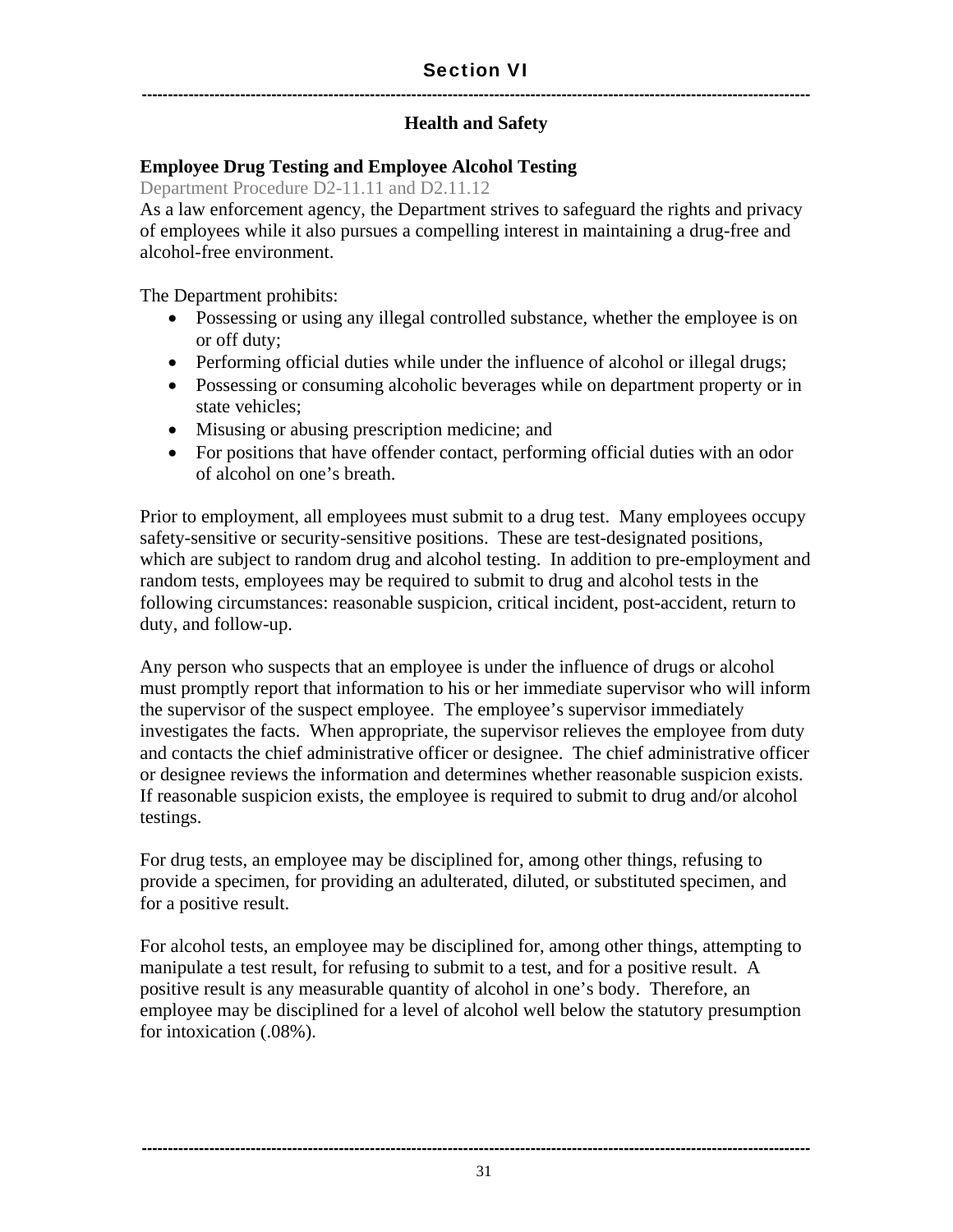The Department supports drug and alcohol education and the availability of counseling and rehabilitation program for all employees.

#### **Tobacco Use Limitations**

Department Procedure D2-11.9

Smoking and the use of smokeless tobacco by employees are prohibited in all buildings, offices, state vehicles or any enclosed area operated exclusively by the Department.

#### **Tuberculosis Testing**

Department Procedure D2-7.8

All new employees and volunteers of the Department are required to obtain a Mantoux Purified Protein Derivative (PPD) two-step tuberculin test within three (3) weeks of starting employment.

State correctional centers shall screen their residents and staff for tuberculosis using the Mantoux method (PPD) five-tuberculin unit (5 TU) test. Only the Mantoux PPD test as defined in the rule will be acceptable.

All skin test results are to be documented in millimeters (mm) of indurations.

BCG vaccination shall not prevent new employees and volunteers from receiving a tuberculin test. For an individual with a history of BCG vaccination, a significant reaction of ten millimeters (10mm) or more shall be considered as infected with mycobacterium tuberculosis.

Employees and volunteers with a documented history of a positive Mantoux PPD test shall not be required to retest. In the absence of documentation, a repeat test shall be required.

Each year, the employee will, during his/her birth month, be required to have a PPD test, with the exception of identified high-risk work sites that routinely test more often. Special mandatory staff testing may be required at times other than the birth month. Employees who fail to complete the TB test when required may be disciplined up to and including termination.

Staff will be permitted to utilize the on-site employee health nurse, if available; the contracted health department, if available; or their health care provider of choice. The Department will only pay for testing with the employee health nurse, the contracted health department, or if recommended, the designated physician.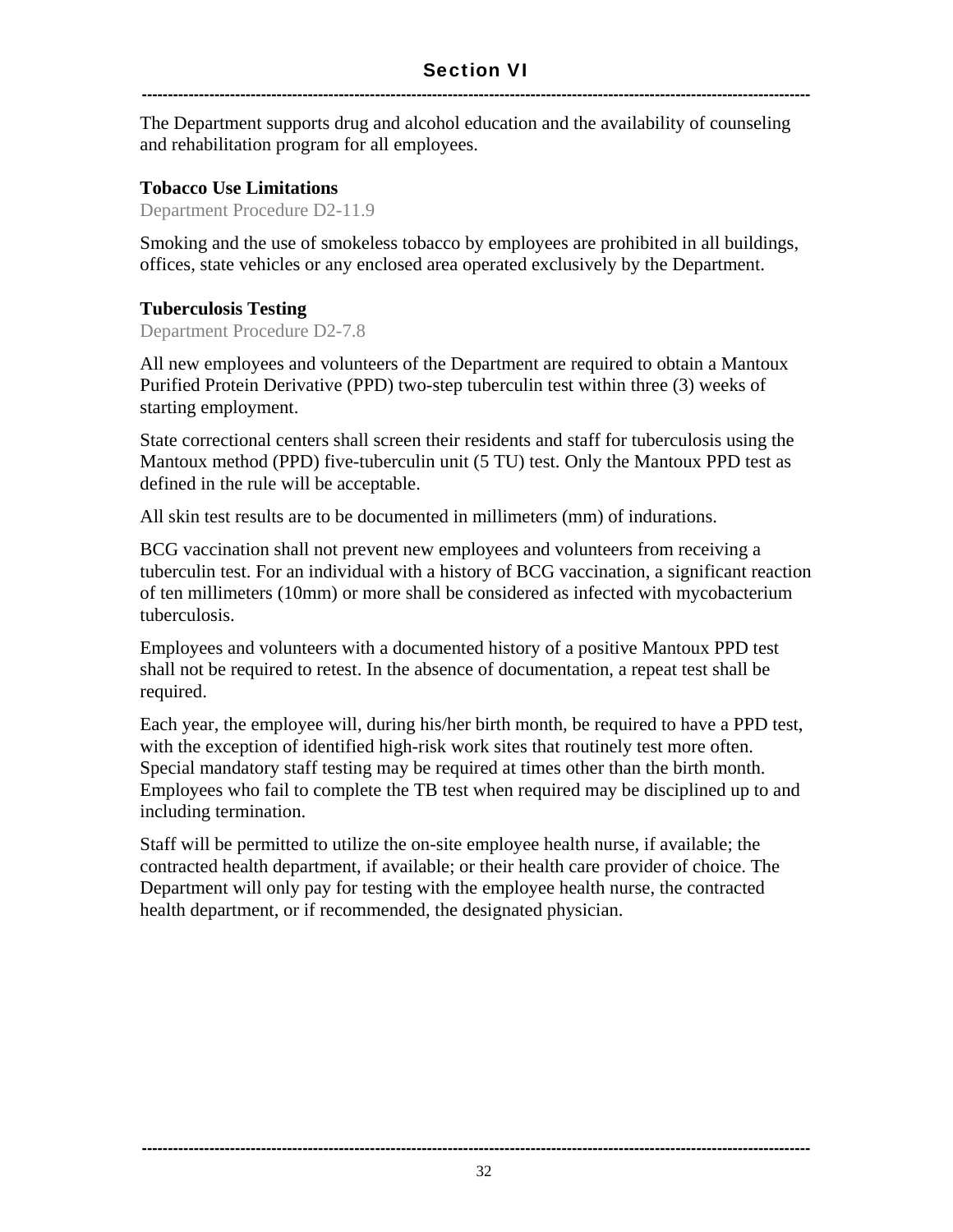#### **Hepatitis B Vaccinations**

Department Procedure D2-15.2

All Department employees and volunteers shall be given the opportunity to take the series of Hepatitis B vaccinations as long as the employee remains with the Department. These vaccinations are free to consenting employees. However, if the employee chooses to take the vaccinations, he/she must complete the series or risk being charged for the vaccinations used.

#### **Hepatitis A Vaccinations**

Department Procedure D2-15.3

Hepatitis A vaccinations are available to identified job classes and certain high-risk employees free of charge.

#### **Fire and Safety**

Department Policy D4-2

It is the policy of the Department to provide a safe environment in all institutions and work sites. Each employee must take responsibility for his or her own safety and shall adhere to all health and safety programs. Employees are required to use safe working practices and identify and report any safety hazards or conditions to their supervisor.

All employees should be familiar with the safety policies and procedures at their work site.

#### **Wellness Activities**

Department Procedure D2-7.5

The Department recognizes the importance of physical and mental well-being and encourages employees to take part in any state or departmental sponsored wellness events or activities.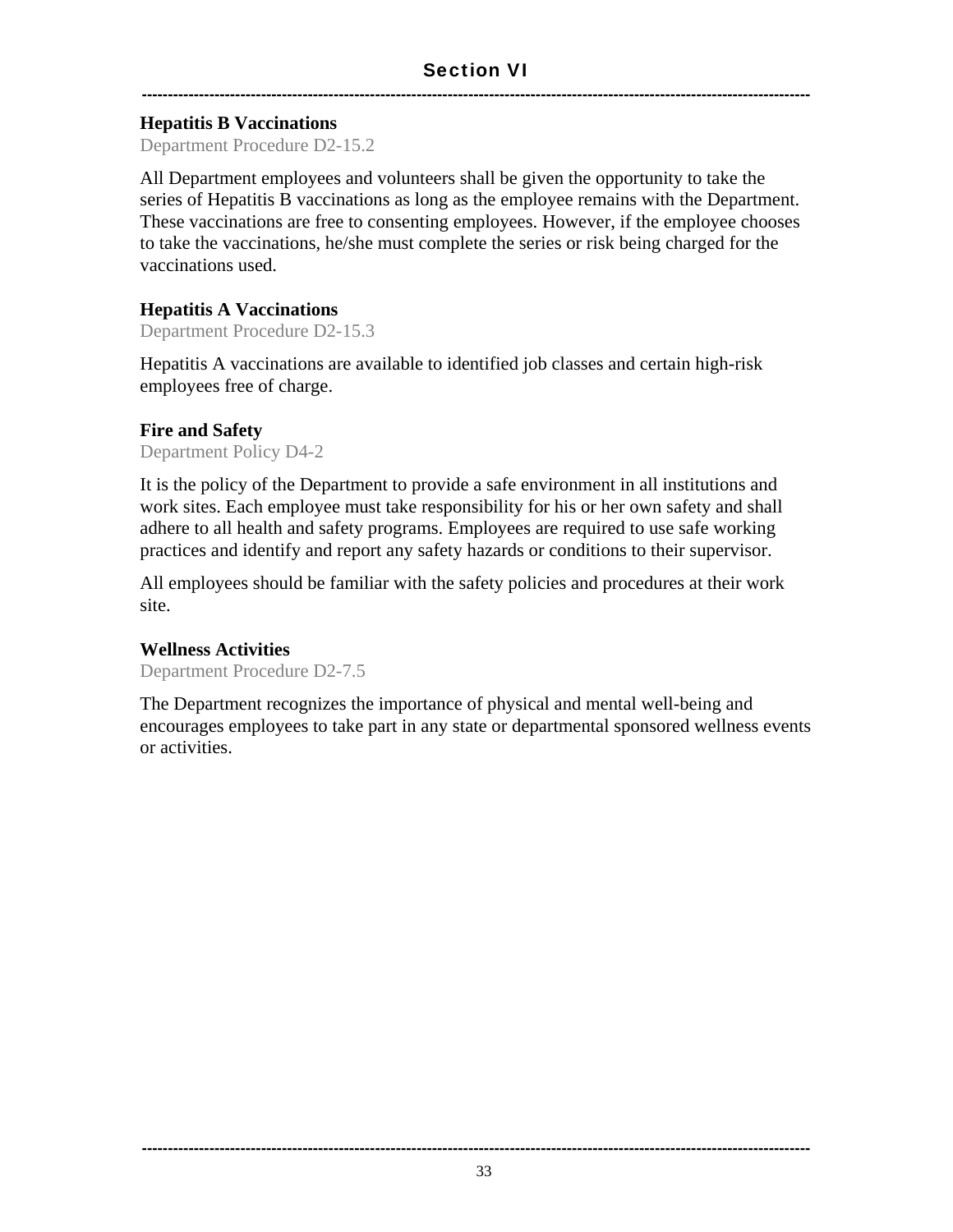#### **Employment Benefits**

#### **State Sponsored Insurance Plans**

The Missouri State Employees' Retirement System (MOSERS) provides insurance options to its members. They are as follows:

- Basic Life Insurance
- Long-term Disability
- Missouri Voluntary Life Insurance Commission
- Optional Life Insurance (portable) Dependent coverage is available

Missouri Consolidated Health Care Plan provides member and dependent coverage for the following:

- Medical
- Dental
- Vision Plan

It is recommended that questions regarding eligibility and program specifics be directed to the work site personnel representative.

#### **Cafeteria Plan**

The Cafeteria Plan is a benefit option available to state employees that allows pretax dollars to be used for dependent care; state sponsored medical, dental, and vision insurance premiums; and other flexible medical benefits as identified by the Cafeteria Plan. As a result, this may lower the employee's tax obligation.

#### **(MOST) Savings Tuition Program**

The Missouri Savings for Tuition Program is an educational savings program designed for higher education costs and is available through payroll deduction. For more information, contact your worksite human resources office.

#### **Direct Deposit**

#### Department Procedure D2-7.11

Direct Deposit is a program designed to expedite the processing of payroll deposits and expense checks electronically to the financial institution or paycard of your choice.

All DOC employees are required to participate in the state payroll direct deposit/paycard program.

#### **Credit Union**

Services of the Missouri Credit Union are available to all employees of the Department. This is a not-for-profit savings and lending institution, offering a variety of savings, checking, loan programs, travelers' checks, credit cards, automatic teller machines, and investment options, etc. Application for membership should be made directly at the Credit Union office.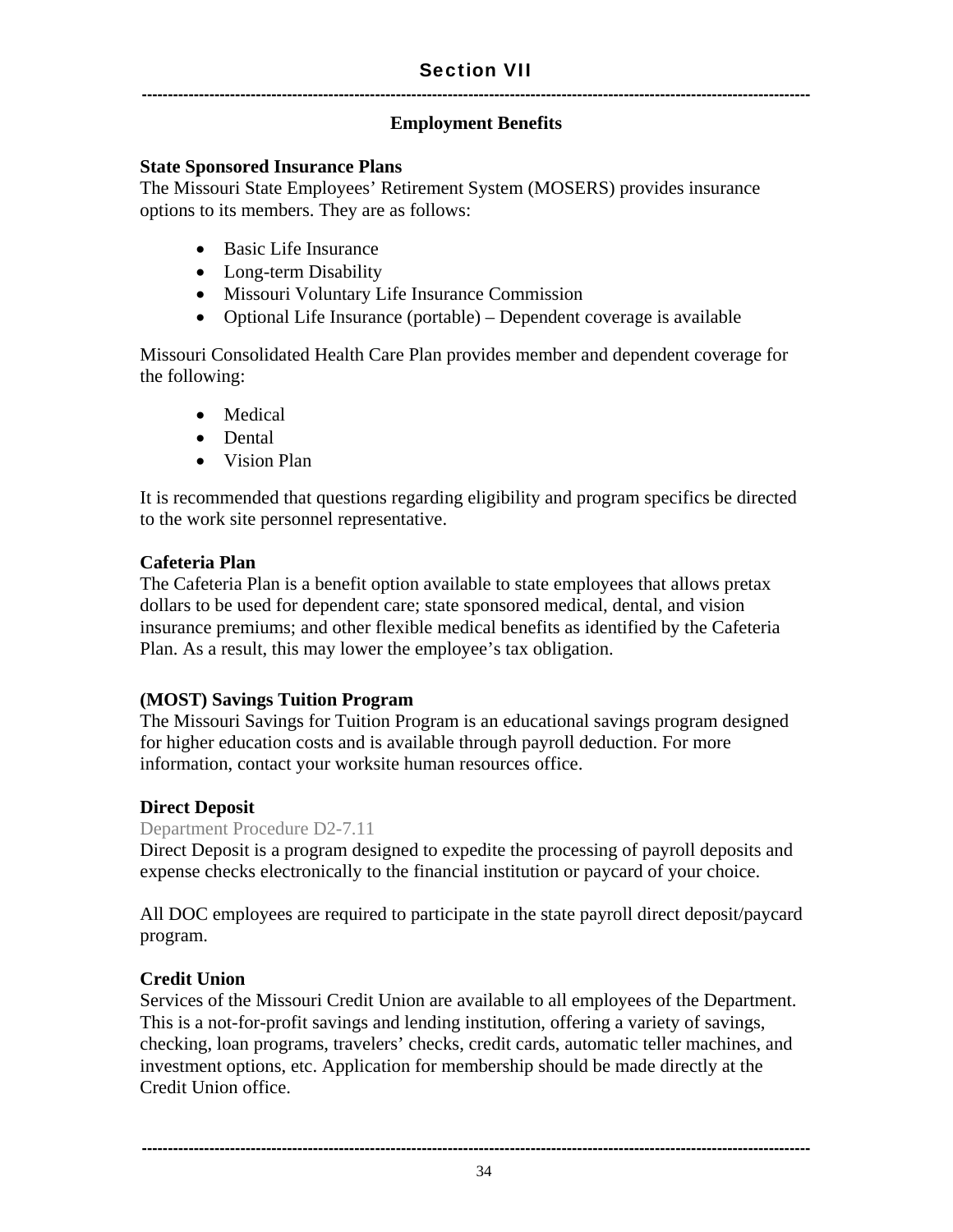#### **Savings Bond**

The State of Missouri offers a savings bond program. Employees may designate a portion of their income for the purchase of a variety of savings bonds and may use automatic payroll deduction for their purchase.

#### **Deferred Compensation**

This is a voluntary program that offers state employees the opportunity to set aside a portion of their income in addition to their state retirement plan. Employees will also receive a state contribution, when qualified after one year of service. ING administers the program.

For information, contact your work site personnel or ING representative.

#### **Employee Assistance Program (EAP)**

Department Procedure D2-7.9

The EAP is an employer paid confidential service for state employees, as well as immediate family members. The EAP is available to all active state employees who are eligible for health benefits through Missouri Consolidated Health Care Plan. The program is designed to provide assistance in resolving problems related to drug and alcohol abuse, marital, family, legal, financial, stress, or career problems. Employees experiencing any of these concerns are encouraged to seek assistance through the EAP.

When deemed necessary, the employee's Division Director may mandate attendance to the EAP.

Information on the EAP may be obtained from the work site personnel representative or the regional Human Relations Officer. Employees needing the services of the EAP may reach them at 800-808-2261. The EAP is available 24 hours a day, 7 days a week.

#### **Reimbursement for Travel and Subsistence**

Department Procedure D2-6.1

Employees may be reimbursed for reasonable travel and subsistence expenses. This procedure establishes guidelines for the reimbursement of reasonable and necessary travel and subsistence expenses incurred by employees on official department business.

Employees who submit expense reports containing false information may be disciplined.

#### **Employee Recognition**

Department Procedure D2-7.2

The Department takes great pride in recognizing outstanding performers. Employees can be recognized at their work site and at the departmental and state level for performing their duties in an outstanding manner or accomplishing exemplary achievements in the performance of their duties. The Department acknowledges these accomplishments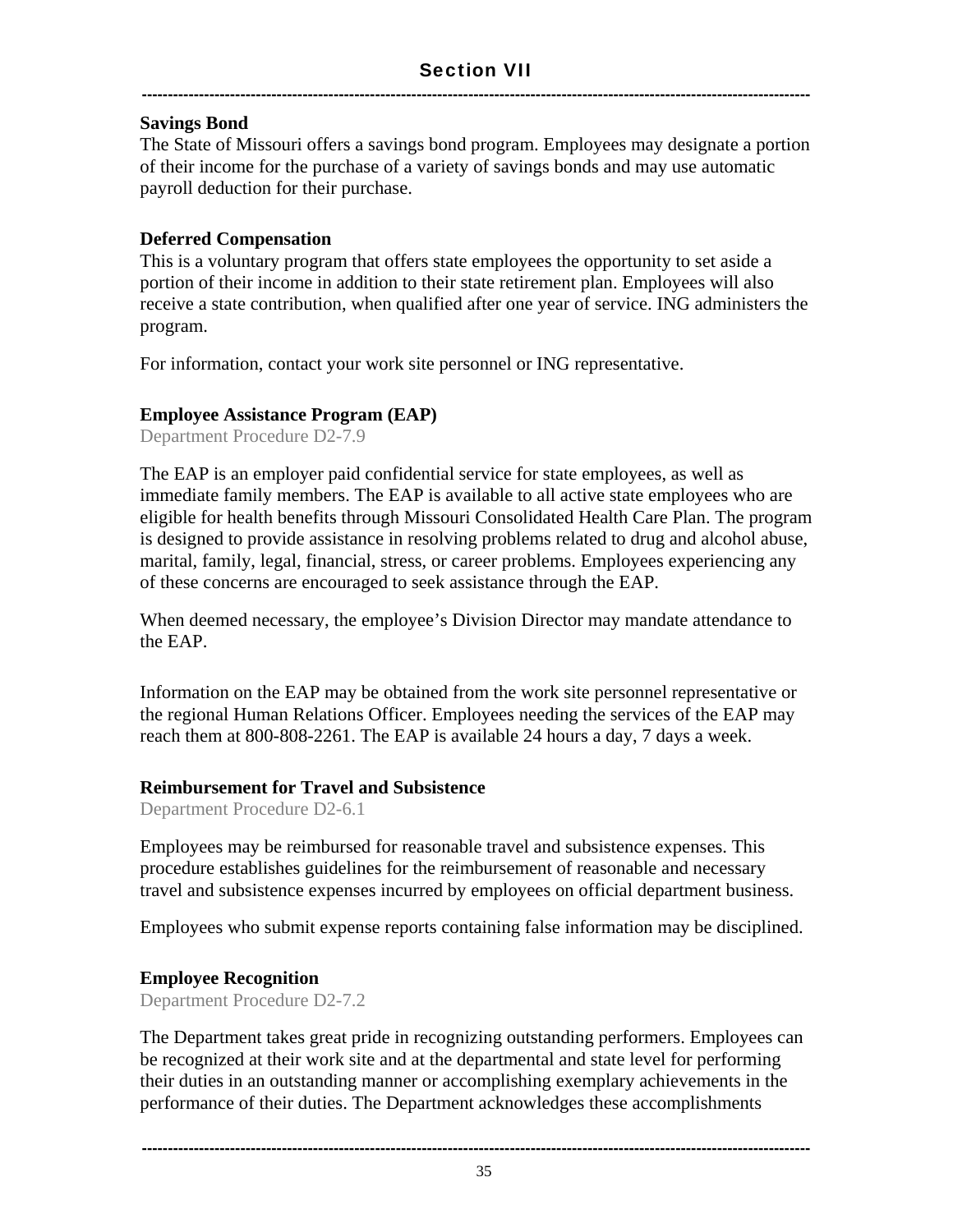through the Employee of the Month selection process.

Employees are encouraged to nominate co-workers for these awards.

#### **Legal Expense Fund**

The state provides protection for employees against claims or legal judgments resulting from the performance of their official job duties. Employees may be provided legal representation at no cost to themselves, if they have performed their official duties within the guidelines of policy and procedure.

#### **Employee Injury/Workers' Compensation**

Department Procedure D2-15.5

The employee injury and workers' compensation procedure establishes guidelines for reporting work-related injuries and the medical care of employees in the processing of a workers' compensation claim. Employees who are injured on the job and who are seeking workers' compensation benefits are required to obtain authorization before seeking medical care and must obtain medical care from an authorized medical provider, unless emergency care is needed. Employees who fail to obtain authorization for medical care or fail to use an approved provider will bear the expense of non-emergent care.

All employees are covered under the Workers' Compensation law. If you are injured while performing work for the state, you must immediately notify your supervisor. Failure to notify your supervisor or a higher ranking officer within thirty days of an injury or within thirty days of the date that an occupational disease is diagnosed may result in a loss of your Workers Compensation benefits. If your injury requires immediate medical treatment, you should go to the nearest emergency room. If you do not require immediate medical care, ask your supervisor, the personnel unit, or the Workers' Compensation Coordinator at your work site to explain the appropriate procedure. Any compensable medical or hospital expenses will be paid as provided by the Workers' Compensation law. If you are unable to return to work, you must address the type of leave to be used with your supervisor and the work site personnel representative.

#### **Early Return to Work**

The Department is committed to maintaining a skilled workforce and assisting in the recovery of employees who are injured or who contract an occupational illness in the course and scope of employment.

To foster the recovery of employees who sustain a work related injury or illness, the employee will be placed in a temporary alternate duty assignment, when feasible, to perform duties consistent with the employee's temporary limitation. The Department does not guarantee any employee a temporary alternate duty assignment.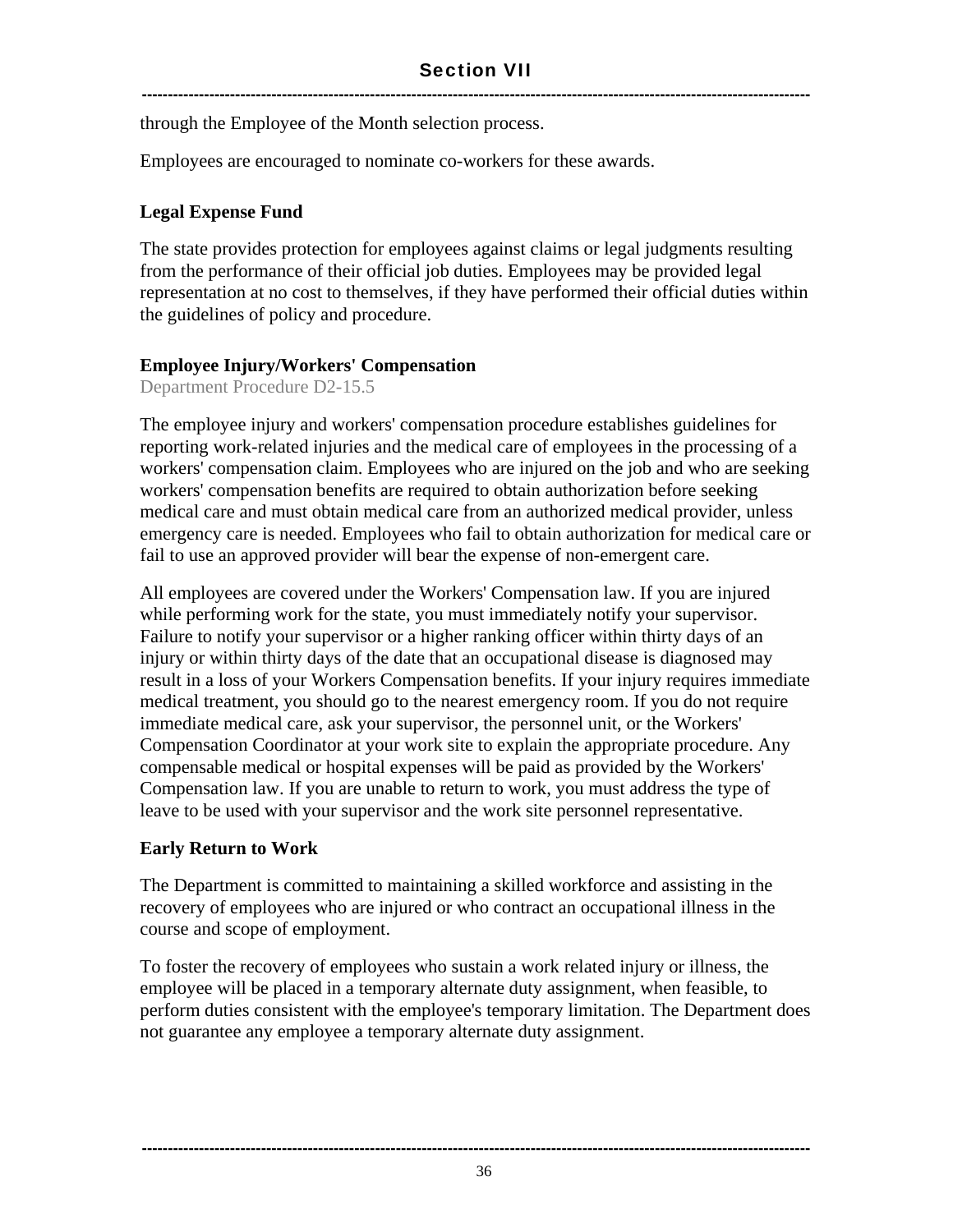#### **Retirement**

Department Procedure D2-3.2

Employees of the Department who meet the eligibility criteria are covered under the Missouri State Employees' Retirement System.

---------------------------------------------------------------------------------------------------------------------------------

Current publications that cover retirement eligibility, benefits, creditable service, contributions, early retirement, and other retirement issues are available from the work site personnel representative.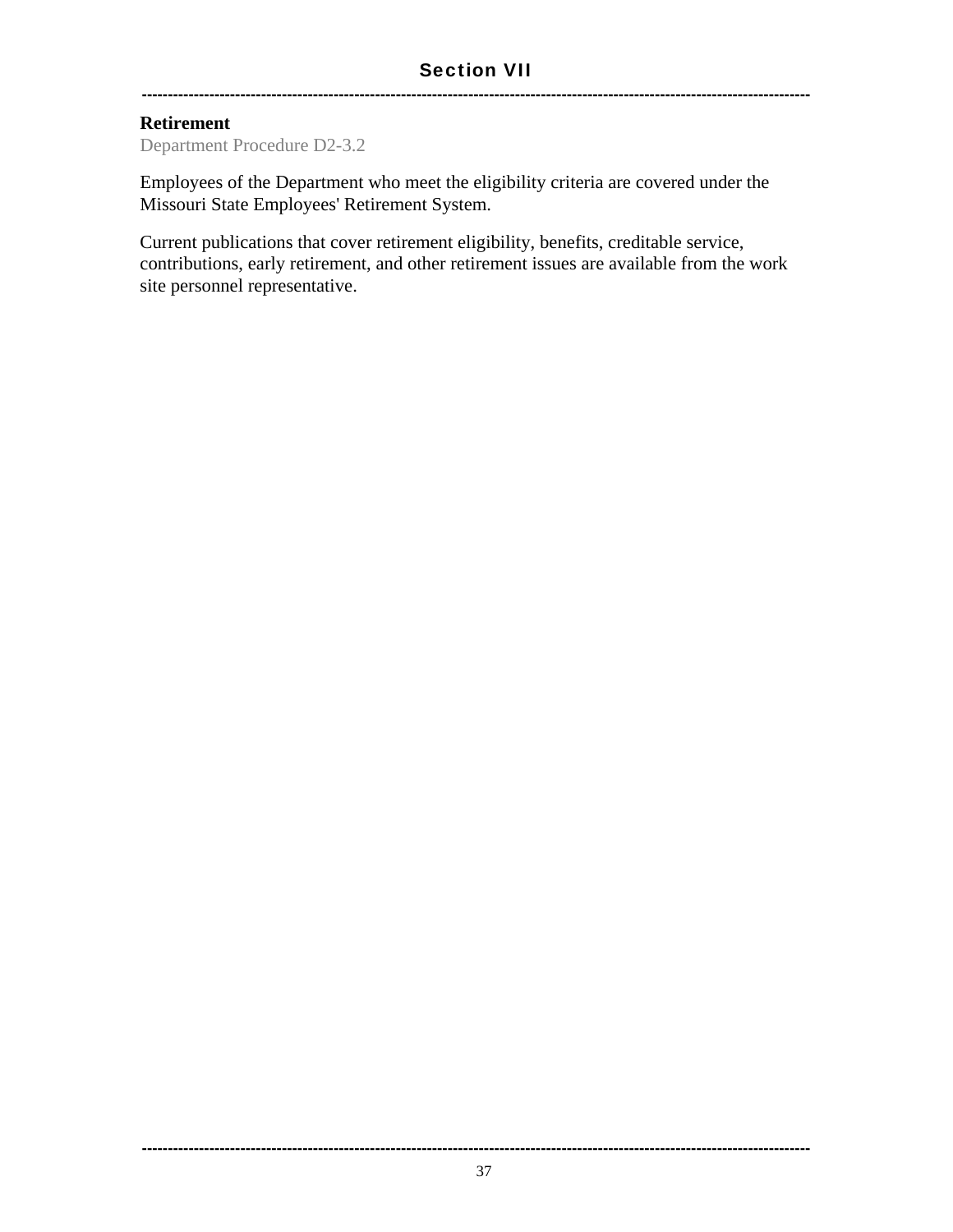#### **Leave Benefits**

Employees of the Department are eligible for all leave benefits in accordance with provisions established by the State Merit System and as outlined in the Departmental Policy and Procedure Manual.

#### **Employee Time and Attendance**

Department Policy D2-8

Employees of the Department are eligible for leave benefits in accordance with provisions established by state and federal guidelines and departmental procedures. Management maintains the right to establish work hours and schedules for all employees.

#### **Time and Attendance Reporting**

Department Procedure D2-8.1

The time and attendance procedure establishes guidelines for recording an employee's time and attendance; to ensure hours worked and to ensure authorized leave and overtime earned are correctly recorded and compensated according to state and federal guidelines.

It is the employee's responsibility to submit a leave slip when requesting to take leave in accordance with the guiding procedure. The request for leave should be presented to the direct supervisor immediately upon knowing leave is needed.

#### **Administrative Leave**

Department Procedure D2-8.5

The administrative leave procedure establishes guidelines and conditions under which administrative leave may be granted. Administrative leave is leave with pay. Any employee wishing to take administrative leave must complete the Application for Leave/Overtime Form and submit it through the appropriate chain of command to the chief administrative officer of the work site for approval.

Administrative leave may be granted for a number of reasons. The following list is nonexhaustive:

| Subpoenas                                                         | <b>Jury Duty</b>             | Conferences    |  |
|-------------------------------------------------------------------|------------------------------|----------------|--|
| Employee Trauma                                                   | Voting                       | Funerals       |  |
| <b>Blood Drive</b>                                                | <b>Workers' Compensation</b> | Investigations |  |
| Employee Injury                                                   | Tuberculosis Test            |                |  |
| <b>Pending Disciplinary Actions</b>                               |                              |                |  |
| Promotional Examination/Promotional or Lateral Transfer Interview |                              |                |  |
| (Departmental only)                                               |                              |                |  |
| Other reasons as determined by department procedures              |                              |                |  |

Employees who are placed on administrative leave pending the completion of an investigation into misconduct must remain readily available to the chief administrative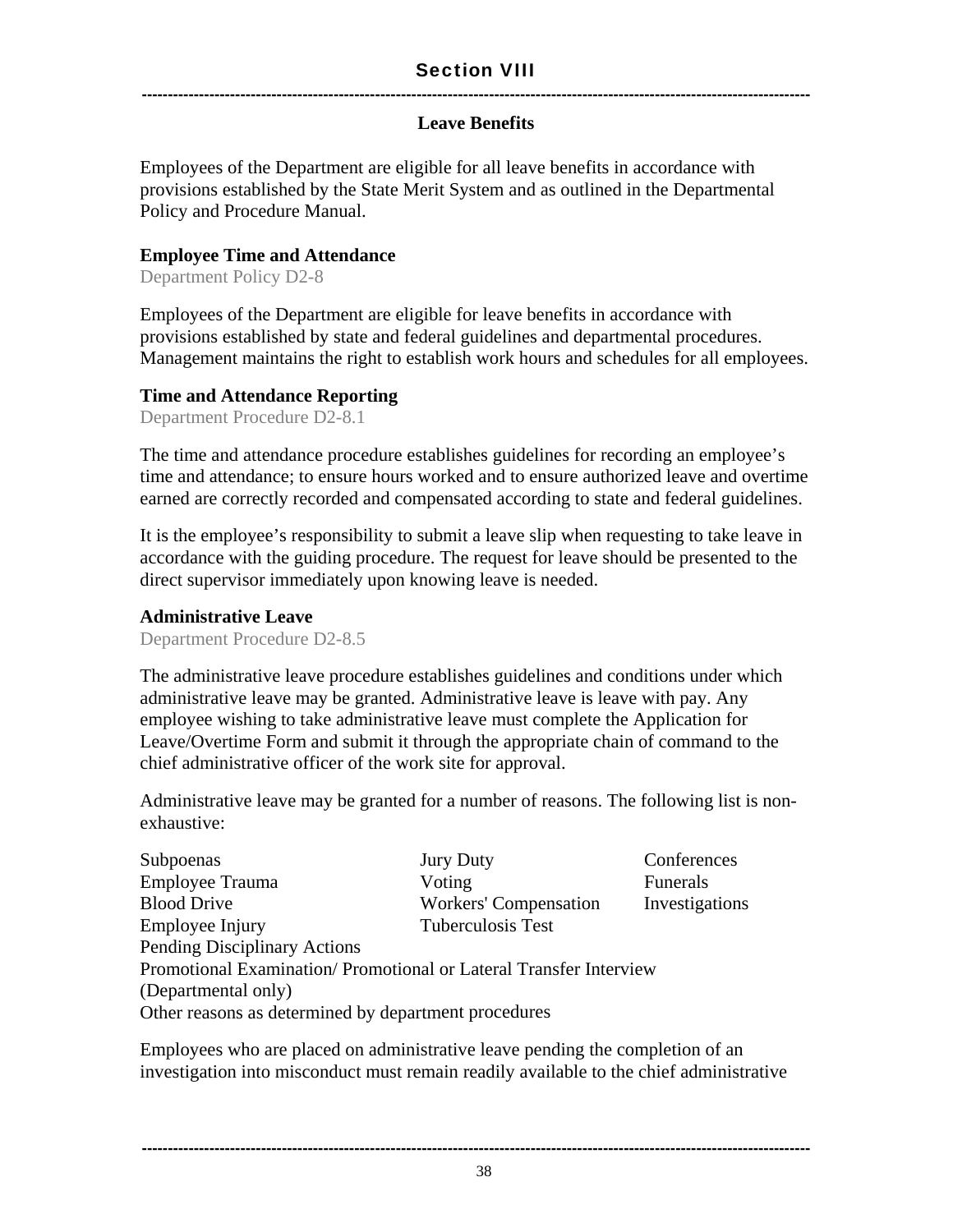officer between 8:00am and 4:00pm Monday through Friday, unless other hours are required by the chief administrative officer.

#### **Annual Leave**

Department Procedure D2-8.2

The annual leave procedure establishes guidelines on how annual leave accrues and how it may be used when earned on a semi-monthly basis. Employees wishing to use annual leave are required to request leave in advance of its usage. Employees failing to adhere to policy may be subject to being placed in Leave Without Pay Status and may be subject to discipline.

Earned annual leave is credited at the end of each pay cycle  $(15<sup>th</sup>$  and last working day of the month). Annual leave cannot be taken before it is earned. The granting of leave is subject to prior approval of the immediate supervisor based on the needs of the Department. Leave usage may be denied by the immediate supervisor if the Department has a business need for the services of the employee.

Annual leave may be taken in increments of 15 minutes.

Employees transferring to another state agency will be paid in full for their leave unless, prior to the transfer, a written request is provided to transfer said leave to the new agency.

Employees may accrue annual leave above the maximum allowed based on years of service, however, an employee who has greater than the maximum allowed as of October 31 will have his/her leave credited to the ShareLeave pool, unless the employee opts out.

#### **Semi-Monthly Accruals Based on Hours in Pay Status Annual Leave Accrual Chart**

| <b>Years of Service</b> | Semi-Monthly Accrual | <b>Maximum Accumulation</b> |
|-------------------------|----------------------|-----------------------------|
| Less than 10 yrs        | up to 5 hours        | 240 hours                   |
| $10-14$ yrs             | up to 6 hours        | 288 hours                   |
| 15 yrs or more          | up to 7 hours        | 336 hours                   |

#### **Compensatory Time**

Department Procedure D2-8.4

The purpose of this procedure is to provide guidance for the accrual and usage of compensatory time. The Department complies with all applicable provisions of the Fair Labor Standards Act (FLSA) and state laws.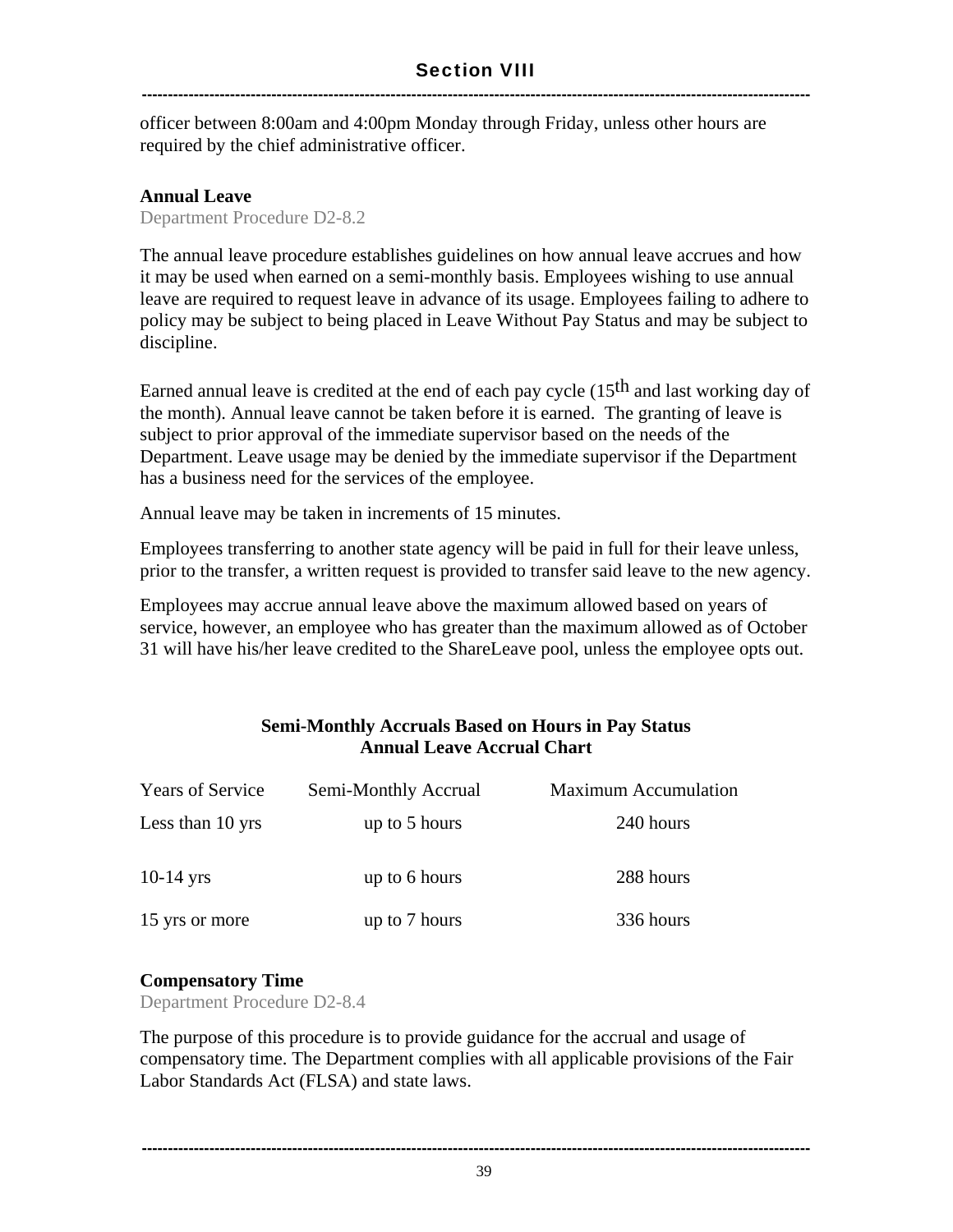#### Section VIII ---------------------------------------------------------------------------------------------------------------------------------

The ability to work beyond a normal scheduled shift and more than 40 hours in a work week is an essential function of all Department of Correction employees. Management will provide staff with prior notice of the need for overtime, when possible. Staff refusing to work mandated overtime may be subject to disciplinary action, up to and including dismissal.

Staff working overtime must have prior approval by the immediate supervisor. Any staff working overtime without management's prior approval may be subject to discipline.

Code 2 employee's in specific job classifications who work at an institution, community release or supervision center shall be eligible for payment of all comp-time as defined by state law and regulations. Employees may request a minimum of 20 hours to be paid. Once a valid request is made, the employee shall receive payment within the next calendar month. All other staff eligible to accrue overtime will have their additional hours applied as compensatory time. When funding becomes available, overtime may be paid at the discretion of the Department.

#### **Holiday Time**

Department Procedure D2-8.10

The holiday time procedure establishes guidelines on how holiday time accrues and is used. Holiday time cannot be used before it is earned.

The Department Director shall issue a list each year of all holidays that have been proclaimed by order of the Governor.

Part-time employees will receive pro-rated holiday credit.

Employees with work schedules of more than eight hours per day will be required to work or apply for leave to cover the additional hours of work. For example, an employee who works a ten-hour schedule would be required to apply for two hours of leave or take leave without pay or work two hours within the same workweek, or have their work schedules adjusted if approved by the chief administrative officer.

#### **Inclement Weather**

Department Procedure D2-8.9

Employees who are critical to the operations of the facility are required to report to work. Employees not considered critical to facility operations may be permitted to stay home or leave work early with supervisory approval. Employees who wish to stay home or leave work early will use any accumulated compensatory time, annual leave, apply for leave without pay or readjust their work schedule to make up the time lost within the same workweek with supervisory approval.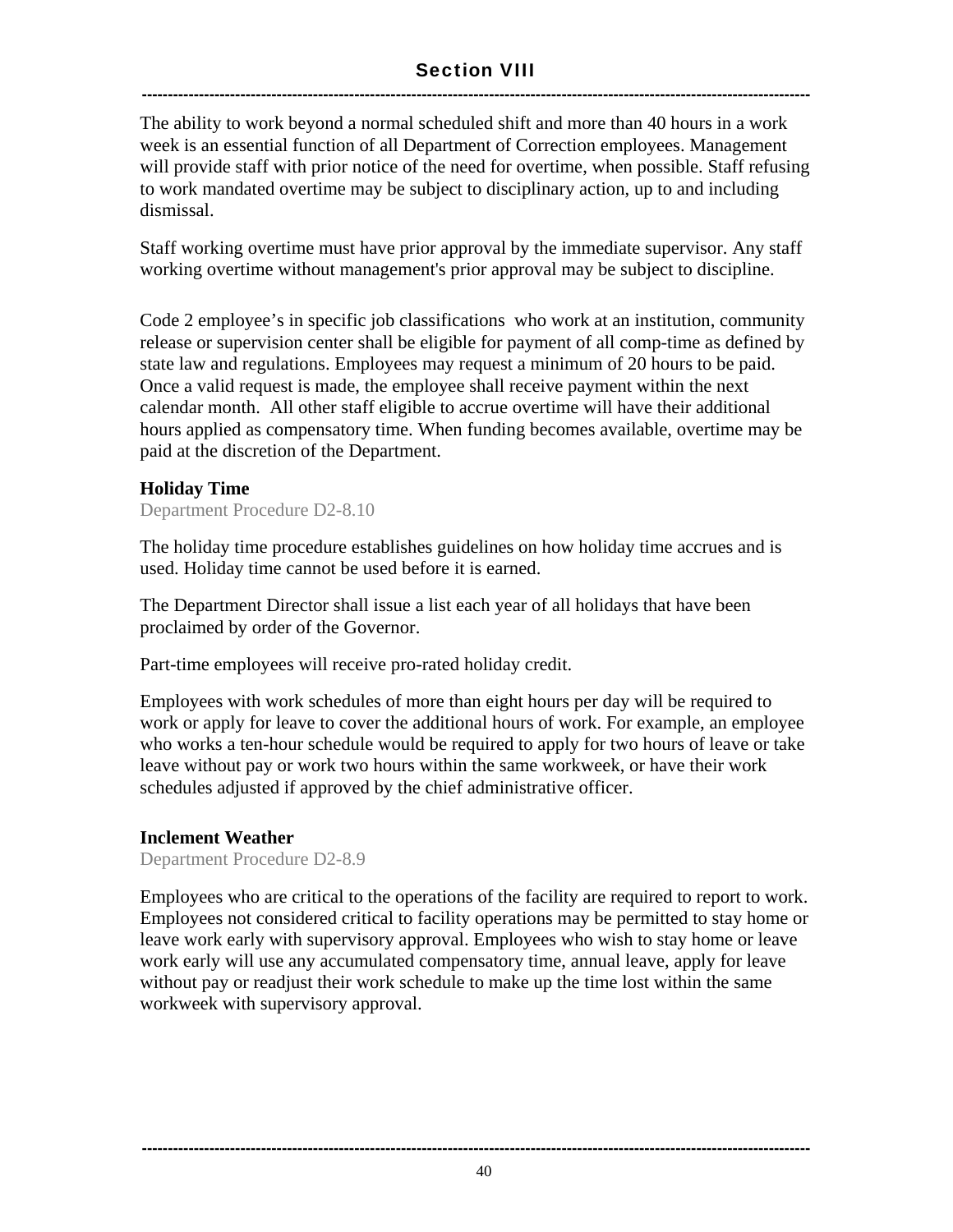#### **Leave of Absence Without Pay (LWOP or LOA)**

Department Procedure D2-8.6

The LWOP/LOA procedure establishes the conditions under which leave without pay or a leave of absence may be granted. Employees must apply in writing through the appropriate chain of command to the chief administrative officer of their work site and upon written approval of the application by the appropriate Division Director, may obtain a leave of absence for the following reasons:

- Medical disability or illness of the employee
- Employee training or study for the purpose of improving the quality of service to the Department or for preparing for a promotional opportunity
- Military leave
- Workers' Compensation
- Extraordinary reasons.

Employees who take unauthorized leave are subject to discipline.

#### **Military Leave**

Department Procedure D2-8.7

The Department complies with all regulations under the Uniformed Services Employment and Reemployment Rights Act (USERRA). USERRA is designed to protect the rights of persons who are absent from employment because of military service.

Employees who are members of the Armed Forces of the United States or the National Guard who are performing military duties on a voluntary or involuntary basis are entitled to military leave of absence. While serving under military orders, employees will be entitled to the protection and benefits of USERRA. Employees serving in the military under eligible criteria will not be subjected to any negative impact on their career with the Department to include seniority, benefit entitlement or performance rating. The Department provides 120 hours of paid military leave (not including days off or holidays) in any federal fiscal year (October 1-September 30).

#### **Shared Leave**

Department Procedure D2-8.12

When employees suffer a catastrophic illness or injury and have exhausted all paid leave, he/she may qualify for ShareLeave.

This procedure allows employees to donate compensatory time or unused accrued annual leave to a pool. The pool is established for the purpose of providing additional paid sick leave to fellow employees who have exhausted all leave and are experiencing difficulty.

Employees who exhaust all leave balances and meet the given criteria may apply and qualify for ShareLeave.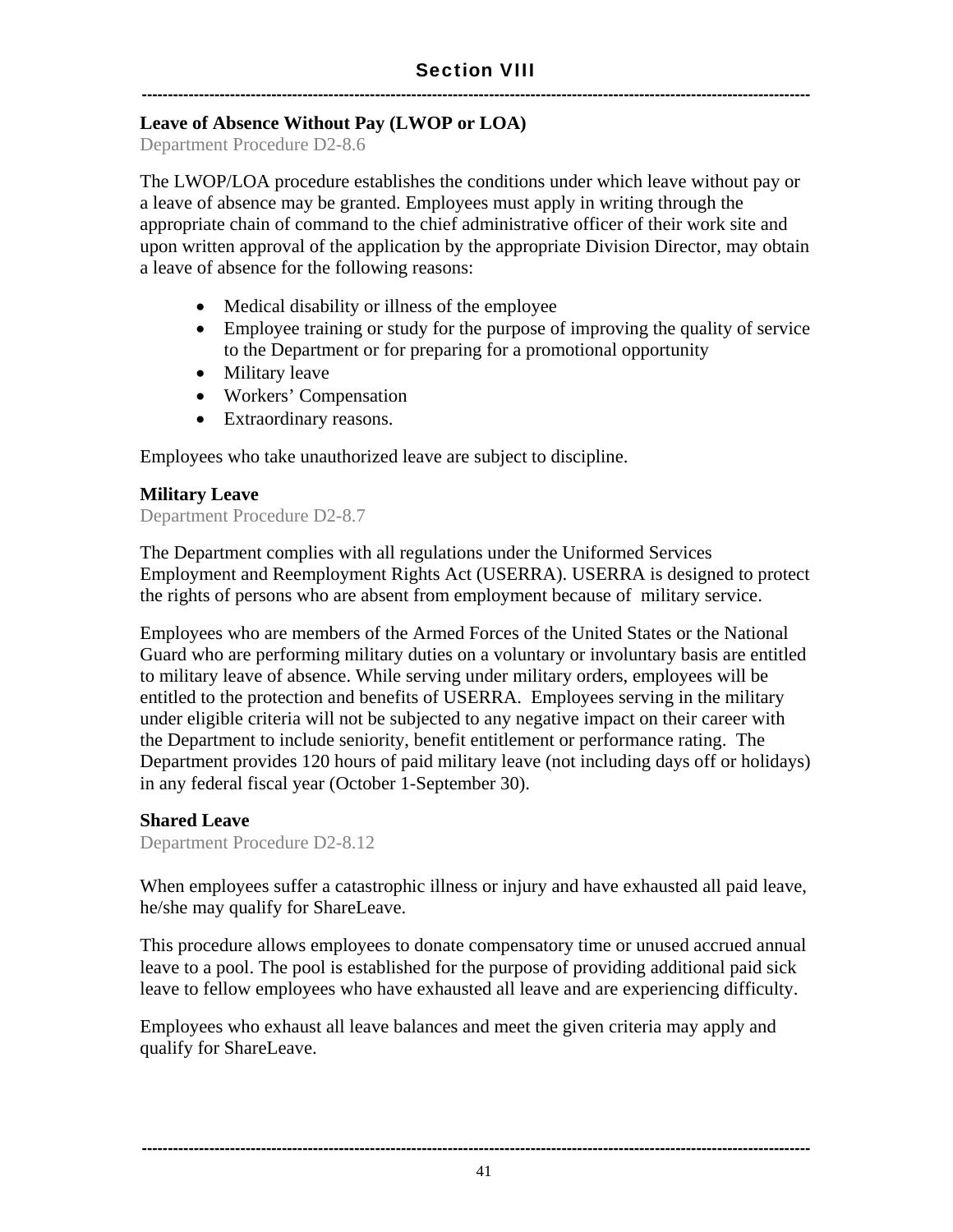#### **Sick Leave**

Department Procedure D2-8.3

The sick leave procedure establishes guidelines for administering sick leave credit in accordance with provisions of the state merit system and establishes conditions under which such leave may be utilized.

Sick leave may be utilized for the employee's own sickness or injury, pregnancy, childbirth, medical, surgical, dental, optical, mental or emotional examination or treatment, contagious disease which would jeopardize the health of others, or illness of the employee's spouse, children and other members of the employee's household, which require the employee's personal care and attention.

Sick leave may be taken in increments of 15 minutes.

Earned sick leave is credited at the end of the pay cycle  $(15<sup>th</sup>$  and last working day of the month). Sick leave cannot be taken before it is earned. An employee needing to use sick leave must complete the Application for Leave/Overtime Form prior to leave, if foreseeable, or as soon as the employee returns to work.

Employees must contact their immediate supervisor, control center, or other designated supervisor at the work site at least 60 minutes prior to the beginning of their shift each day they are expected to be absent, unless other arrangements that are agreed to by the supervisor are made. Employees who work at a single shift office will contact their supervisor at the beginning of the work shift.

Employees who are absent in excess of 40 consecutive working hours are required to provide a written statement from their attending physician to their immediate supervisor. If the absence is less than 40 consecutive working hours, a physician statement may be required as deemed necessary by the immediate supervisor.

Employees who have been separated from state service five years or less and subsequently are reemployed may have their sick leave balances restored under Merit System Rule 20-3.030.

If an employee transfers to another state agency, the accumulated sick leave will transfer upon notification of the transfer.

Sick leave accrues up to a maximum of 5 hours per pay cycle.

Employees who have been determined to abuse sick leave or falsify or obtain under false pretenses a physician statement may be subject to disciplinary action up to and including dismissal.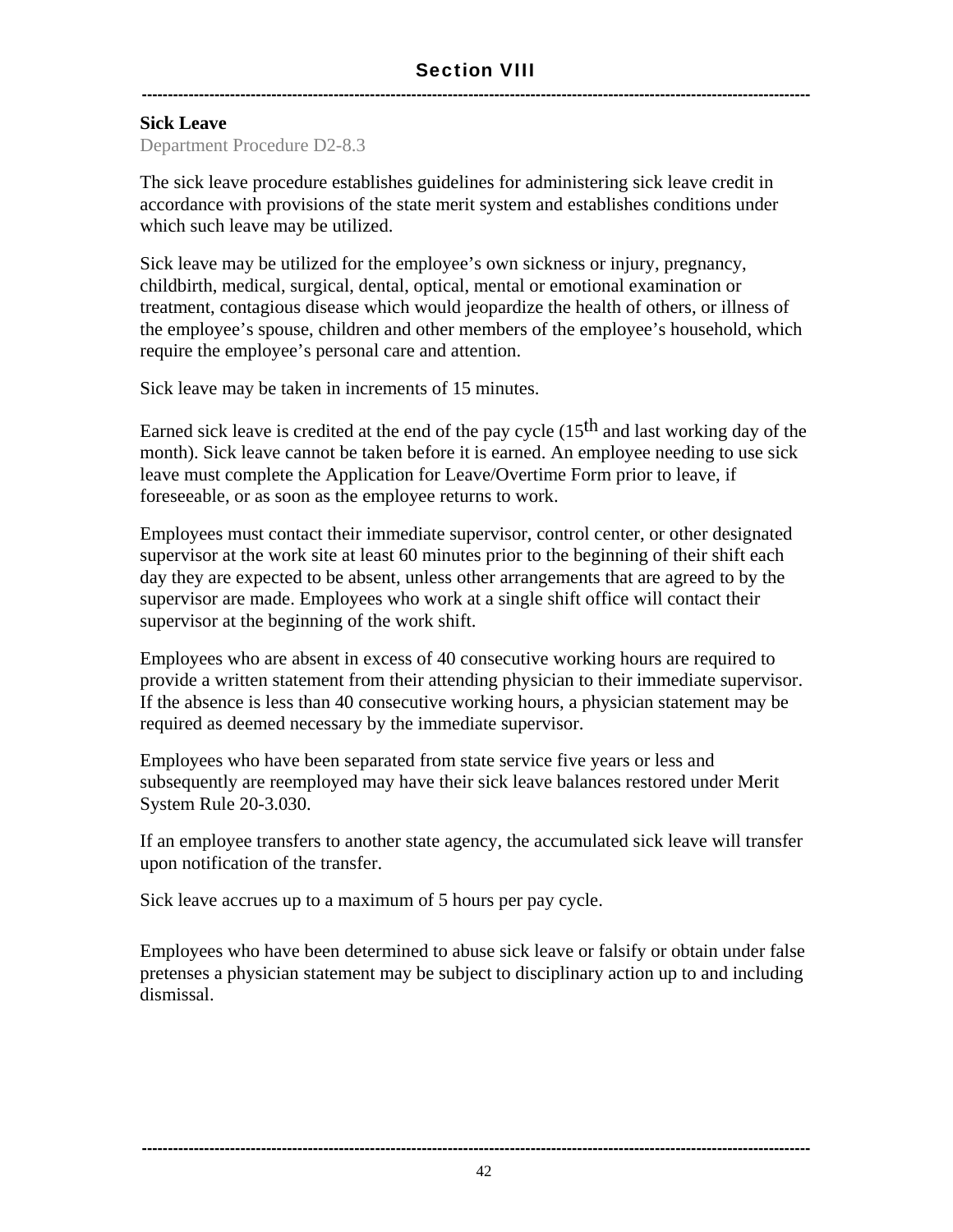#### **Family and Medical Leave Act (FMLA)**

Department Procedure D2-8.13

The Family and Medical Leave Act (FMLA) provides to eligible employees unpaid, jobprotected leave for certain family and medical reasons. Except in the case of leave to care for a covered service member with a serious injury or illness, eligible employees are entitled to up to 12 weeks (480 hours) of unpaid job protected leave in a 12 month period. Eligible employees who take FMLA leave to care for a covered service member may be entitled to up to 26 weeks of unpaid job protected leave in a 12 month period.

In order to be eligible, the employee must have been employed by the State of Missouri for at least 12 months and must have physically worked a minimum of 1,250 hours during the preceding 12 months.

FMLA Leave is available for the following reasons:

- Birth/bonding of a child
- To care for a newborn child of the employee
- Placement of a child with the employee through adoption or foster care
- Care for the employee's parent, spouse, or child with a serious health condition
- The employee's own serious heath condition that renders the employee unable to perform the functions of his or her job.
- To address certain qualifying situations which occur while the employee's spouse, child or parent is a member of a Reserve component or is a retired member of the regular Armed Forces or Reserves and is on active duty or has been notified of an impending Federal call to active duty
- To care for a covered service member with a serious injury or illness, if the employee is the spouse, child, parent or next of kin of the covered service member.

Employees retain their group health care benefits while on FMLA leave. Employees remain responsible for paying their portion of health insurance premiums. Upon return from FMLA leave, an employee is entitled to return to the same position the employee held when leave commenced, or to an equivalent position with equivalent benefits, pay, and other terms and conditions of employment. An employee who takes FMLA leave for his/her own serious health condition may be required to submit certification from the employee's health care provider that he/she is fit for duty.

When the need for FMLA leave is foreseeable, the employee must notify his/her supervisor at least 30 days before the leave is to begin. If 30 days notice is not practicable, then notice shall be given as soon as practicable. Leave requests must comply with the requirements of department procedure D2-8.1 Time and Attendance Reporting.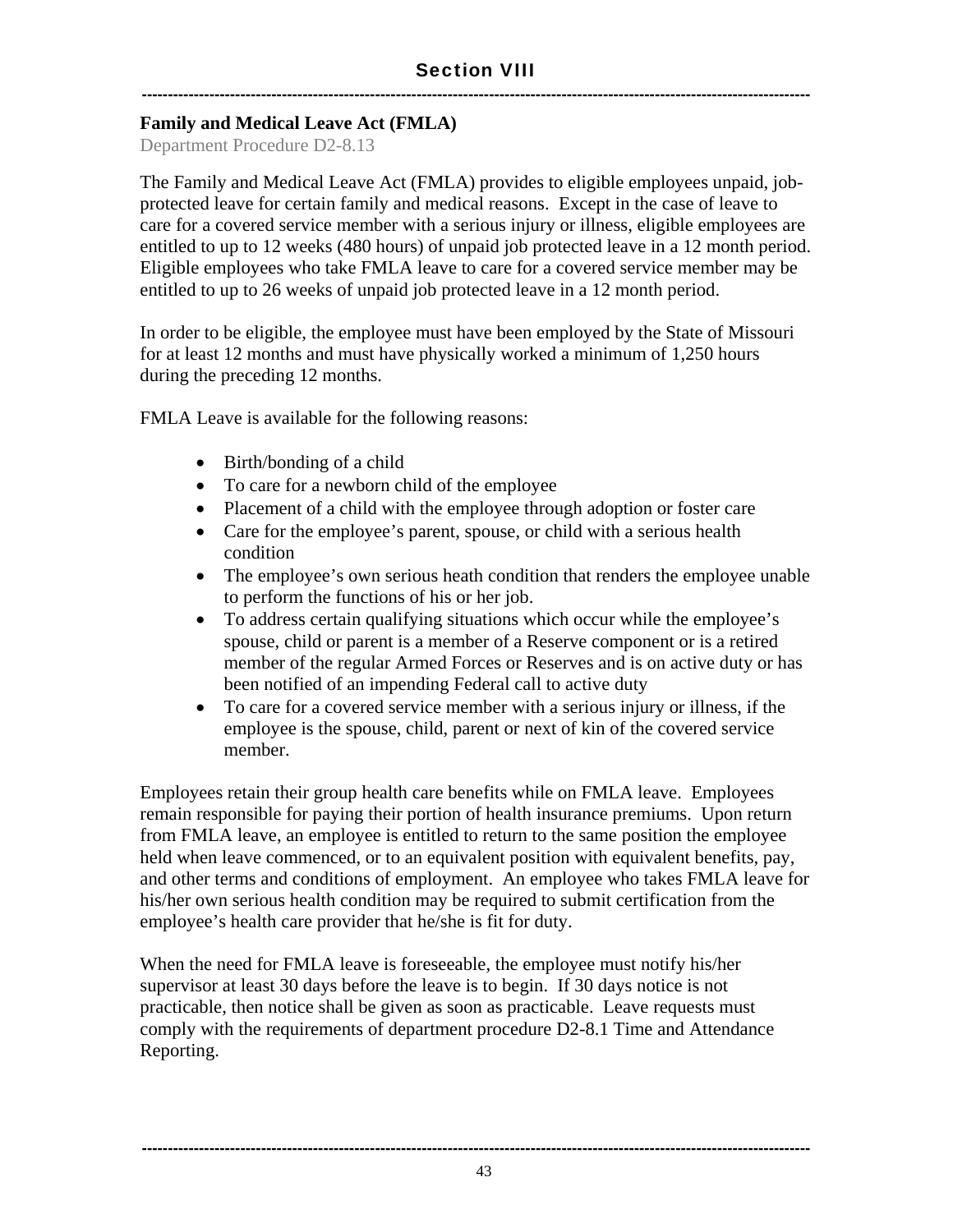#### Section VIII ---------------------------------------------------------------------------------------------------------------------------------

The chief administrative officer/designee shall make the final determination of whether the event qualifies under the FMLA. When required, the employee shall submit a completed medical certification signed by a qualified health care provider to the worksite/regional personnel office. Re-certification may be requested at times as provided for in the FMLA. The employee must provide the requested certification or recertification within 15 calendar days after the employer's request, or the employee may be denied FMLA coverage for all related absences incurred after the 15 day period until the employee produces a valid certification.

As with other topics in this handbook, employees should consult the department procedure for a more complete review of the FMLA.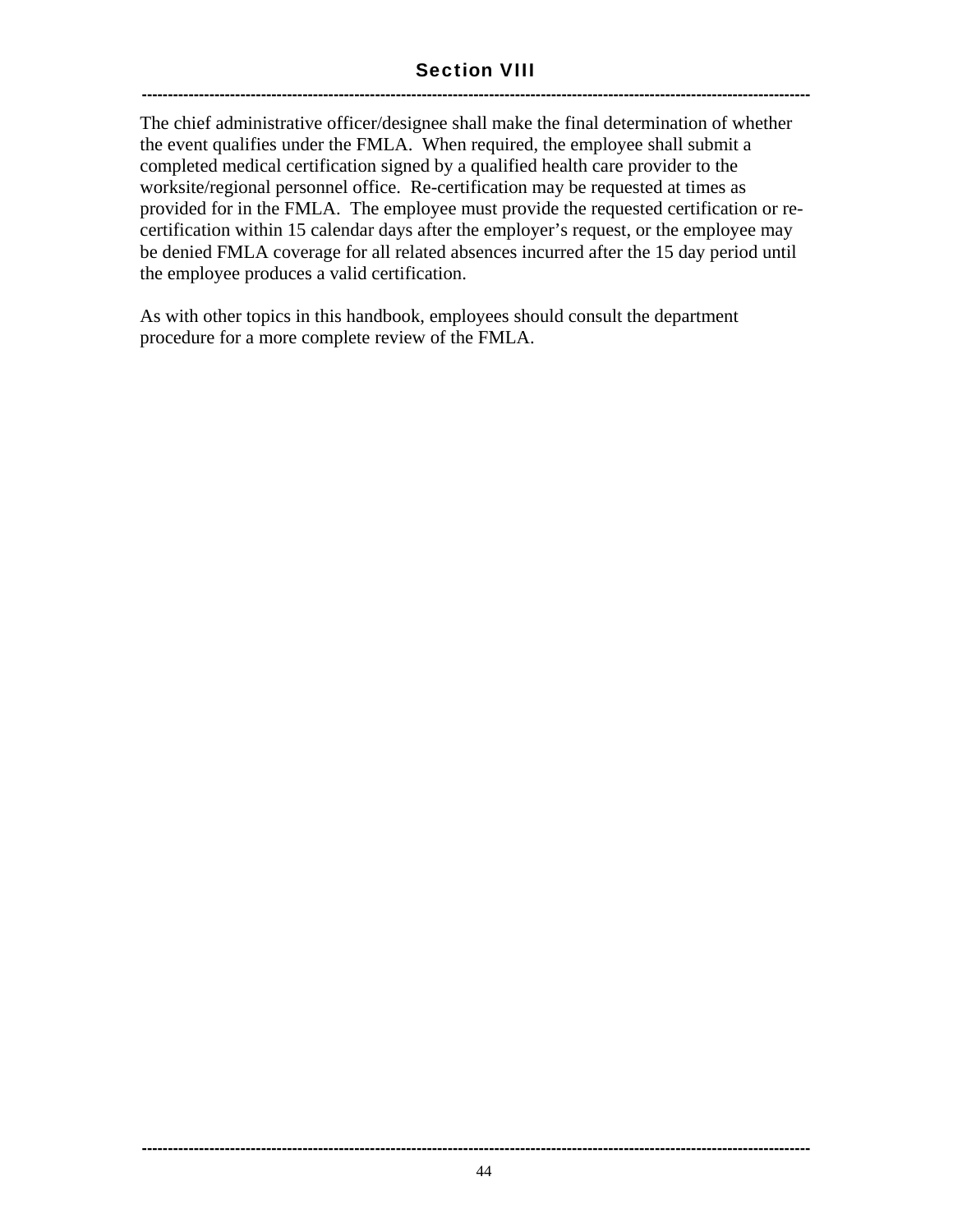#### Section IX ---------------------------------------------------------------------------------------------------------------------------------

#### **Discipline**

#### **Employee Discipline**

Department Procedure D2-9.1

Appointing authorities of the Department are authorized by state law to discipline employees. Disciplinary action may consist of a written reprimand, suspension, demotion, or dismissal. The appointing authority may discipline an employee based upon unsatisfactory performance of job duties or misconduct.

Common examples of misconduct include:

- Unauthorized contact with an offender or offender's family or significant other;
- Insubordination:
- Tardiness:
- Excessive or unauthorized absences:
- Inappropriate use of leave;
- Threatening co-workers;
- Unprofessional or discourteous behavior toward co-workers or the public;
- Personal use of state property; and
- Other violations of the Department's code of conduct.

The above list is non-exhaustive. State regulations and department procedures specify additional grounds for discipline.

In addition to these actions while on duty, an appointing authority may discipline an employee for off duty misconduct, especially misconduct that is unprofessional or criminal. Employees who have been charged with a criminal offense may be suspended while the charge is pending.

The employee's chief administrative officer provides the appointing authority with information about the employee's unsatisfactory performance or misconduct. The appointing authority reviews all available information and determines what, if any, disciplinary action will be imposed.

When an appointing authority suspends, demotes, or dismisses a regular (i.e., merit) employee, the appointing authority provides the employee with notice of the planned action. Before the effective date of the action, regular employees may respond to the appointing authority (or designee). Additionally, regular employees are entitled to appeal to the Personnel Advisory Board (PAB) in the event of a suspension in excess of five work days, demotion, or dismissal.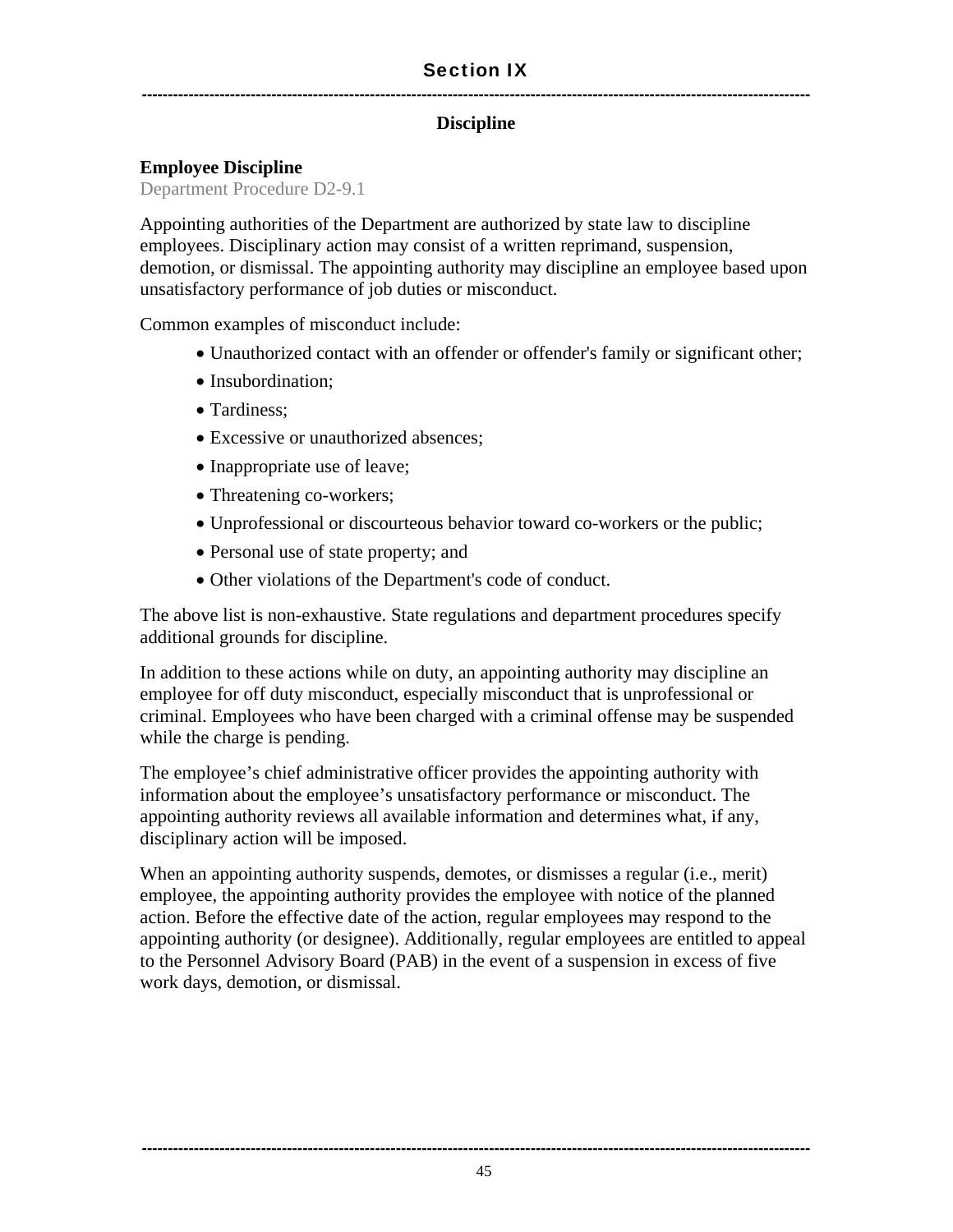Original and Re-employment probationary and unclassified employees receive written notification of disciplinary action, but do not have any appeal rights.

Employees who are dismissed will be compensated for any annual leave or compensatory time credited to their record. The employee must return all state property, including uniforms, equipment, and identification cards.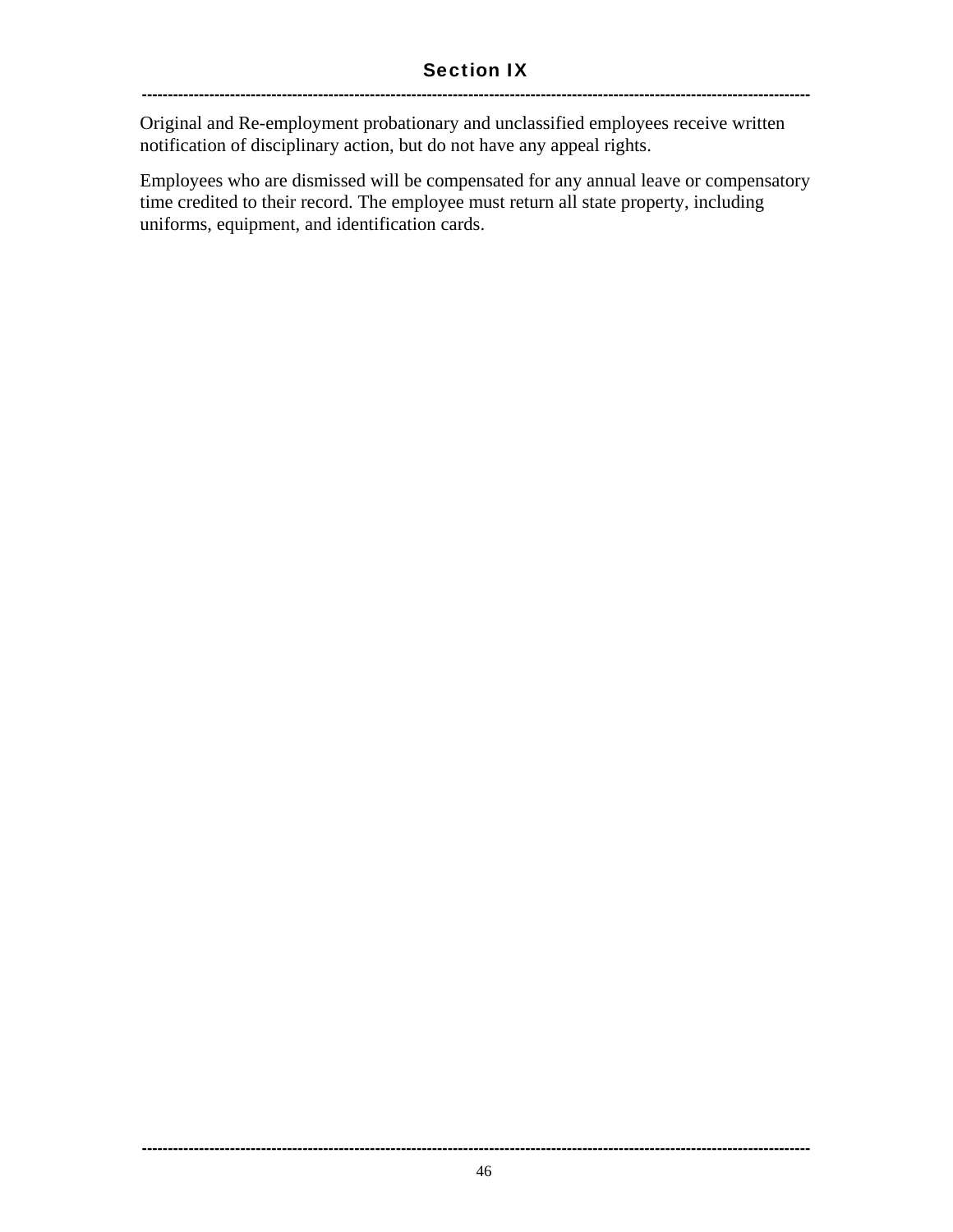#### **Acknowledgment and Receipt of Employee Handbook Form**

I acknowledge receipt of the Department of Corrections Employee Handbook 2010 and my responsibility to become familiar with its contents. I further understand that the Department maintains that:

- The Department's Employee Handbook represents a brief summary of some of the more important department policies and procedures relative to employment, but it is not intended to be all inclusive.
- The Department retains the sole right in its business judgment to modify, suspend, interpret, or cancel in whole or in part at any time, and with or without notice, any of the published or unpublished personnel practices or policies.
- The Department does not recognize verbal or implied contracts for employment. Only the Director of the Department of Corrections has the authority to enter into any agreement of employment for a specified duration. Such employment agreements will only be valid and binding on the Department when the agreement is set forth in a written document signed by the employee and Director or designee of the Department.
- The contents of this handbook do not constitute an expressed or implied contract of employment.
- Employees have the right to end their employment relationship with the Department, with or without advance notice or cause. Employees terminating their employment without giving 15 calendar days notice will be considered to have resigned in bad standing.
- The Department holds all employees responsible for abiding by and adhering to all policies and procedures.

|                       | Date: |
|-----------------------|-------|
| Revised February 2010 |       |